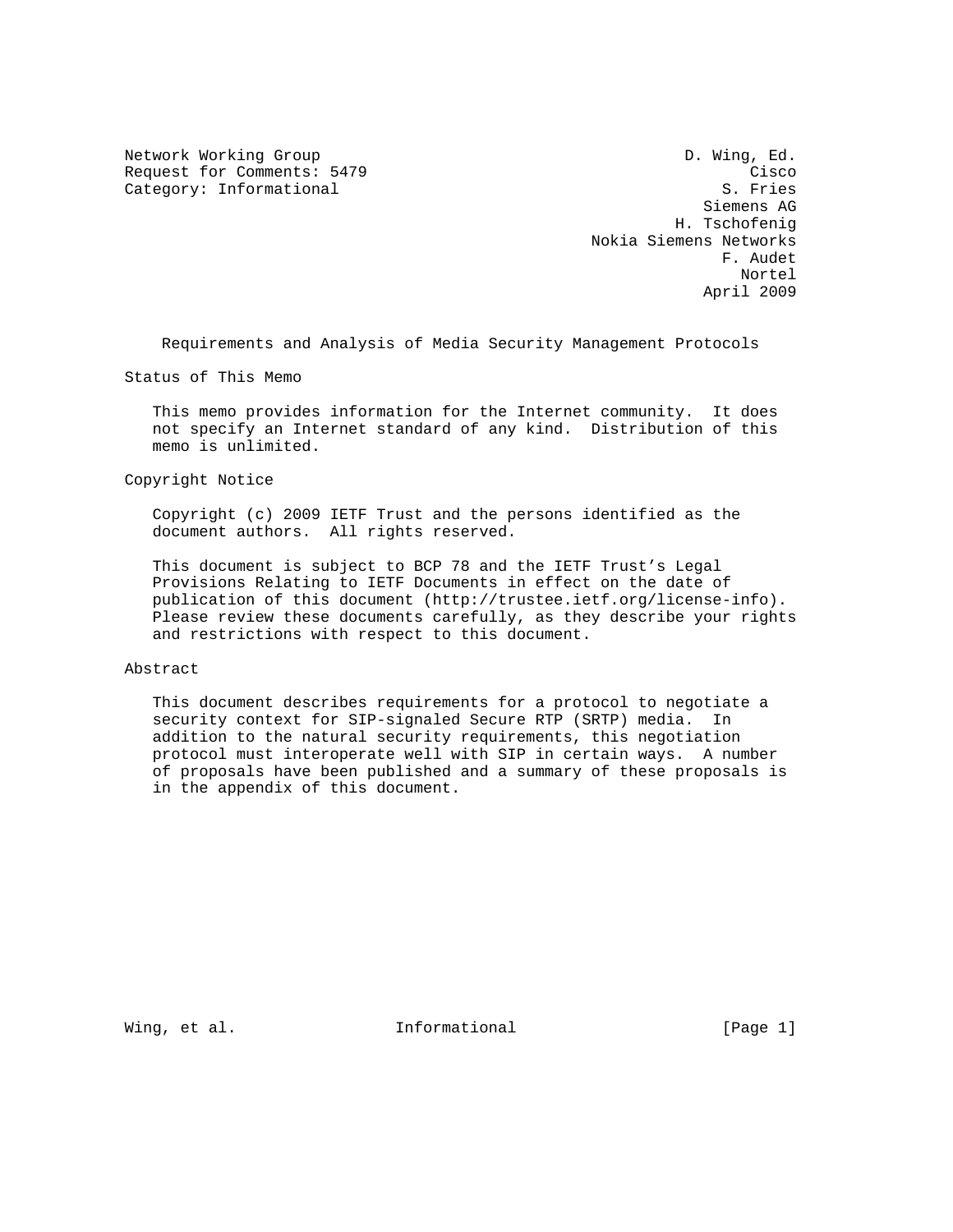| Table of Contents                                                  |  |
|--------------------------------------------------------------------|--|
| 1.                                                                 |  |
| 2.                                                                 |  |
| 3.                                                                 |  |
| Call Scenarios and Requirements Considerations 7<br>4 <sub>1</sub> |  |
| Clipping Media before Signaling Answer 7<br>4.1.                   |  |
| 4.2.<br>Retargeting and Forking 8                                  |  |
|                                                                    |  |
| 4.3.                                                               |  |
| 4.4.                                                               |  |
| Call Setup Performance 12<br>4.5.                                  |  |
| 4.6.                                                               |  |
| 4.7.                                                               |  |
| Interworking with Other Signaling Protocols 14<br>4.8.             |  |
| 4.9.                                                               |  |
|                                                                    |  |
| Key Management Protocol Requirements 15<br>5.1.                    |  |
| Security Requirements 16<br>5.2.                                   |  |
| Requirements outside of the Key Management Protocol 19<br>5.3.     |  |
| Security Considerations 20<br>б.                                   |  |
| 7.                                                                 |  |
| 8.                                                                 |  |
|                                                                    |  |
| Normative References 20<br>8.1.                                    |  |
| 8.2.<br>Informative References 21                                  |  |
| Overview and Evaluation of Existing Keying<br>Appendix A.          |  |
|                                                                    |  |
| Signaling Path Keying Techniques 25<br>A.1.                        |  |
|                                                                    |  |
| A.1.2.                                                             |  |
| A.1.3.                                                             |  |
| A.1.4.                                                             |  |
| A.1.5.                                                             |  |
| A.1.6.                                                             |  |
| MIKEY-ECIES and MIKEY-ECMQV (MIKEY-ECC) 26<br>A.1.7.               |  |
| SDP Security Descriptions with SIPS 26<br>A.1.8.                   |  |
|                                                                    |  |
| SDP Security Descriptions with S/MIME 27<br>A.1.9.                 |  |
|                                                                    |  |
| A.1.11. MIKEYv2 in SDP (Expired) 27                                |  |
| Media Path Keying Technique 27<br>A.2.                             |  |
| A.2.1.                                                             |  |
| Signaling and Media Path Keying Techniques 28<br>A.3.              |  |
| A.3.1.<br><b>EKT</b>                                               |  |
| A.3.2.                                                             |  |
| MIKEYv2 Inband (Expired) 29<br>A.3.3.                              |  |
| Evaluation Criteria - SIP 29<br>A.4.                               |  |

Wing, et al. 1nformational 11 [Page 2]

A.4.1. Secure Retargeting and Secure Forking . . . . . . . . 29 A.4.2. Clipping Media before SDP Answer . . . . . . . . . . . 31 A.4.3. SSRC and ROC . . . . . . . . . . . . . . . . . . . . . 33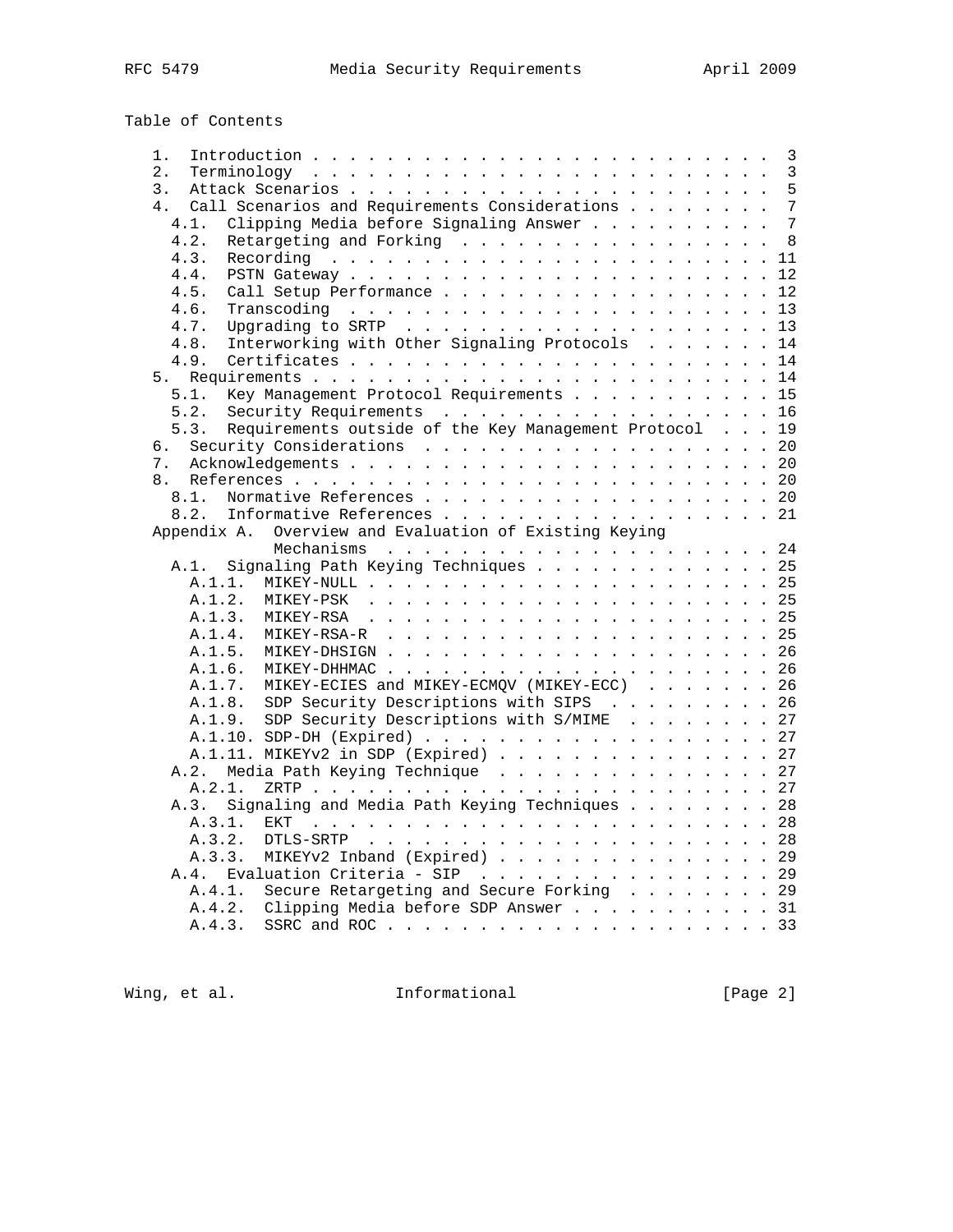|  | A.5. Evaluation Criteria - Security 35                  |  |  |
|--|---------------------------------------------------------|--|--|
|  | A.5.1. Distribution and Validation of Persistent Public |  |  |
|  | Keys and Certificates $\ldots$ 35                       |  |  |
|  | A.5.2. Perfect Forward Secrecy 38                       |  |  |
|  | A.5.3. Best Effort Encryption 39                        |  |  |
|  | A.5.4. Upgrading Algorithms 40                          |  |  |
|  | Appendix B. Out-of-Scope 42                             |  |  |
|  | B.1. Shared Key Conferencing 42                         |  |  |
|  |                                                         |  |  |

## 1. Introduction

 The work on media security started when the Session Initiation Protocol (SIP) was still in its infancy. With the increased SIP deployment and the availability of new SIP extensions and related protocols, the need for end-to-end security was re-evaluated. The procedure of re-evaluating prior protocol work and design decisions is not an uncommon strategy and, to some extent, considered necessary to ensure that the developed protocols indeed meet the previously envisioned needs for the users on the Internet.

 This document summarizes media security requirements, i.e., requirements for mechanisms that negotiate security context such as cryptographic keys and parameters for SRTP.

 The organization of this document is as follows: Section 2 introduces terminology, Section 3 describes various attack scenarios against the signaling path and media path, Section 4 provides an overview about possible call scenarios, and Section 5 lists requirements for media security. The main part of the document concludes with the security considerations Section 6, and acknowledgements in Section 7. Appendix A lists and compares available solution proposals. The following Appendix A.4 compares the different approaches regarding their suitability for the SIP signaling scenarios described in Appendix A, while Appendix A.5 provides a comparison regarding security aspects. Appendix B lists non-goals for this document.

## 2. Terminology

 The key words "MUST", "MUST NOT", "REQUIRED", "SHALL", "SHALL NOT", "SHOULD", "SHOULD NOT", "RECOMMENDED", "MAY", and "OPTIONAL" in this document are to be interpreted as described in [RFC2119], with the important qualification that, unless otherwise stated, these terms apply to the design of the media security key management protocol, not its implementation or application.

 Furthermore, the terminology described in SIP [RFC3261] regarding functions and components are used throughout the document.

Wing, et al. 10 Informational 100 [Page 3]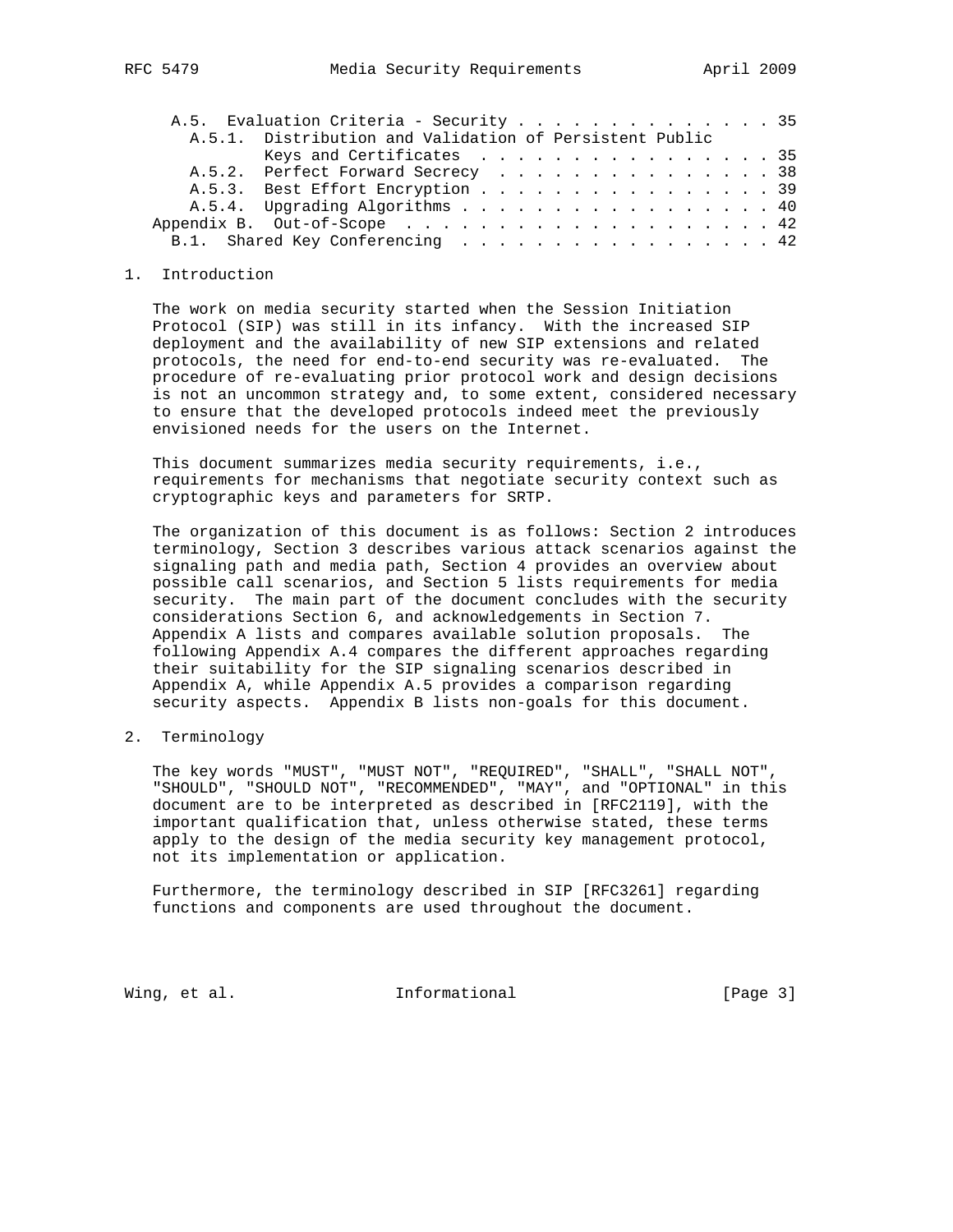Additionally, the following items are used in this document:

- AOR (Address-of-Record): A SIP or SIPS URI that points to a domain with a location service that can map the URI to another URI where the user might be available. Typically, the location service is populated through registrations. An AOR is frequently thought of as the "public address" of the user.
- SSRC: The 32-bit value that defines the synchronization source, used in RTP. These are generally unique, but collisions can occur.
- two-time pad: The use of the same key and the same keystream to encrypt different data. For SRTP, a two-time pad occurs if two senders are using the same key and the same RTP SSRC value.
- Perfect Forward Secrecy (PFS): The property that disclosure of the long-term secret keying material that is used to derive an agreed ephemeral key does not compromise the secrecy of agreed keys from earlier runs.
- active adversary: An active adversary is able to alter data communication to affect its operation (see also [RFC4949]).
- passive adversary: A passive adversary is able to learn information from data communication, but not alter that data communication (see also [RFC4949]).
- signaling path: The signaling path is the route taken by SIP signaling messages transmitted between the calling and called user agents. This can be either direct signaling between the calling and called user agents or, more commonly, involves the SIP proxy servers that were involved in the call setup.
- media path: The media path is the route taken by media packets exchanged by the endpoints. In the simplest case, the endpoints exchange media directly, and the "media path" is defined by a quartet of IP addresses and TCP/UDP ports, along with an IP route. In other cases, this path may include RTP relays, mixers, transcoders, session border controllers, NATs, or media gateways.

 Moreover, as this document discusses requirements for media security, the nomenclature R-XXX is used to mark requirements, where XXX is the requirement, which needs to be met.

Wing, et al. 10. Informational 1. [Page 4]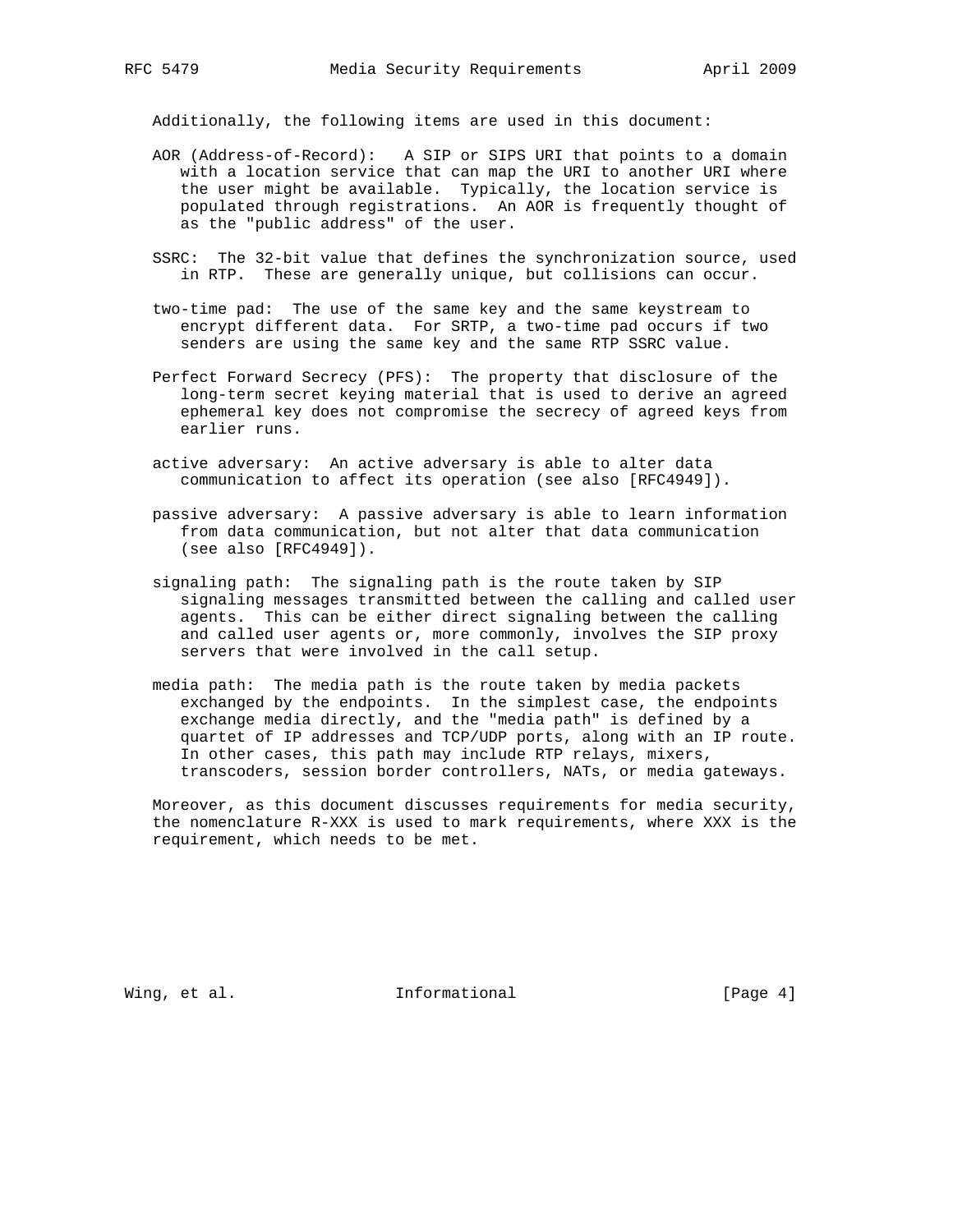- 
- 3. Attack Scenarios

 The discussion in this section relates to requirements R-ASSOC (specified in Section 5.1) R-PASS-MEDIA, R-PASS-SIG, R-SIG-MEDIA, R-ACT-ACT, and R-ID-BINDING (specified in Section 5.2).

 This document classifies adversaries according to their access and their capabilities. An adversary might have access:

- 1. only to the media path,
- 2. only to the signaling path,
- 3. to the media path and to the signaling path.

 An attacker that can solely be located along the signaling path, and does not have access to media (item 2), is not considered in this document.

 There are two different types of adversaries: active and passive. An active adversary may need to be active with regard to the key exchange relevant information traveling along the media path or traveling along the signaling path.

 Based on their robustness against the adversary capabilities described above, we can group security mechanisms using the following labels. This list is generally ordered from easiest to compromise (at the top) to more difficult to compromise:

| SIP signaling | media   | abbreviation                         |
|---------------|---------|--------------------------------------|
| none          | passive | no-signaling-passive-media           |
| none          | active  | no-signaling-active-media            |
| passive       | passive | passive-signaling-passive-media      |
| passive       | active  | passive-signaling-active-media       |
| active        | passive | active-signaling-passive-media       |
| active        | active  | active-signaling-active-media        |
| active        | active  | active-signaling-active-media-detect |

no-signaling-passive-media:

 Access only to the media path is sufficient to reveal the content of the media traffic.

passive-signaling-passive-media:

 Passive attack on the signaling and passive attack on the media path is necessary to reveal the content of the media traffic.

Wing, et al. 10. Informational 1. The leage 5]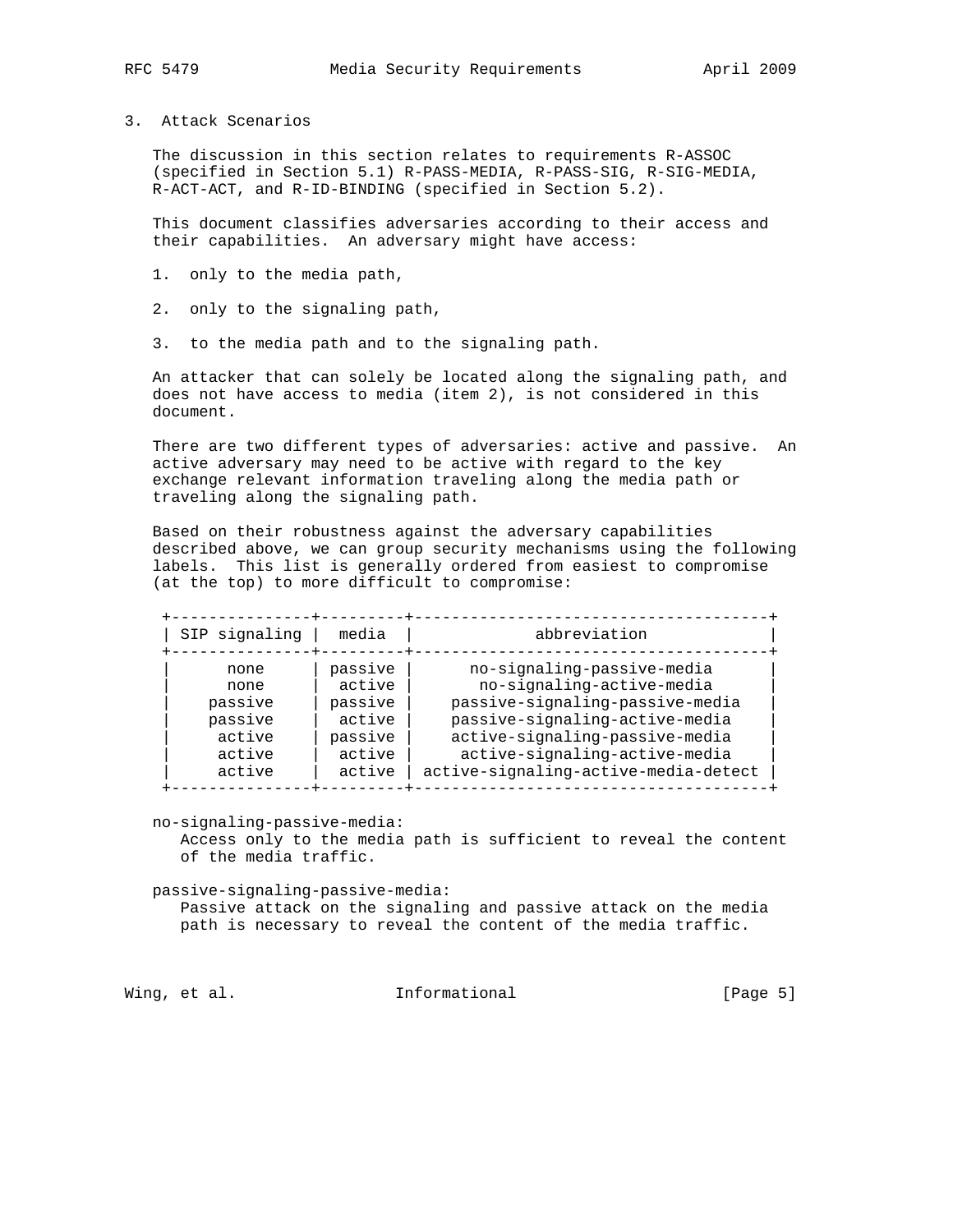passive-signaling-active-media: Passive attack on the signaling and active attack on the media path is necessary to reveal the content of the media traffic. active-signaling-passive-media: Active attack on the signaling path and passive attack on the media path is necessary to reveal the content of the media traffic.

 no-signaling-active-media: Active attack on the media path is sufficient to reveal the content of the media traffic.

 active-signaling-active-media: Active attack on both the signaling path and the media path is necessary to reveal the content of the media traffic.

active-signaling-active-media-detect:

 Active attack on both signaling and media path is necessary to reveal the content of the media traffic (as with active-signaling active-media), and the attack is detectable by protocol messages exchanged between the endpoints.

 For example, unencrypted RTP is vulnerable to no-signaling-passive media.

 As another example, SDP Security Descriptions [RFC4568], when protected by TLS (as it is commonly implemented and deployed), belong in the passive-signaling-passive-media category since the adversary needs to learn the SDP Security Descriptions key by seeing the SIP signaling message at a SIP proxy (assuming that the adversary is in control of the SIP proxy). The media traffic can be decrypted using that learned key.

 As another example, DTLS-SRTP (Datagram Transport Layer Security Extension for SRTP) falls into active-signaling-active-media category when DTLS-SRTP is used with a public-key-based ciphersuite with self signed certificates and without SIP Identity [RFC4474]. An adversary would have to modify the fingerprint that is sent along the signaling path and subsequently to modify the certificates carried in the DTLS handshake that travel along the media path. If DTLS-SRTP is used with both SIP Identity [RFC4474] and SIP Connected Identity [RFC4916], the RFC-4474 signature protects both the offer and the answer, and such a system would then belong to the active-signaling active-media-detect category (provided, of course, the signaling path to the RFC-4474 authenticator and verifier is secured as per RFC 4474, and the RFC-4474 authenticator and verifier are behaving as per RFC 4474).

Wing, et al. 10 Informational 100 [Page 6]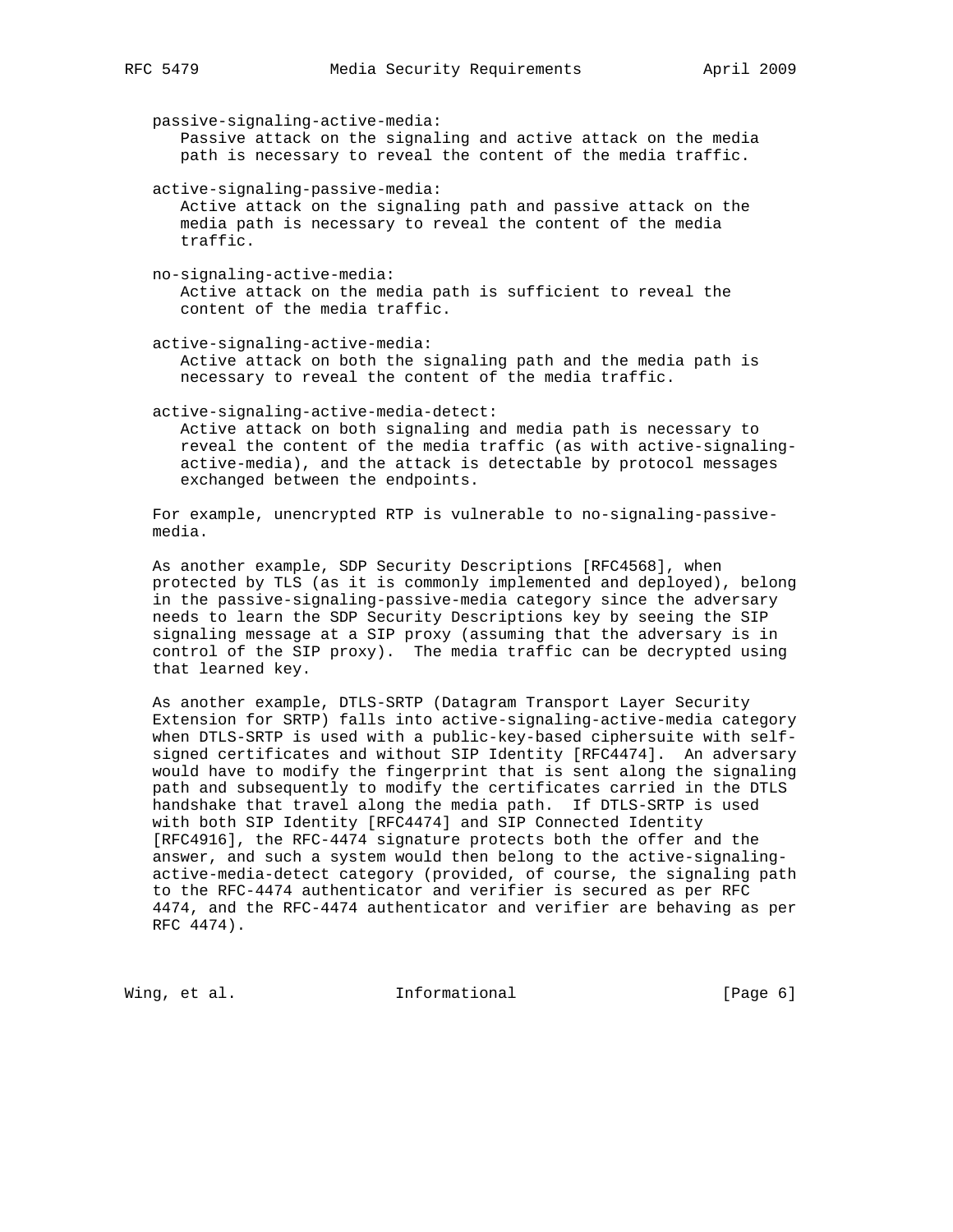The above discussion of DTLS-SRTP demonstrates how a single security protocol can be in different classes depending on the mode in which it is operated. Other protocols can achieve a similar effect by adding functions outside of the on-the-wire key management protocol itself. Although it may be appropriate to deploy lower-classed mechanisms in some cases, the ultimate security requirement for a media security negotiation protocol is that it have a mode of operation available in which is detect-attack, which provides protection against the passive and active attacks and provides detection of such attacks. That is, there must be a way to use the protocol so that an active attack is required against both the signaling and media paths, and so that such attacks are detectable by the endpoints.

4. Call Scenarios and Requirements Considerations

 The following subsections describe call scenarios that pose the most challenge to the key management system for media data in cooperation with SIP signaling.

 Throughout the subsections, requirements are stated by using the nomenclature R- to state an explicit requirement. All of the stated requirements are explained in detail in Section 5. They are listed according to their association to the key management protocol, to attack scenarios, and requirements that can be met inside the key management protocol or outside of the key management protocol.

## 4.1. Clipping Media before Signaling Answer

 The discussion in this section relates to requirements R-AVOID- CLIPPING and R-ALLOW-RTP.

 Per the Session Description Protocol (SDP) Offer/Answer Model [RFC3264]:

 Once the offerer has sent the offer, it MUST be prepared to receive media for any recvonly streams described by that offer. It MUST be prepared to send and receive media for any sendrecv streams in the offer, and send media for any sendonly streams in the offer (of course, it cannot actually send until the peer provides an answer with the needed address and port information).

 To meet this requirement with SRTP, the offerer needs to know the SRTP key for arriving media. If either endpoint receives encrypted media before it has access to the associated SRTP key, it cannot play the media -- causing clipping.

Wing, et al. 10. Informational 1. [Page 7]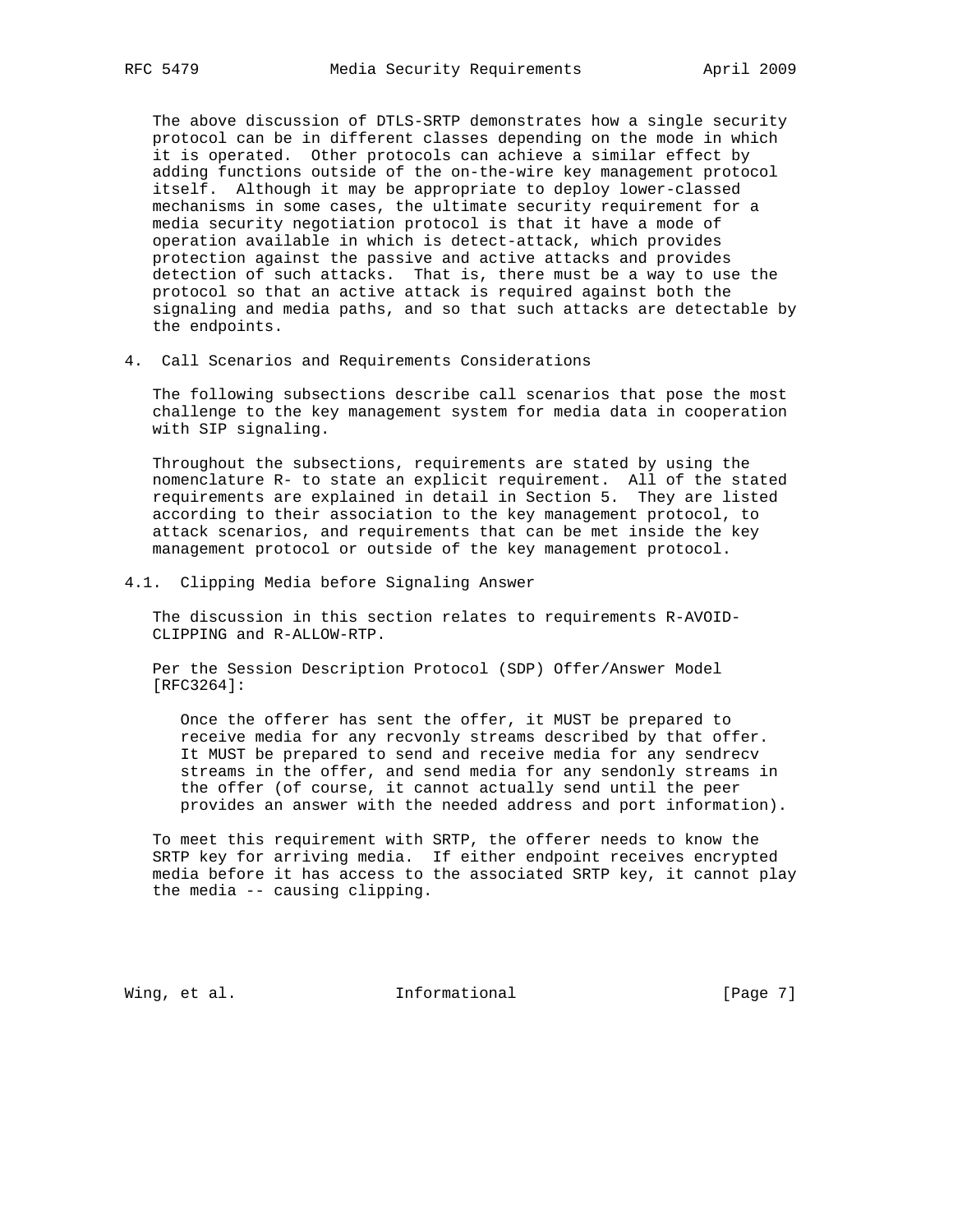For key exchange mechanisms that send the answerer's key in SDP, a SIP provisional response [RFC3261], such as 183 (session progress), is useful. However, the 183 messages are not reliable unless both the calling and called endpoint support Provisional Response ACKnowledgement (PRACK) [RFC3262], use TCP across all SIP proxies, implement Security Preconditions [RFC5027], or both ends implement Interactive Connectivity Establishment [ICE] and the answerer implements the reliable provisional response mechanism described in ICE. Unfortunately, there is not wide deployment of any of these techniques and there is industry reluctance to require these techniques to avoid the problems described in this section.

 Note that the receipt of an SDP answer is not always sufficient to allow media to be played to the offerer. Sometimes, the offerer must send media in order to open up firewall holes or NAT bindings before media can be received (for details, see [MIDDLEBOX]). In this case, even a solution that makes the key available before the SDP answer arrives will not help.

 Preventing the arrival of early media (i.e., media that arrives at the SDP offerer before the SDP answer arrives) might obsolete the R-AVOID-CLIPPING requirement, but at the time of writing such early media exists in many normal call scenarios.

4.2. Retargeting and Forking

 The discussion in this section relates to requirements R-FORK- RETARGET, R-DISTINCT, R-HERFP, and R-BEST-SECURE.

 In SIP, a request sent to a specific AOR but delivered to a different AOR is called a "retarget". A typical scenario is a "call forwarding" feature. In Figure 1, Alice sends an INVITE in step 1 that is sent to Bob in step 2. Bob responds with a redirect (SIP response code 3xx) pointing to Carol in step 3. This redirect typically does not propagate back to Alice but only goes to a proxy (i.e., the retargeting proxy) that sends the original INVITE to Carol in step 4.

Wing, et al. 10. Informational 1. [Page 8]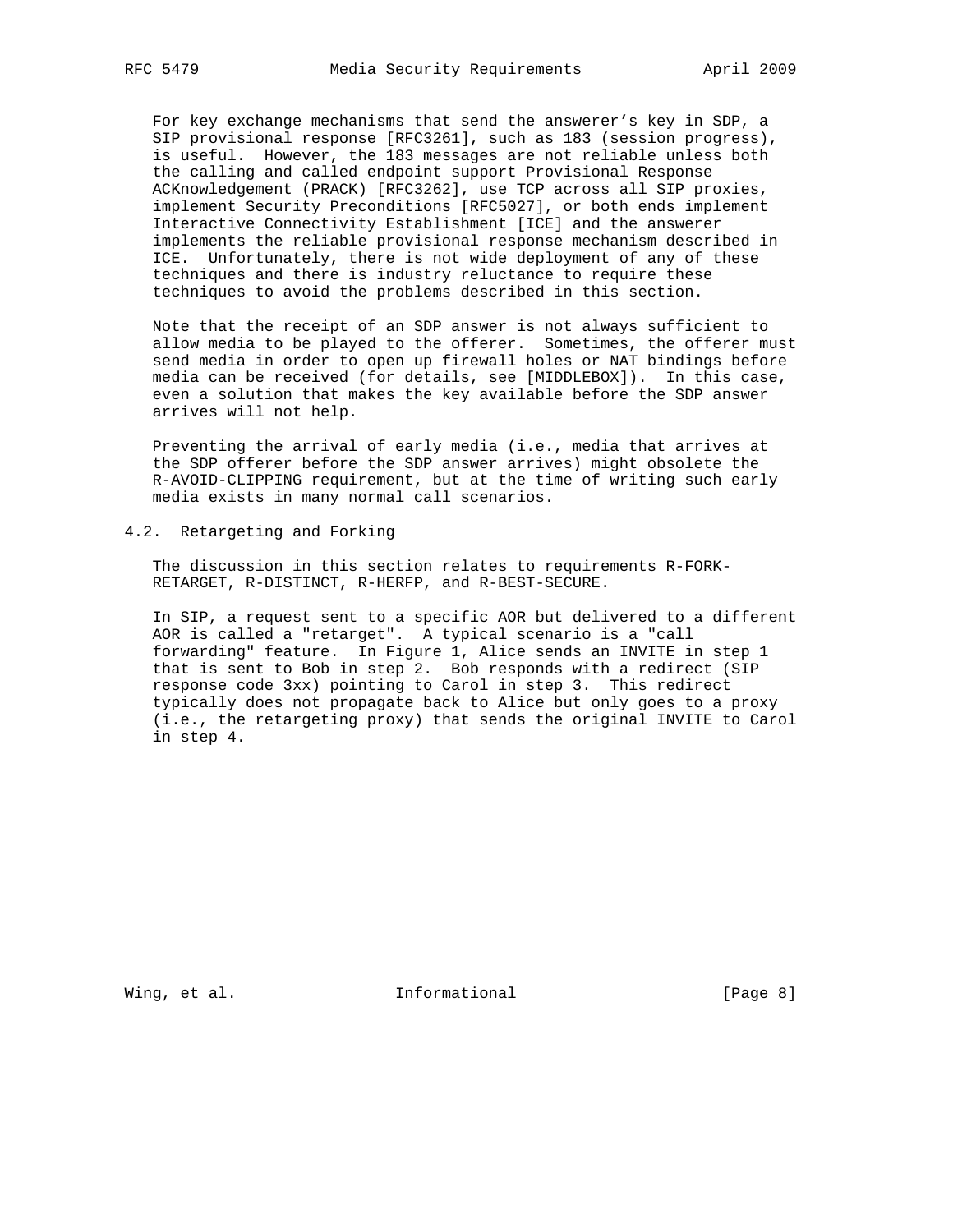

Figure 1: Retargeting

 Using retargeting might lead to situations where the User Agent Client (UAC) does not know where its request will be going. This might not immediately seem like a serious problem; after all, when one places a telephone call on the Public Switched Telephone Network (PSTN), one never really knows if it will be forwarded to a different number, who will pick up the line when it rings, and so on. However, when considering SIP mechanisms for authenticating the called party, this function can also make it difficult to differentiate an intermediary that is behaving legitimately from an attacker. From this perspective, the main problems with retargeting are:

- Not detectable by the caller: The originating user agent has no means of anticipating that the condition will arise, nor any means of determining that it has occurred until the call has already been set up.
- Not preventable by the caller: There is no existing mechanism that might be employed by the originating user agent in order to guarantee that the call will not be retargeted.

 The mechanism used by SIP for identifying the calling party is SIP Identity [RFC4474]. However, due to the nature of retargeting, SIP Identity can only identify the calling party (that is, the party that initiated the SIP request). Some key exchange mechanisms predate SIP Identity and include their own identity mechanism (e.g., Multimedia Internet KEYing (MIKEY)). However, those built-in identity mechanism also suffer from the SIP retargeting problem. While Connected Identity [RFC4916] allows positive identification of the called party, the primary difficulty still remains that the calling party

Wing, et al. **Informational Example 1** [Page 9]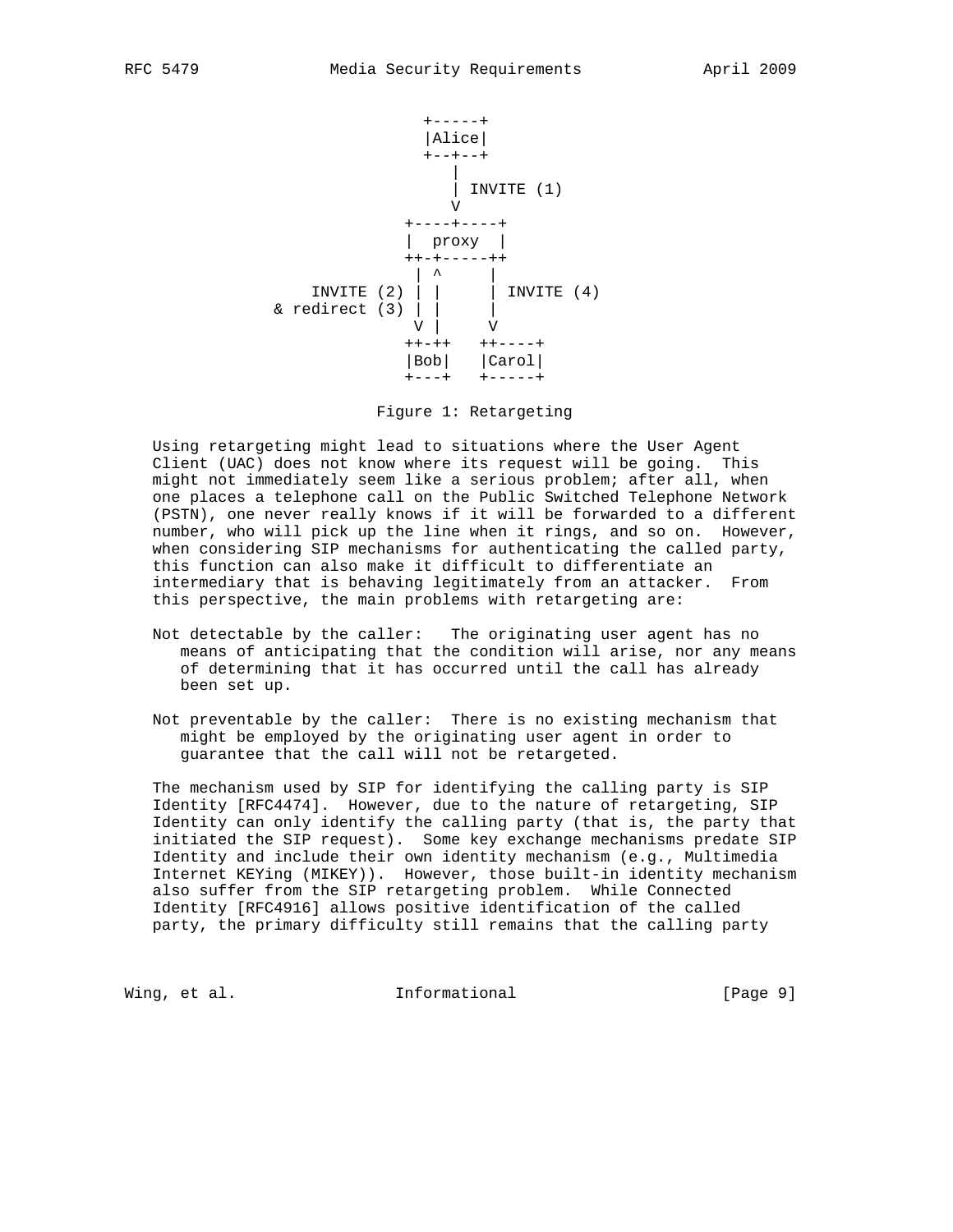does not know if a mismatched called party is legitimate (i.e., due to authorized retargeting) or illegitimate (i.e., due to unauthorized retargeting by an attacker above to modify SIP signaling).

 In SIP, 'forking' is the delivery of a request to multiple locations. This happens when a single AOR is registered more than once. An example of forking is when a user has a desk phone, PC client, and mobile handset all registered with the same AOR.



Figure 2: Forking

 With forking, both Bob-1 and Bob-2 might send back SDP answers in SIP responses. Alice will see those intermediate (18x) and final (200) responses. It is useful for Alice to be able to associate the SIP response with the incoming media stream. Although this association can be done with ICE [ICE], and ICE is useful to make this association with RTP, it is not desirable to require ICE to accomplish this association.

 Forking and retargeting are often used together. For example, a boss and secretary might have both phones ring (forking) and rollover to voice mail if neither phone is answered (retargeting).

 To maintain the security of the media traffic, only the endpoint that answers the call should know the SRTP keys for the session. Forked and retargeted calls only reveal sensitive information to non responders when the signaling messages contain sensitive information (e.g., SRTP keys) that is accessible by parties that receive the offer, but may not respond (i.e., the original recipients in a retargeted call, or non-answering endpoints in a forked call). For key exchange mechanisms that do not provide secure forking or secure retargeting, one workaround is to rekey immediately after forking or

Wing, et al. 10 1nformational 11 [Page 10]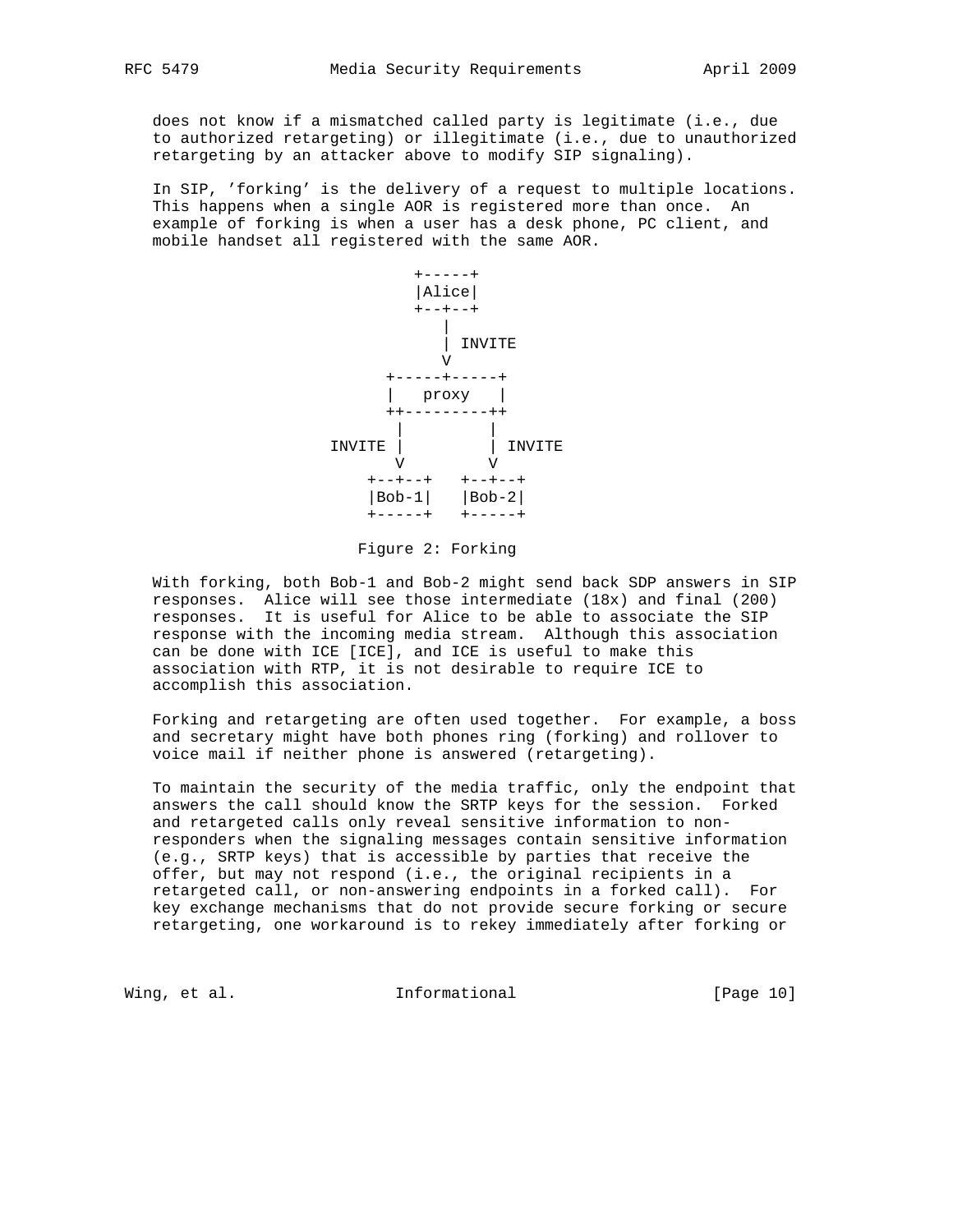retargeting. However, because the originator may not be aware that the call forked this mechanism requires rekeying immediately after every session is established. This doubles the number of messages processed by the network.

 Further compounding this problem is a unique feature of SIP that, when forking is used, there is always only one final error response delivered to the sender of the request: the forking proxy is responsible for choosing which final response to choose in the event where forking results in multiple final error responses being received by the forking proxy. This means that if a request is rejected, say with information that the keying information was rejected and providing the far end's credentials, it is very possible that the rejection will never reach the sender. This problem, called the Heterogeneous Error Response Forking Problem (HERFP) [RFC3326], is difficult to solve in SIP. Because we expect the HERFP to continue to be a problem in SIP for the foreseeable future, a media security system should function even in the presence of HERFP behavior.

## 4.3. Recording

The discussion in this section relates to requirement R-RECORDING.

 Some business environments, such as stock brokerages, banks, and catalog call centers, require recording calls with customers. This is the familiar "this call is being recorded for quality purposes" heard during calls to these sorts of businesses. In these environments, media recording is typically performed by an intermediate device (with RTP, this is typically implemented in a 'sniffer').

 When performing such call recording with SRTP, the end-to-end security is compromised. This is unavoidable, but necessary because the operation of the business requires such recording. It is desirable that the media security is not unduly compromised by the media recording. The endpoint within the organization needs to be informed that there is an intermediate device and needs to cooperate with that intermediate device.

 This scenario does not place a requirement directly on the key management protocol. The requirement could be met directly by the key management protocol (e.g., MIKEY-NULL or [RFC4568]) or through an external out-of-band mechanism (e.g., [SRTP-KEY]).

Wing, et al. 10. Informational 1. [Page 11]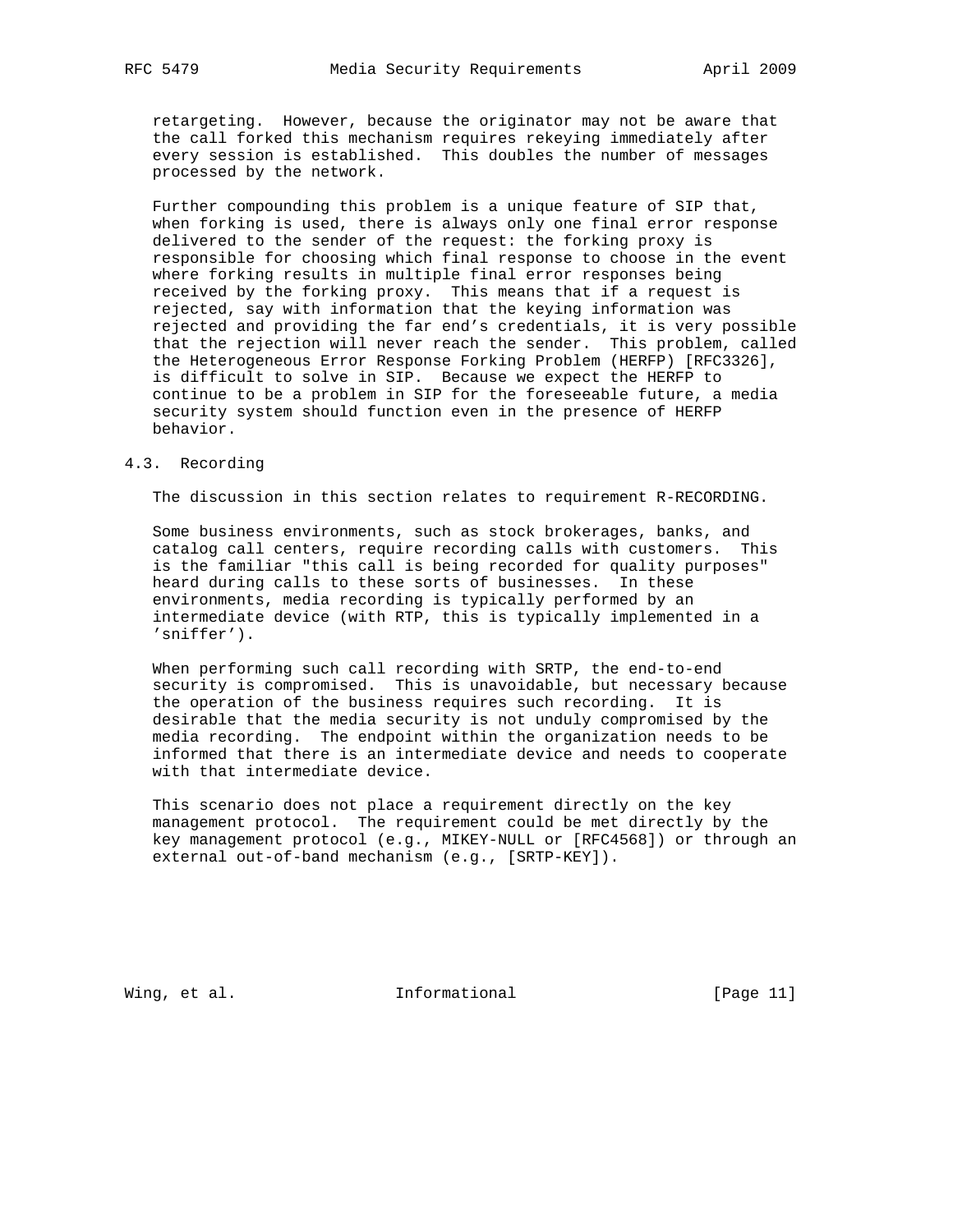# 4.4. PSTN Gateway

The discussion in this section relates to requirement R-PSTN.

 It is desirable, even when one leg of a call is on the PSTN, that the IP leg of the call be protected with SRTP.

 A typical case of using media security where two entities are having a Voice over IP (VoIP) conversation over IP-capable networks. However, there are cases where the other end of the communication is not connected to an IP-capable network. In this kind of setting, there needs to be some kind of gateway at the edge of the IP network that converts the VoIP conversation to a format understood by the other network. An example of such a gateway is a PSTN gateway sitting at the edge of IP and PSTN networks (such as the architecture described in [RFC3372]).

 If media security (e.g., SRTP protection) is employed in this kind of gateway-setting, then media security and the related key management is terminated at the PSTN gateway. The other network (e.g., PSTN) may have its own measures to protect the communication, but this means that from media security point of view the media security is not employed truly end-to-end between the communicating entities.

#### 4.5. Call Setup Performance

The discussion in this section relates to requirement R-REUSE.

 Some devices lack sufficient processing power to perform public key operations or Diffie-Hellman operations for each call, or prefer to avoid performing those operations on every call. The ability to reuse previous public key or Diffie-Hellman operations can vastly decrease the call setup delay and processing requirements for such devices.

 In certain devices, it can take a second or two to perform a Diffie- Hellman operation. Examples of these devices include handsets, IP Multimedia Services Identity Modules (ISIMs), and PSTN gateways. PSTN gateways typically utilize a Digital Signal Processor (DSP) that is not yet involved with typical DSP operations at the beginning of a call; thus, the DSP could be used to perform the calculation, so as to avoid having the central host processor perform the calculation. However, not all PSTN gateways use DSPs (some have only central processors or their DSPs are incapable of performing the necessary public key or Diffie-Hellman operation), and handsets lack a separate, unused processor to perform these operations.

Wing, et al. 10 Informational 10 [Page 12]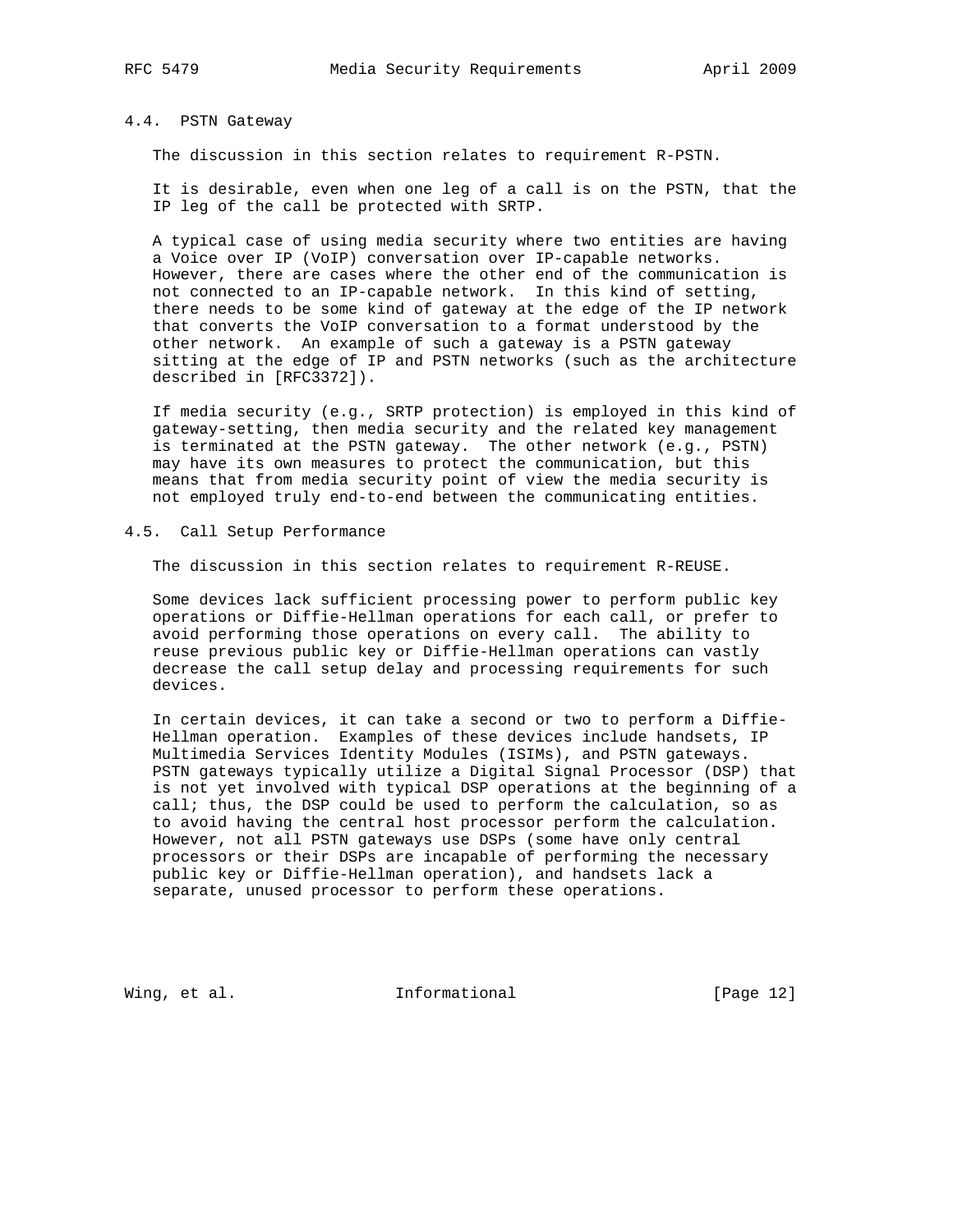Two scenarios where R-REUSE is useful are calls between an endpoint and its voicemail server or its PSTN gateway. In those scenarios, calls are made relatively often and it can be useful for the voicemail server or PSTN gateway to avoid public key operations for subsequent calls.

 Storing keys across sessions often interferes with perfect forward secrecy (R-PFS).

#### 4.6. Transcoding

The discussion in this section relates to requirement R-TRANSCODER.

 In some environments, it is necessary for network equipment to transcode from one codec (e.g., a highly compressed codec that makes efficient use of wireless bandwidth) to another codec (e.g., a standardized codec to a SIP peering interface). With RTP, a transcoding function can be performed with the combination of a SIP back-to-back user agent (B2BUA) to modify the SDP and a processor to perform the transcoding between the codecs. However, with end-to-end secured SRTP, a transcoding function implemented the same way is a man-in-the-middle attack, and the key management system prevents its use.

 However, such a network-based transcoder can still be realized with the cooperation and approval of the endpoint, and can provide end-to transcoder and transcoder-to-end security.

#### 4.7. Upgrading to SRTP

 The discussion in this section relates to the requirement R-ALLOW- RTP.

 Legitimate RTP media can be sent to an endpoint for announcements, colorful ringback tones (e.g., music), advertising, or normal call progress tones. The RTP may be received before an associated SDP answer. For details on various scenarios, see [EARLY-MEDIA].

 While receiving such RTP exposes the calling party to a risk of receiving malicious RTP from an attacker, SRTP endpoints will need to receive and play out RTP media in order to be compatible with deployed systems that send RTP to calling parties.

Wing, et al. 10. Informational 1. [Page 13]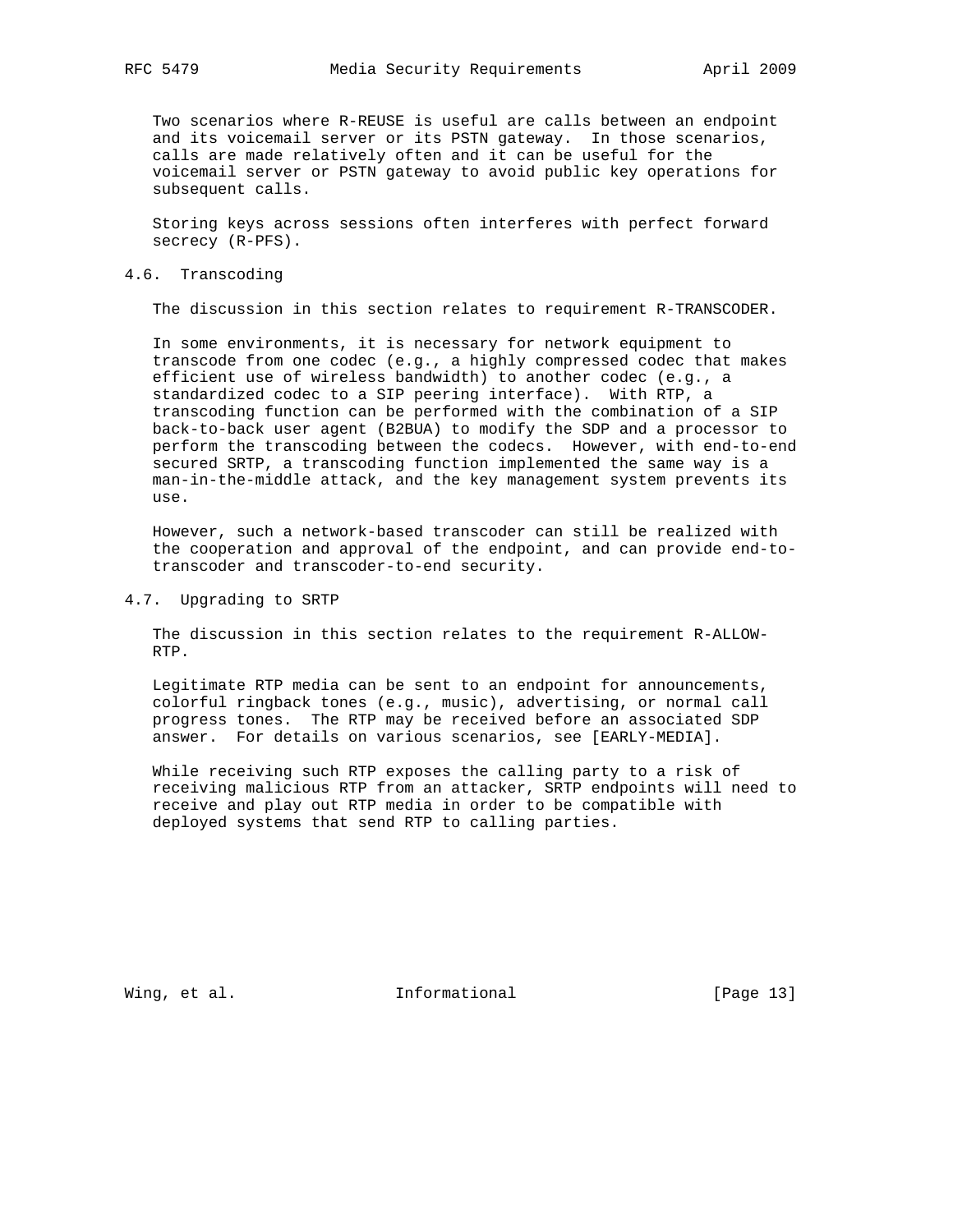## 4.8. Interworking with Other Signaling Protocols

 The discussion in this section relates to the requirement R-OTHER- SIGNALING.

 In many environments, some devices are signaled with protocols other than SIP that do not share SIP's offer/answer model (e.g., [H.248.1] or do not utilize SDP (e.g., H.323). In other environments, both endpoints may be SIP, but may use different key management systems (e.g., one uses MIKEY-RSA, the other MIKEY-RSA-R).

 In these environments, it is desirable to have SRTP -- rather than RTP -- between the two endpoints. It is always possible, although undesirable, to interwork those disparate signaling systems or disparate key management systems by decrypting and re-encrypting each SRTP packet in a device in the middle of the network (often the same device performing the signaling interworking). This is undesirable due to the cost and increased attack area, as such an SRTP/SRTP interworking device is a valuable attack target.

 At the time of this writing, interworking is considered important. Interworking without decryption/encryption of the SRTP, while useful, is not yet deemed critical because the scale of such SRTP deployments is, to date, relatively small.

## 4.9. Certificates

The discussion in this section relates to R-CERTS.

 On the Internet and on some private networks, validating another peer's certificate is often done through a trust anchor -- a list of Certificate Authorities that are trusted. It can be difficult or expensive for a peer to obtain these certificates. In all cases, both parties to the call would need to trust the same trust anchor (i.e., "certificate authority"). For these reasons, it is important that the media plane key management protocol offer a mechanism that allows end-users who have no prior association to authenticate to each other without acquiring credentials from a third-party trust point. Note that this does not rule out mechanisms in which servers have certificates and attest to the identities of end-users.

## 5. Requirements

 This section is divided into several parts: requirements specific to the key management protocol (Section 5.1), attack scenarios (Section 5.2), and requirements that can be met inside the key management protocol or outside of the key management protocol (Section 5.3).

Wing, et al. 10. Informational 1. [Page 14]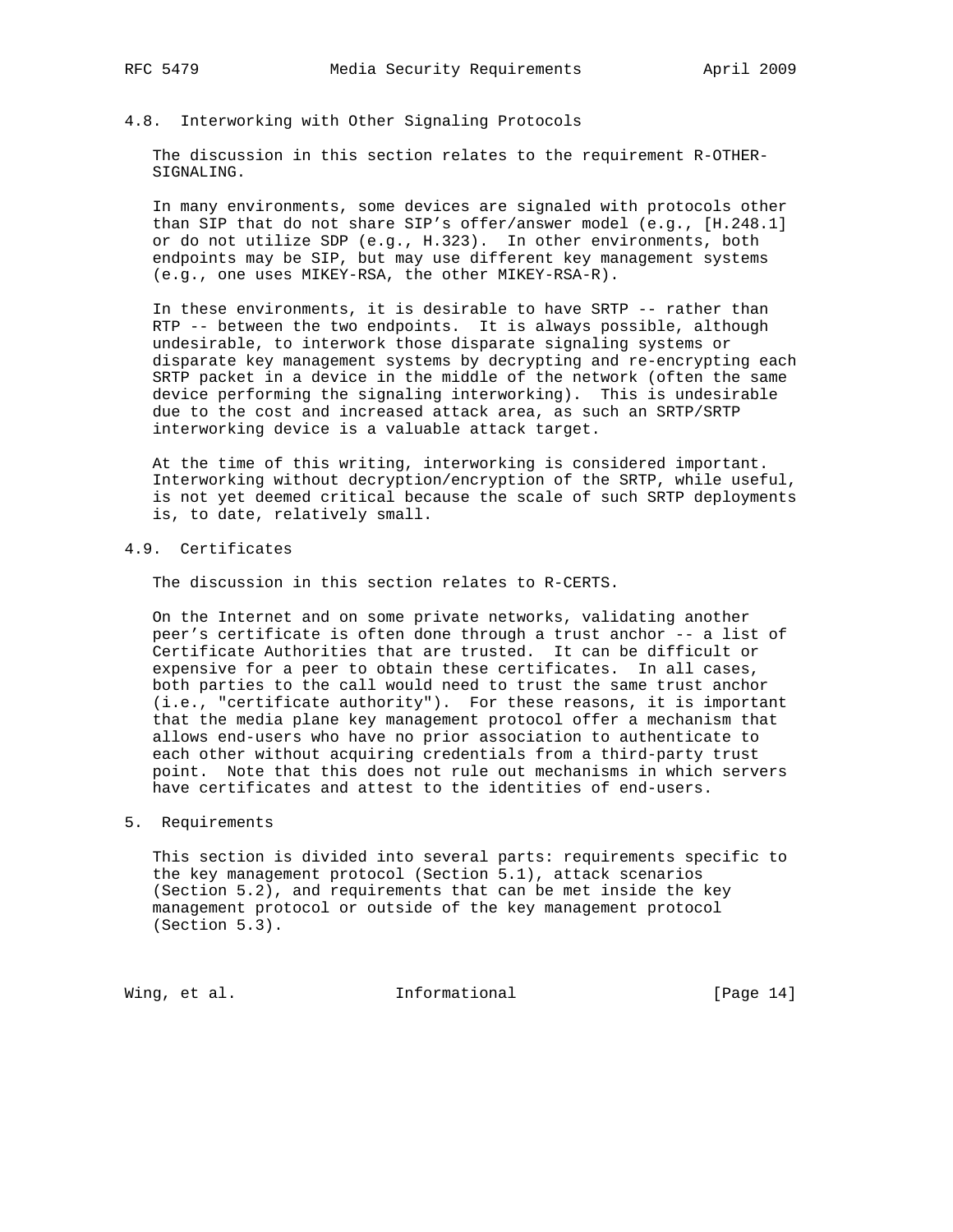## 5.1. Key Management Protocol Requirements

SIP Forking and Retargeting, from Section 4.2:

R-FORK-RETARGET:

 The media security key management protocol MUST securely support forking and retargeting when all endpoints are willing to use SRTP without causing the call setup to fail. This requirement means the endpoints that did not answer the call MUST NOT learn the SRTP keys (in either direction) used by the answering endpoint.

 R-DISTINCT: The media security key management protocol MUST be capable of creating distinct, independent cryptographic contexts for each endpoint in a forked session.

R-HERFP:

 The media security key management protocol MUST function securely even in the presence of HERFP behavior, i.e., the rejection of key information does not reach the sender.

Performance considerations:

R-REUSE:

 The media security key management protocol MAY support the reuse of a previously established security context.

 Note: reuse of the security context does not imply reuse of RTP parameters (e.g., payload type or SSRC).

Media considerations:

R-AVOID-CLIPPING:

 The media security key management protocol SHOULD avoid clipping media before SDP answer without requiring Security Preconditions [RFC5027]. This requirement comes from Section 4.1.

R-RTP-CHECK:

 If SRTP key negotiation is performed over the media path (i.e., using the same UDP/TCP ports as media packets), the key negotiation packets MUST NOT pass the RTP validity check defined in Appendix A.1 of [RFC3550], so that SRTP negotiation packets can be differentiated from RTP packets.

Wing, et al. **Informational** [Page 15]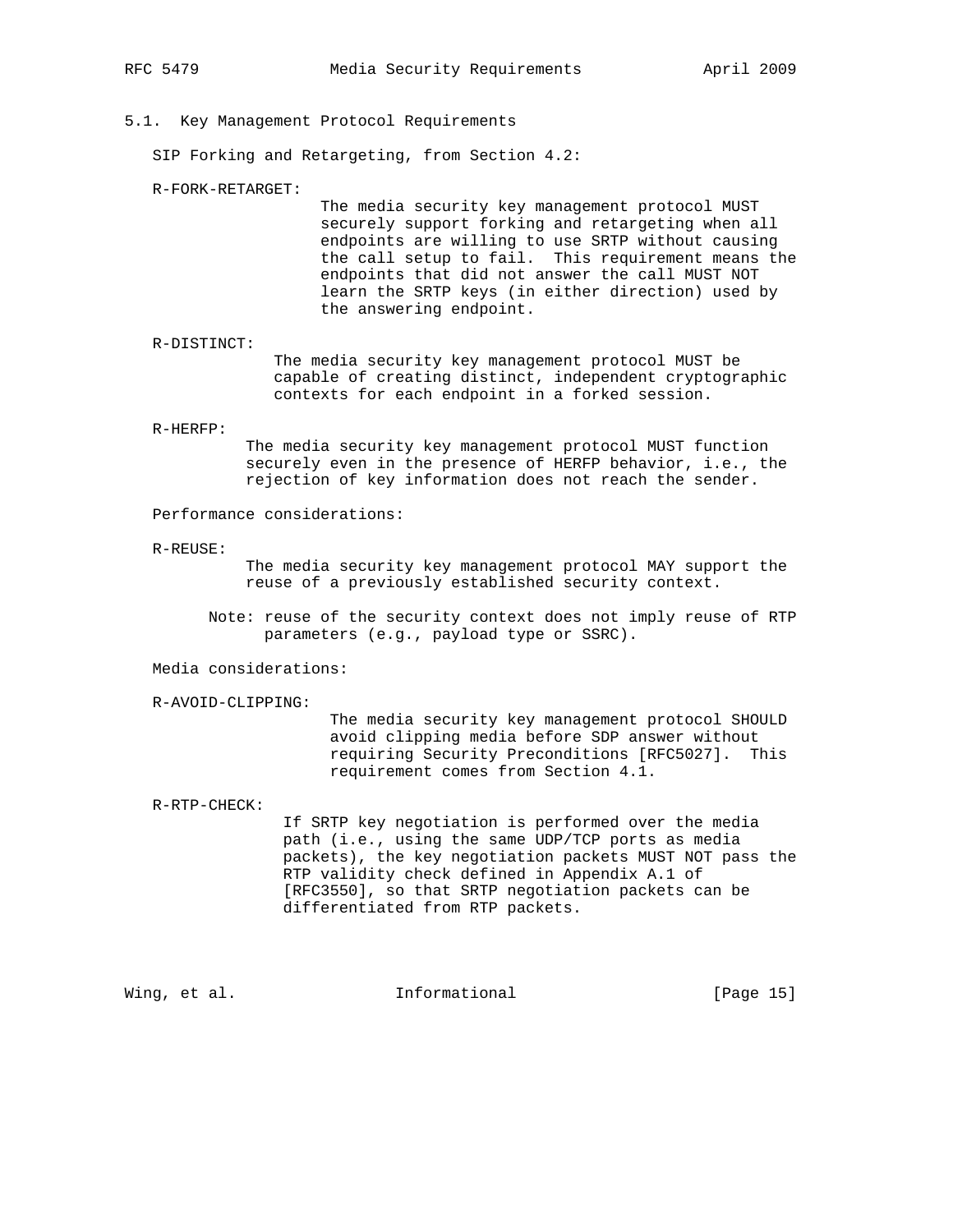#### R-ASSOC:

 The media security key management protocol SHOULD include a mechanism for associating key management messages with both the signaling traffic that initiated the session and with protected media traffic. It is useful to associate key management messages with call signaling messages, as this allows the SDP offerer to avoid performing CPU-consuming operations (e.g., Diffie-Hellman or public key operations) with attackers that have not seen the signaling messages.

 For example, if using a Diffie-Hellman keying technique with security preconditions that forks to 20 endpoints, the call initiator would get 20 provisional responses containing 20 signed Diffie-Hellman key pairs. Calculating 20 Diffie-Hellman secrets and validating signatures can be a difficult task for some devices. Hence, in the case of forking, it is not desirable to perform a Diffie-Hellman operation with every party, but rather only with the party that answers the call (and incur some media clipping). To do this, the signaling and media need to be associated so the calling party knows which key management exchange needs to be completed. This might be done by using the transport address indicated in the SDP, although NATs can complicate this association.

- Note: due to RTP's design requirements, it is expected that SRTP receivers will have to perform authentication of any received SRTP packets.
- R-NEGOTIATE:

 The media security key management protocol MUST allow a SIP User Agent to negotiate media security parameters for each individual session. Such negotiation MUST NOT cause a two-time pad (Section 9.1 of [RFC3711]).

R-PSTN:

 The media security key management protocol MUST support termination of media security in a PSTN gateway. This requirement is from Section 4.4.

## 5.2. Security Requirements

 This section describes overall security requirements and specific requirements from the attack scenarios (Section 3).

Wing, et al. 10. Informational 1. [Page 16]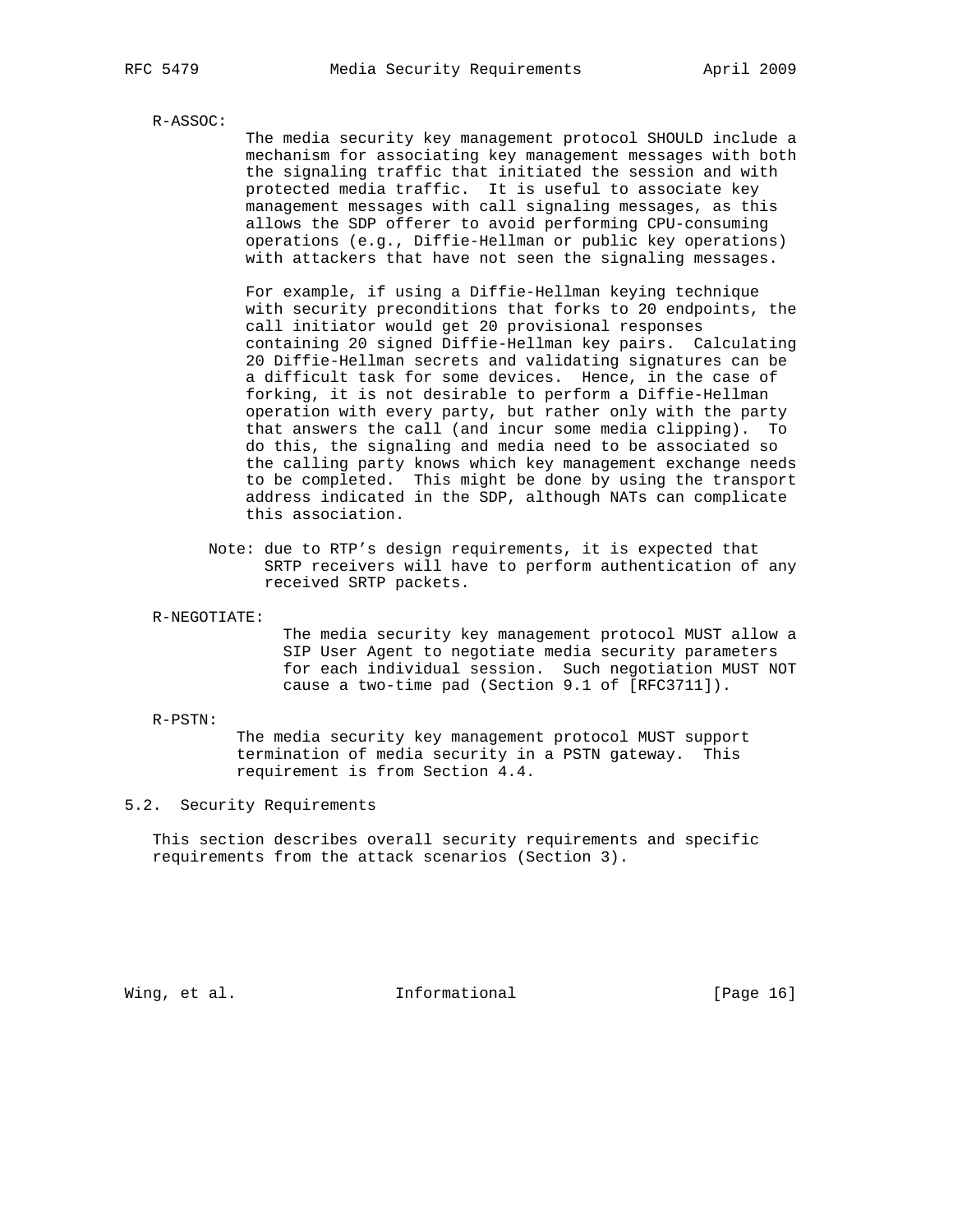Overall security requirements:

R-PFS:

 The media security key management protocol MUST be able to support perfect forward secrecy.

R-COMPUTE:

 The media security key management protocol MUST support offering additional SRTP cipher suites without incurring significant computational expense.

R-CERTS:

 The key management protocol MUST NOT require that end-users obtain credentials (certificates or private keys) from a third- party trust anchor.

R-FIPS:

 The media security key management protocol SHOULD use algorithms that allow FIPS 140-2 [FIPS-140-2] certification or similar country-specific certification (e.g., [AISITSEC]).

 The United States Government can only purchase and use crypto implementations that have been validated by the FIPS-140 [FIPS-140-2] process:

 The FIPS-140 standard is applicable to all Federal agencies that use cryptographic-based security systems to protect sensitive information in computer and telecommunication systems, including voice systems. The adoption and use of this standard is available to private and commercial organizations.

 Some commercial organizations, such as banks and defense contractors, require or prefer equipment that has received the same validation.

R-DOS:

 The media security key management protocol MUST NOT introduce any new significant denial-of-service vulnerabilities (e.g., the protocol should not request the endpoint to perform CPU intensive operations without the client being able to validate or authorize the request).

Wing, et al. 10. Informational 1. [Page 17]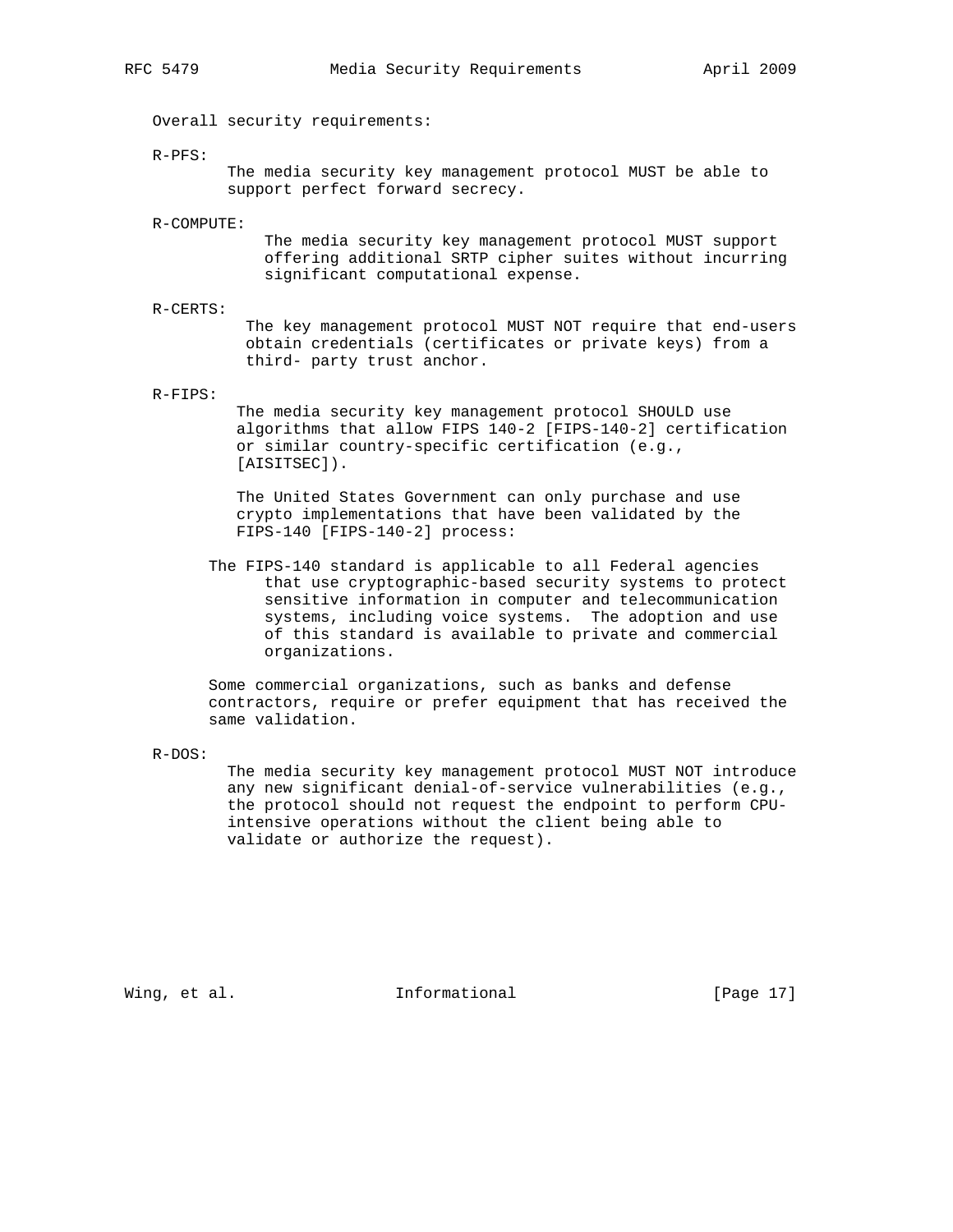R-EXISTING:

 The media security key management protocol SHOULD allow endpoints to authenticate using pre-existing cryptographic credentials, e.g., certificates or pre-shared keys.

#### R-AGILITY:

 The media security key management protocol MUST provide crypto- agility, i.e., the ability to adapt to evolving cryptography and security requirements (update of cryptographic algorithms without substantial disruption to deployed implementations).

#### R-DOWNGRADE:

 The media security key management protocol MUST protect cipher suite negotiation against downgrading attacks.

#### R-PASS-MEDIA:

 The media security key management protocol MUST have a mode that prevents a passive adversary with access to the media path from gaining access to keying material used to protect SRTP media packets.

#### R-PASS-SIG:

 The media security key management protocol MUST have a mode in which it prevents a passive adversary with access to the signaling path from gaining access to keying material used to protect SRTP media packets.

#### R-SIG-MEDIA:

 The media security key management protocol MUST have a mode in which it defends itself from an attacker that is solely on the media path and from an attacker that is solely on the signaling path. A successful attack refers to the ability for the adversary to obtain keying material to decrypt the SRTP encrypted media traffic.

#### R-ID-BINDING:

 The media security key management protocol MUST enable the media security keys to be cryptographically bound to an identity of the endpoint.

Note: This allows domains to deploy SIP Identity [RFC4474].

Wing, et al. 10. Informational 1. [Page 18]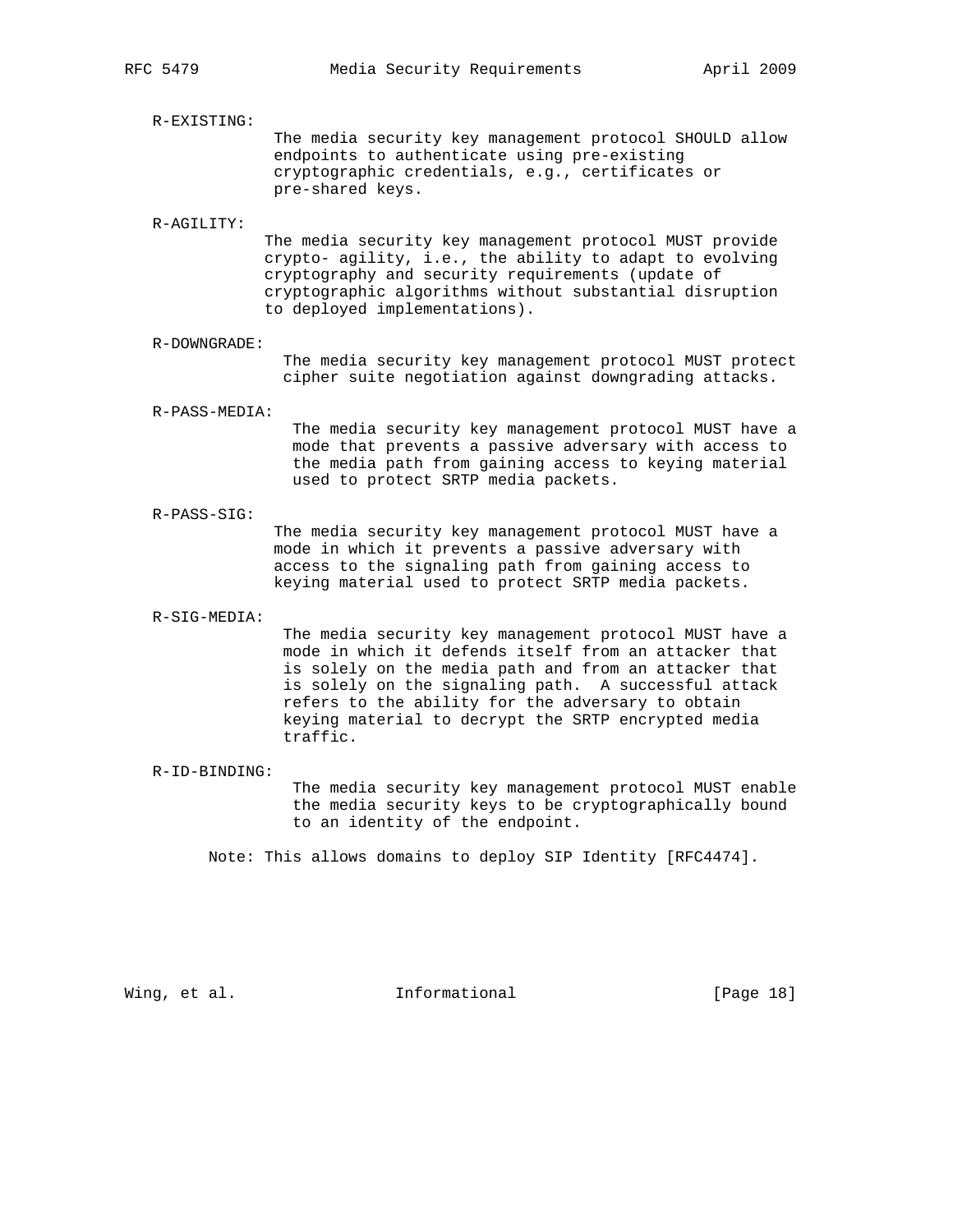R-ACT-ACT:

 The media security key management protocol MUST support a mode of operation that provides active-signaling-active-media-detect robustness, and MAY support modes of operation that provide lower levels of robustness (as described in Section 3).

 Note: Failing to meet R-ACT-ACT indicates the protocol cannot provide secure end-to-end media.

5.3. Requirements outside of the Key Management Protocol

 The requirements in this section are for an overall VoIP security system. These requirements can be met within the key management protocol itself, or can be solved outside of the key management protocol itself (e.g., solved in SIP or in SDP).

R-BEST-SECURE:

 Even when some endpoints of a forked or retargeted call are incapable of using SRTP, a solution MUST be described that allows the establishment of SRTP associations with SRTP-capable endpoints and/or RTP associations with non-SRTP-capable endpoints.

R-OTHER-SIGNALING:

 A solution SHOULD be able to negotiate keys for SRTP sessions created via different call signaling protocols (e.g., between Jabber, SIP, H.323, Media Gateway Control Protocol (MGCP).

R-RECORDING:

 A solution SHOULD be described that supports recording of decrypted media. This requirement comes from Section 4.3.

R-TRANSCODER:

 A solution SHOULD be described that supports intermediate nodes (e.g., transcoders), terminating or processing media, between the endpoints.

 R-ALLOW-RTP: A solution SHOULD be described that allows RTP media to be received by the calling party until SRTP has been negotiated with the answerer, after which SRTP is preferred over RTP.

Wing, et al. 10. Informational 1. [Page 19]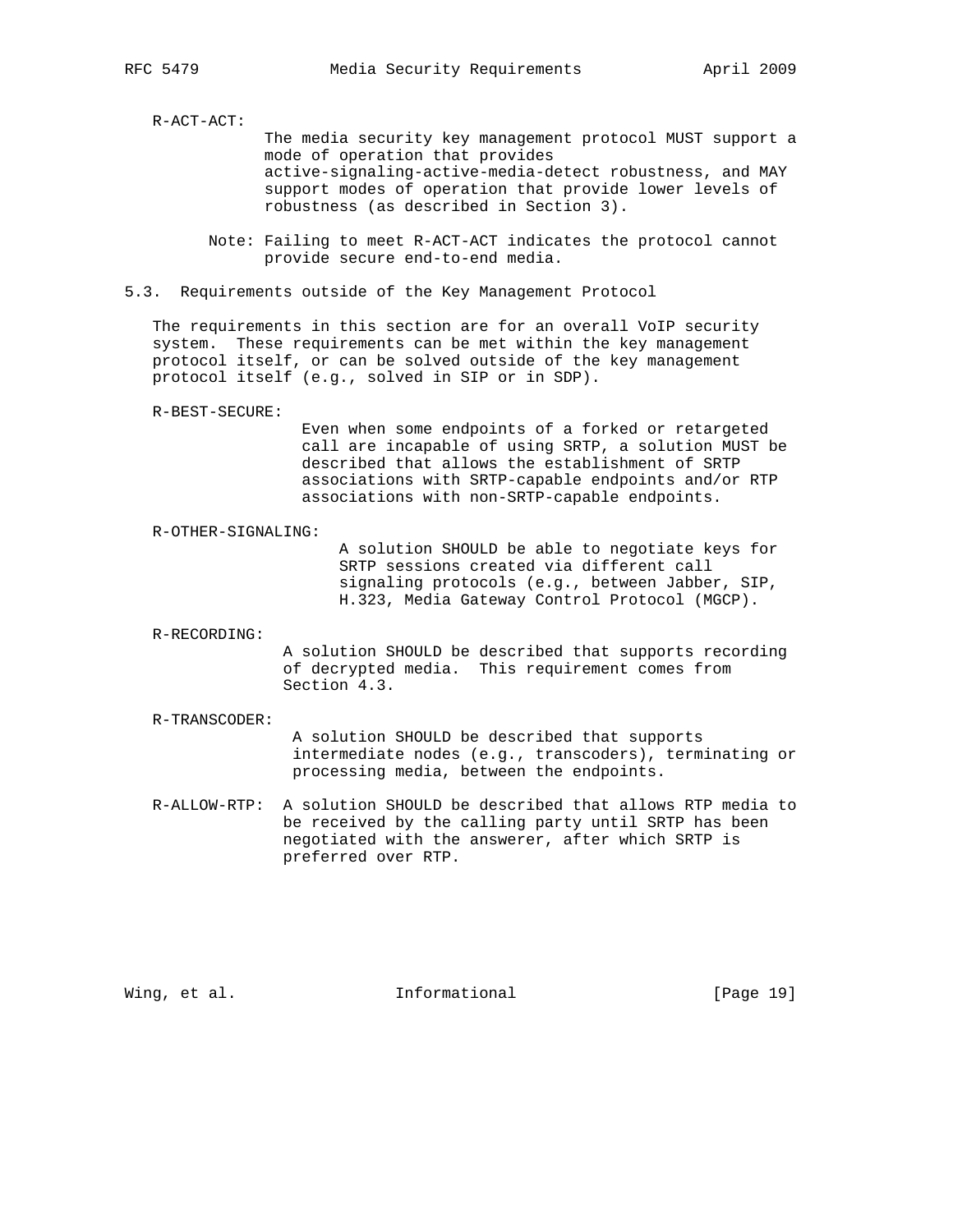## 6. Security Considerations

 This document lists requirements for securing media traffic. As such, it addresses security throughout the document.

7. Acknowledgements

 For contributions to the requirements portion of this document, the authors would like to thank the active participants of the RTPSEC BoF and on the RTPSEC mailing list, and a special thanks to Steffen Fries and Dragan Ignjatic for their excellent MIKEY comparison [RFC5197] document.

 The authors would furthermore like to thank the following people for their review, suggestions, and comments: Flemming Andreasen, Richard Barnes, Mark Baugher, Wolfgang Buecker, Werner Dittmann, Lakshminath Dondeti, John Elwell, Martin Euchner, Hans-Heinrich Grusdt, Christer Holmberg, Guenther Horn, Peter Howard, Leo Huang, Dragan Ignjatic, Cullen Jennings, Alan Johnston, Vesa Lehtovirta, Matt Lepinski, David McGrew, David Oran, Colin Perkins, Eric Raymond, Eric Rescorla, Peter Schneider, Frank Shearar, Srinath Thiruvengadam, Dave Ward, Dan York, and Phil Zimmermann.

- 8. References
- 8.1. Normative References
	- [FIPS-140-2] NIST, "Security Requirements for Cryptographic Modules", June 2005, <http://csrc.nist.gov/ publications/fips/fips140-2/fips1402.pdf>.
	- [RFC2119] Bradner, S., "Key words for use in RFCs to Indicate Requirement Levels", BCP 14, RFC 2119, March 1997.
	- [RFC3261] Rosenberg, J., Schulzrinne, H., Camarillo, G., Johnston, A., Peterson, J., Sparks, R., Handley, M., and E. Schooler, "SIP: Session Initiation Protocol", RFC 3261, June 2002.
	- [RFC3262] Rosenberg, J. and H. Schulzrinne, "Reliability of Provisional Responses in Session Initiation Protocol (SIP)", RFC 3262, June 2002.
	- [RFC3264] Rosenberg, J. and H. Schulzrinne, "An Offer/Answer Model with Session Description Protocol (SDP)", RFC 3264, June 2002.

Wing, et al. **Informational** [Page 20]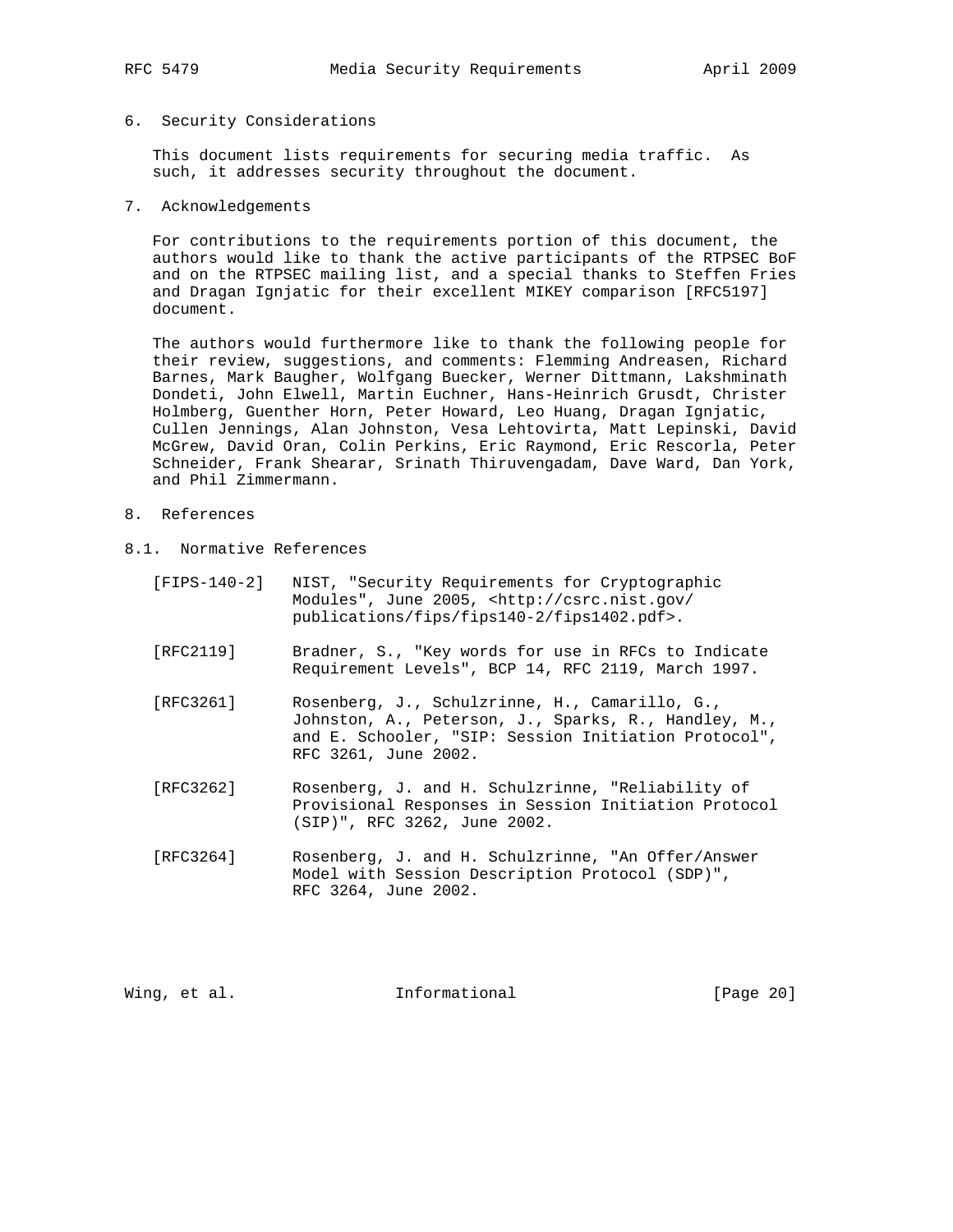- [RFC3711] Baugher, M., McGrew, D., Naslund, M., Carrara, E., and K. Norrman, "The Secure Real-time Transport Protocol (SRTP)", RFC 3711, March 2004.
- 8.2. Informative References
	- [AISITSEC] Bundesamt fuer Sicherheit in der Informationstechnik [Federal Office of Information Security - Germany], "Anwendungshinweise und Interpretationen (AIS) zu ITSEC", January 2002, <http://www.bsi.de/zertifiz/zert/interpr/ aisitsec.htm>.
	- [DTLS-SRTP] McGrew, D. and E. Rescorla, "Datagram Transport Layer Security (DTLS) Extension to Establish Keys for Secure Real-time Transport Protocol (SRTP)", Work in Progress, October 2008.
	- [EARLY-MEDIA] Stucker, B., "Coping with Early Media in the Session Initiation Protocol (SIP)", Work in Progress, October 2006.
	- [EKT] McGrew, D., "Encrypted Key Transport for Secure RTP", Work in Progress, July 2007.
	- [H.248.1] ITU, "Gateway control protocol", Recommendation H.248, June 2000, <http://www.itu.int/rec/T-REC-H.248/e>.
	- [ICE] Rosenberg, J., "Interactive Connectivity Establishment (ICE): A Protocol for Network Address Translator (NAT) Traversal for Offer/Answer Protocols", Work in Progress, October 2007.
	- [MIDDLEBOX] Stucker, B. and H. Tschofenig, "Analysis of Middlebox Interactions for Signaling Protocol Communication along the Media Path", Work in Progress, July 2008.
	- [MIKEY-ECC] Milne, A., "ECC Algorithms for MIKEY", Work in Progress, June 2007.
	- [MIKEYv2] Dondeti, L., "MIKEYv2: SRTP Key Management using MIKEY, revisited", Work in Progress, March 2007.
	- [MULTIPART] Wing, D. and C. Jennings, "Session Initiation Protocol (SIP) Offer/Answer with Multipart Alternative", Work in Progress, March 2006.

Wing, et al. **Informational** [Page 21]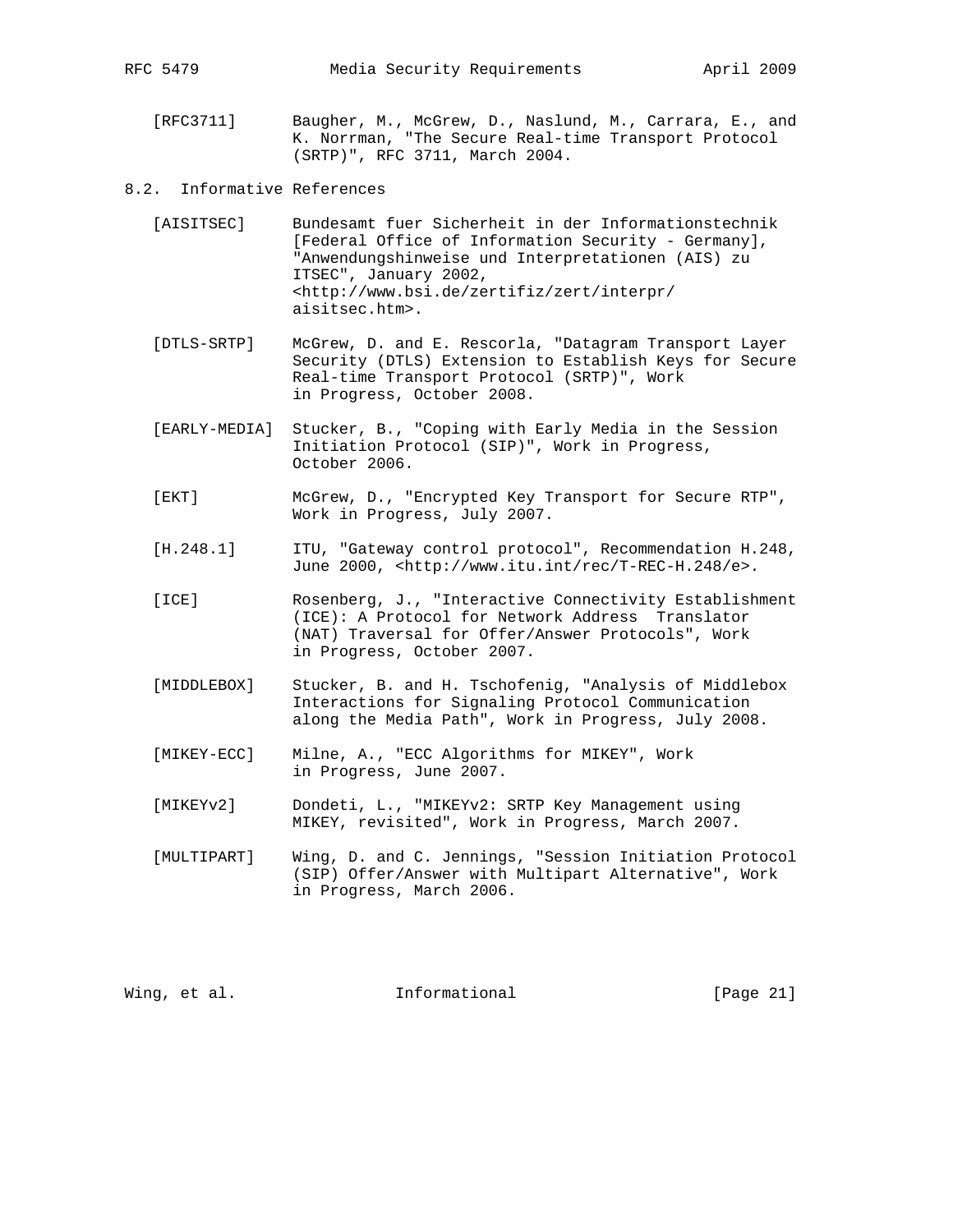- [RFC3326] Schulzrinne, H., Oran, D., and G. Camarillo, "The Reason Header Field for the Session Initiation Protocol (SIP)", RFC 3326, December 2002.
- [RFC3372] Vemuri, A. and J. Peterson, "Session Initiation Protocol for Telephones (SIP-T): Context and Architectures", BCP 63, RFC 3372, September 2002.
- [RFC3550] Schulzrinne, H., Casner, S., Frederick, R., and V. Jacobson, "RTP: A Transport Protocol for Real-Time Applications", STD 64, RFC 3550, July 2003.
- [RFC3830] Arkko, J., Carrara, E., Lindholm, F., Naslund, M., and K. Norrman, "MIKEY: Multimedia Internet KEYing", RFC 3830, August 2004.
- [RFC4474] Peterson, J. and C. Jennings, "Enhancements for Authenticated Identity Management in the Session Initiation Protocol (SIP)", RFC 4474, August 2006.
- [RFC4492] Blake-Wilson, S., Bolyard, N., Gupta, V., Hawk, C., and B. Moeller, "Elliptic Curve Cryptography (ECC) Cipher Suites for Transport Layer Security (TLS)", RFC 4492, May 2006.
- [RFC4568] Andreasen, F., Baugher, M., and D. Wing, "Session Description Protocol (SDP) Security Descriptions for Media Streams", RFC 4568, July 2006.
- [RFC4650] Euchner, M., "HMAC-Authenticated Diffie-Hellman for Multimedia Internet KEYing (MIKEY)", RFC 4650, September 2006.
- [RFC4738] Ignjatic, D., Dondeti, L., Audet, F., and P. Lin, "MIKEY-RSA-R: An Additional Mode of Key Distribution in Multimedia Internet KEYing (MIKEY)", RFC 4738, November 2006.
- [RFC4771] Lehtovirta, V., Naslund, M., and K. Norrman, "Integrity Transform Carrying Roll-Over Counter for the Secure Real-time Transport Protocol (SRTP)", RFC 4771, January 2007.
- [RFC4916] Elwell, J., "Connected Identity in the Session Initiation Protocol (SIP)", RFC 4916, June 2007.

Wing, et al. 10. Informational 1. [Page 22]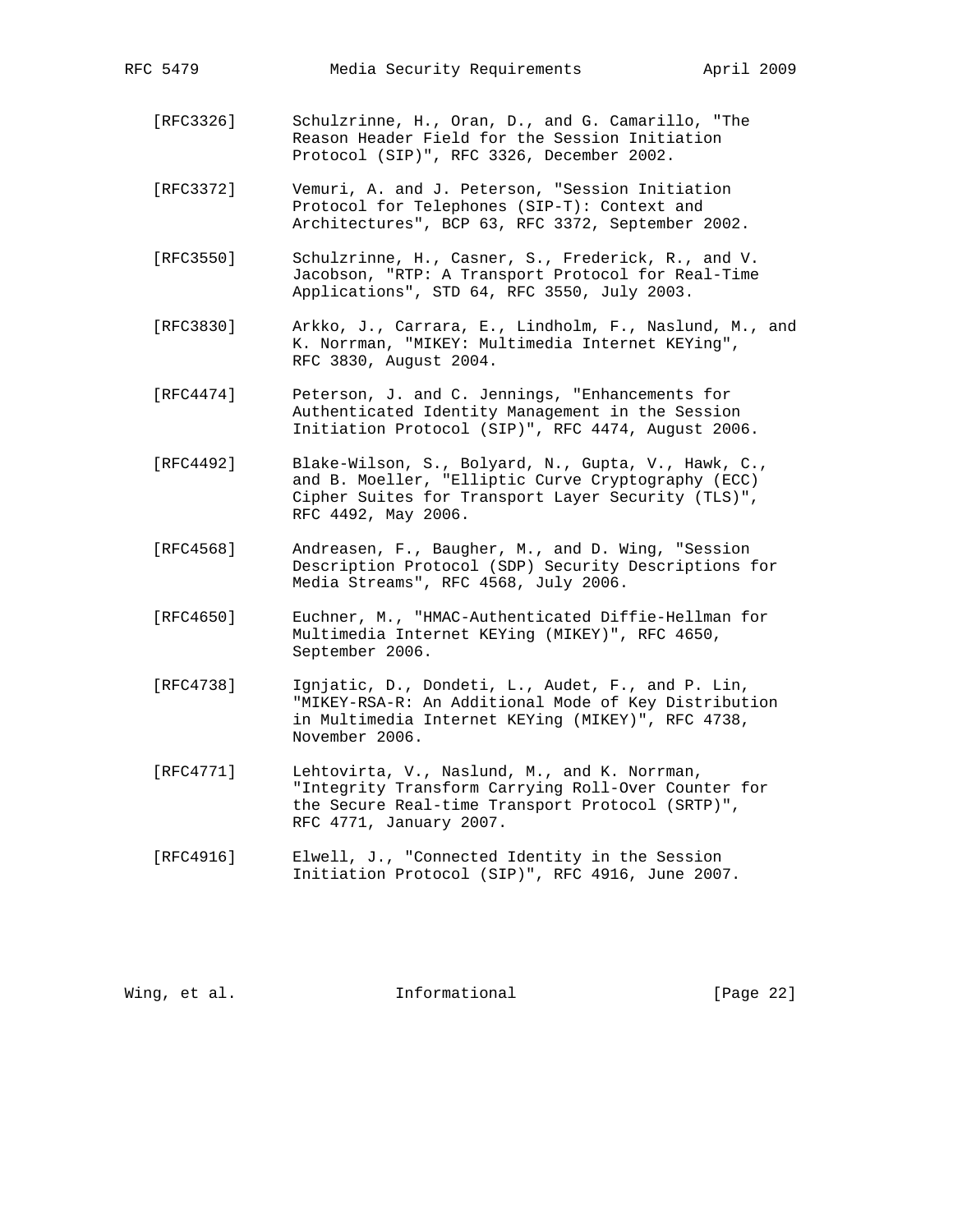- [RFC4949] Shirey, R., "Internet Security Glossary, Version 2", FYI 36, RFC 4949, August 2007.
- [RFC5027] Andreasen, F. and D. Wing, "Security Preconditions for Session Description Protocol (SDP) Media Streams", RFC 5027, October 2007.
- [RFC5197] Fries, S. and D. Ignjatic, "On the Applicability of Various Multimedia Internet KEYing (MIKEY) Modes and Extensions", RFC 5197, June 2008.
- [RFC5246] Dierks, T. and E. Rescorla, "The Transport Layer Security (TLS) Protocol Version 1.2", RFC 5246, August 2008.
- [SDP-CAP] Andreasen, F., "SDP Capability Negotiation", Work in Progress, July 2008.
- [SDP-DH] Baugher, M. and D. McGrew, "Diffie-Hellman Exchanges for Multimedia Sessions", Work in Progress, February 2006.
- [SIP-CERTS] Jennings, C. and J. Fischl, "Certificate Management Service for The Session Initiation Protocol (SIP)", Work in Progress, November 2008.
- [SIP-DTLS] Fischl, J., "Datagram Transport Layer Security (DTLS) Protocol for Protection of Media Traffic Established with the Session Initiation Protocol", Work in Progress, July 2007.
- [SRTP-KEY] Wing, D., Audet, F., Fries, S., Tschofenig, H., and A. Johnston, "Secure Media Recording and Transcoding with the Session Initiation Protocol", Work in Progress, October 2008.
- [ZRTP] Zimmermann, P., Johnston, A., and J. Callas, "ZRTP: Media Path Key Agreement for Secure RTP", Work in Progress, February 2009.

Wing, et al. 10 Informational 100 [Page 23]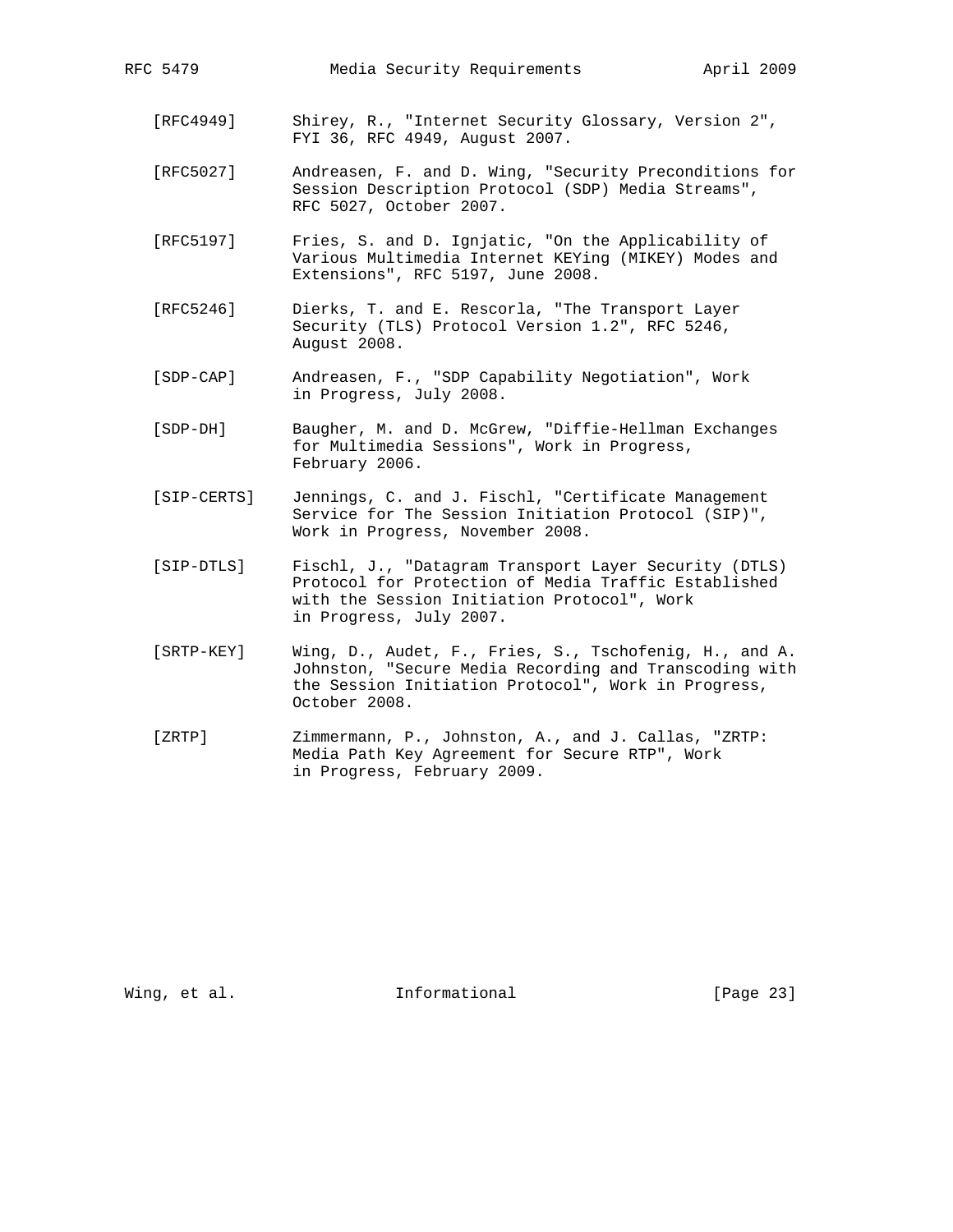Appendix A. Overview and Evaluation of Existing Keying Mechanisms

 Based on how the SRTP keys are exchanged, each SRTP key exchange mechanism belongs to one general category:

signaling path:

 All the keying is carried in the call signaling (SIP or SDP) path.

media path:

 All the keying is carried in the SRTP/SRTCP media path, and no signaling whatsoever is carried in the call signaling path.

signaling and media path:

 Parts of the keying are carried in the SRTP/SRTCP media path, and parts are carried in the call signaling (SIP or SDP) path.

 One of the significant benefits of SRTP over other end-to-end encryption mechanisms, such as for example IPsec, is that SRTP is bandwidth efficient and SRTP retains the header of RTP packets. Bandwidth efficiency is vital for VoIP in many scenarios where access bandwidth is limited or expensive, and retaining the RTP header is important for troubleshooting packet loss, delay, and jitter.

 Related to SRTP's characteristics is a goal that any SRTP keying mechanism to also be efficient and not cause additional call setup delay. Contributors to additional call setup delay include network or database operations: retrieval of certificates and additional SIP or media path messages, and computational overhead of establishing keys or validating certificates.

 When examining the choice between keying in the signaling path, keying in the media path, or keying in both paths, it is important to realize the media path is generally "faster" than the SIP signaling path. The SIP signaling path has computational elements involved that parse and route SIP messages. The media path, on the other hand, does not normally have computational elements involved, and even when computational elements such as firewalls are involved, they cause very little additional delay. Thus, the media path can be useful for exchanging several messages to establish SRTP keys. A disadvantage of keying over the media path is that interworking different key exchange requires the interworking function be in the media path, rather than just in the signaling path; in practice, this involvement is probably unavoidable anyway.

Wing, et al. 10 Informational 100 [Page 24]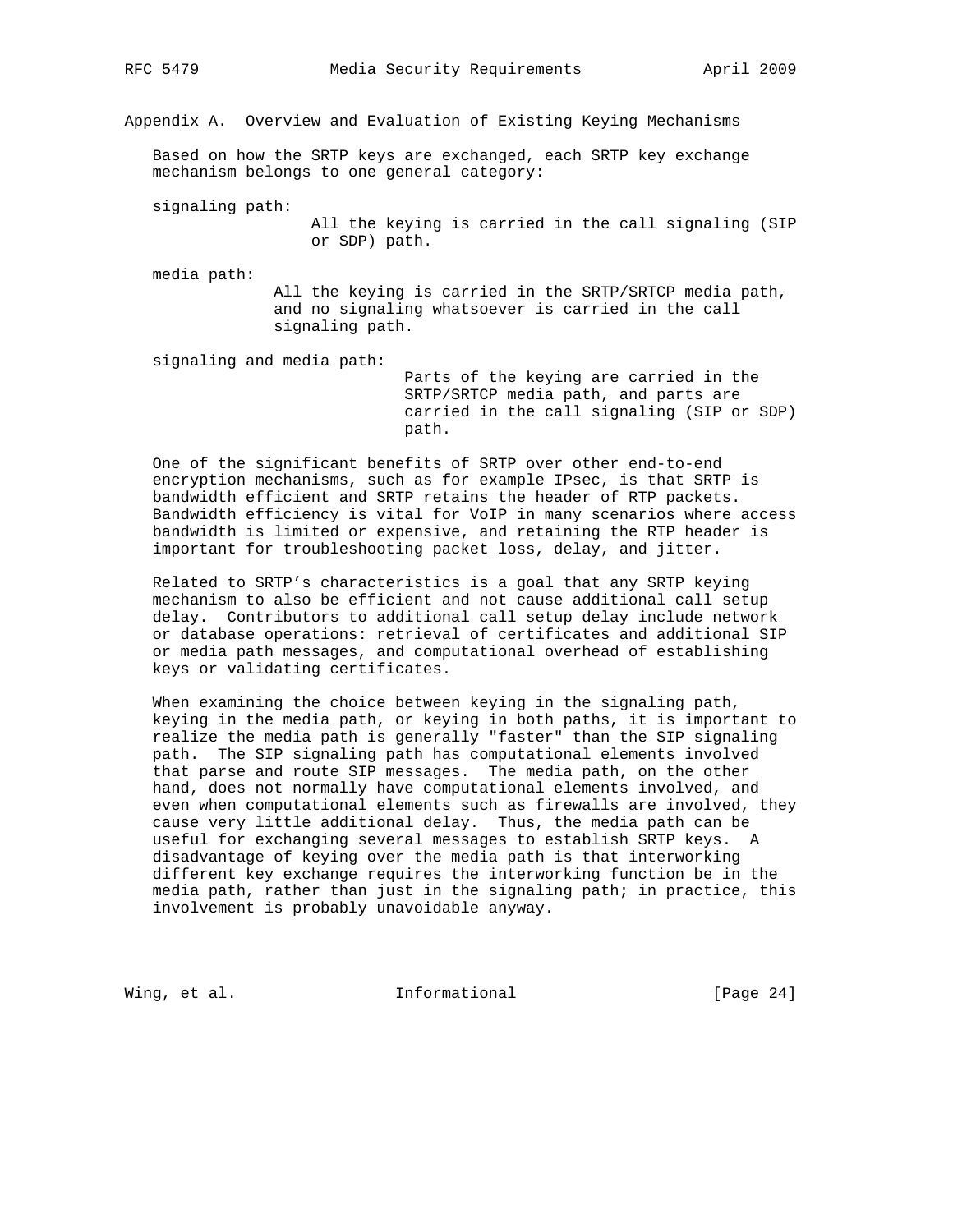# A.1. Signaling Path Keying Techniques

#### A.1.1. MIKEY-NULL

 MIKEY-NULL [RFC3830] has the offerer indicate the SRTP keys for both directions. The key is sent unencrypted in SDP, which means the SDP must be encrypted hop-by-hop (e.g., by using TLS (SIPS)) or end-to end (e.g., by using Secure/Multipurpose Internet Mail Extensions (S/MIME)).

 MIKEY-NULL requires one message from offerer to answerer (half a round trip), and does not add additional media path messages.

# A.1.2. MIKEY-PSK

 MIKEY-PSK (pre-shared key) [RFC3830] requires that all endpoints share one common key. MIKEY-PSK has the offerer encrypt the SRTP keys for both directions using this pre-shared key.

 MIKEY-PSK requires one message from offerer to answerer (half a round trip), and does not add additional media path messages.

#### A.1.3. MIKEY-RSA

 MIKEY-RSA [RFC3830] has the offerer encrypt the keys for both directions using the intended answerer's public key, which is obtained from a mechanism outside of MIKEY.

 MIKEY-RSA requires one message from offerer to answerer (half a round trip), and does not add additional media path messages. MIKEY-RSA requires the offerer to obtain the intended answerer's certificate.

## A.1.4. MIKEY-RSA-R

 MIKEY-RSA-R [RFC4738] is essentially the same as MIKEY-RSA but reverses the role of the offerer and the answerer with regards to providing the keys. That is, the answerer encrypts the keys for both directions using the offerer's public key. Both the offerer and answerer validate each other's public keys using a standard X.509 validation techniques. MIKEY-RSA-R also enables sending certificates in the MIKEY message.

 MIKEY-RSA-R requires one message from offerer to answer, and one message from answerer to offerer (full round trip), and does not add additional media path messages. MIKEY-RSA-R requires the offerer validate the answerer's certificate.

Wing, et al. 10. Informational 1. [Page 25]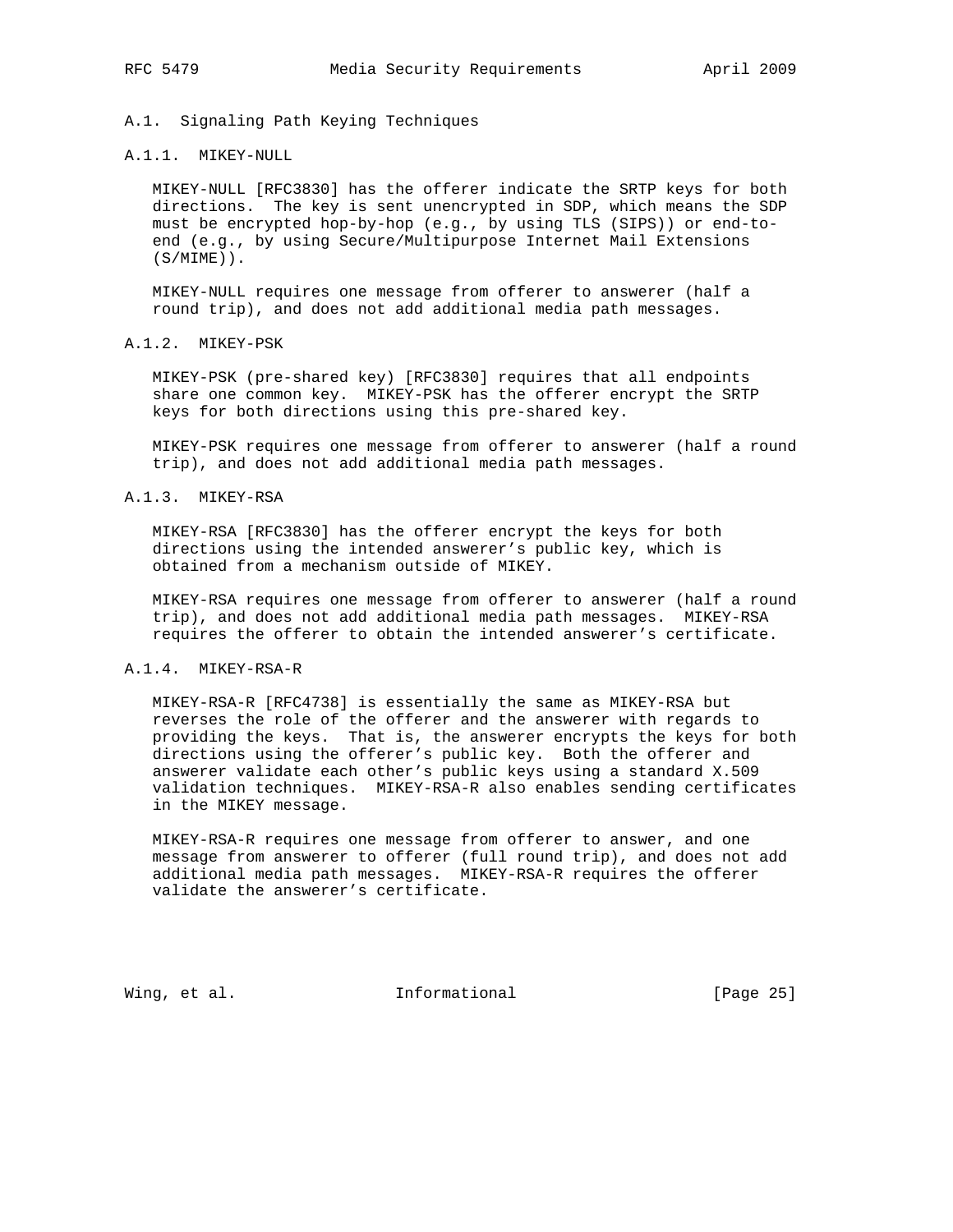## A.1.5. MIKEY-DHSIGN

 In MIKEY-DHSIGN [RFC3830], the offerer and answerer derive the key from a Diffie-Hellman (DH) exchange. In order to prevent an active man-in-the-middle, the DH exchange itself is signed using each endpoint's private key and the associated public keys are validated using standard X.509 validation techniques.

 MIKEY-DHSIGN requires one message from offerer to answerer, and one message from answerer to offerer (full round trip), and does not add additional media path messages. MIKEY-DHSIGN requires the offerer and answerer to validate each other's certificates. MIKEY-DHSIGN also enables sending the answerer's certificate in the MIKEY message.

#### A.1.6. MIKEY-DHHMAC

 MIKEY-DHHMAC [RFC4650] uses a pre-shared secret to HMAC the Diffie- Hellman exchange, essentially combining aspects of MIKEY-PSK with MIKEY-DHSIGN, but without MIKEY-DHSIGN's need for certificate authentication.

 MIKEY-DHHMAC requires one message from offerer to answerer, and one message from answerer to offerer (full round trip), and does not add additional media path messages.

## A.1.7. MIKEY-ECIES and MIKEY-ECMQV (MIKEY-ECC)

 ECC Algorithms For MIKEY [MIKEY-ECC] describes how ECC can be used with MIKEY-RSA (using Elliptic Curve Digital Signature Algorithm (ECDSA) signature) and with MIKEY-DHSIGN (using a new DH-Group code), and also defines two new ECC-based algorithms, Elliptic Curve Integrated Encryption Scheme (ECIES) and Elliptic Curve Menezes-Qu- Vanstone (ECMQV) .

 With this proposal, the ECDSA signature, MIKEY-ECIES, and MIKEY-ECMQV function exactly like MIKEY-RSA, and the new DH-Group code function exactly like MIKEY-DHSIGN. Therefore, these ECC mechanisms are not discussed separately in this document.

## A.1.8. SDP Security Descriptions with SIPS

 SDP Security Descriptions [RFC4568] have each side indicate the key they will use for transmitting SRTP media, and the keys are sent in the clear in SDP. SDP Security Descriptions rely on hop-by-hop (TLS via "SIPS:") encryption to protect the keys exchanged in signaling.

Wing, et al. 10 Informational 100 [Page 26]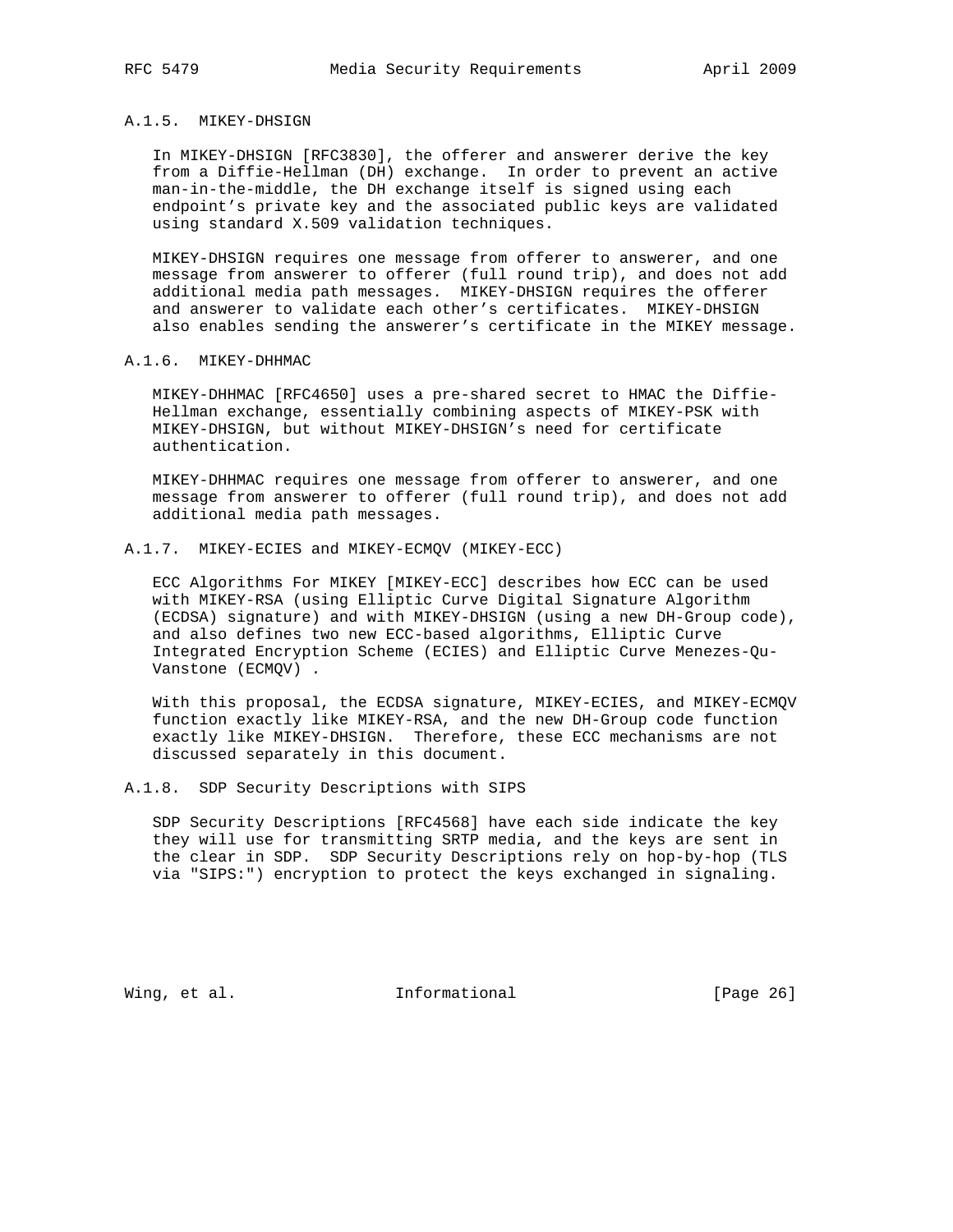SDP Security Descriptions requires one message from offerer to answerer, and one message from answerer to offerer (full round trip), and does not add additional media path messages.

A.1.9. SDP Security Descriptions with S/MIME

 This keying mechanism is identical to Appendix A.1.8 except that, rather than protecting the signaling with TLS, the entire SDP is encrypted with S/MIME.

A.1.10. SDP-DH (Expired)

 SDP Diffie-Hellman [SDP-DH] exchanges Diffie-Hellman messages in the signaling path to establish session keys. To protect against active man-in-the-middle attacks, the Diffie-Hellman exchange needs to be protected with S/MIME, SIPS, or SIP Identity [RFC4474] and SIP Connected Identity [RFC4916].

 SDP-DH requires one message from offerer to answerer, and one message from answerer to offerer (full round trip), and does not add additional media path messages.

A.1.11. MIKEYv2 in SDP (Expired)

 MIKEYv2 [MIKEYv2] adds mode negotiation to MIKEYv1 and removes the time synchronization requirement. It therefore now takes 2 round trips to complete. In the first round trip, the communicating parties learn each other's identities, agree on a MIKEY mode, crypto algorithm, SRTP policy, and exchanges nonces for replay protection. In the second round trip, they negotiate unicast and/or group SRTP context for SRTP and/or SRTCP.

 Furthermore, MIKEYv2 also defines an in-band negotiation mode as an alternative to SDP (see Appendix A.3.3).

- A.2. Media Path Keying Technique
- A.2.1. ZRTP

 ZRTP [ZRTP] does not exchange information in the signaling path (although it's possible for endpoints to exchange a hash of the ZRTP Hello message with "a=zrtp-hash" in the initial offer if sent over an integrity-protected signaling channel. This provides some useful correlation between the signaling and media layers). In ZRTP, the keys are exchanged entirely in the media path using a Diffie-Hellman exchange. The advantage to this mechanism is that the signaling channel is used only for call setup and the media channel is used to establish an encrypted channel -- much like encryption devices on the

Wing, et al. 1nformational 1999 [Page 27]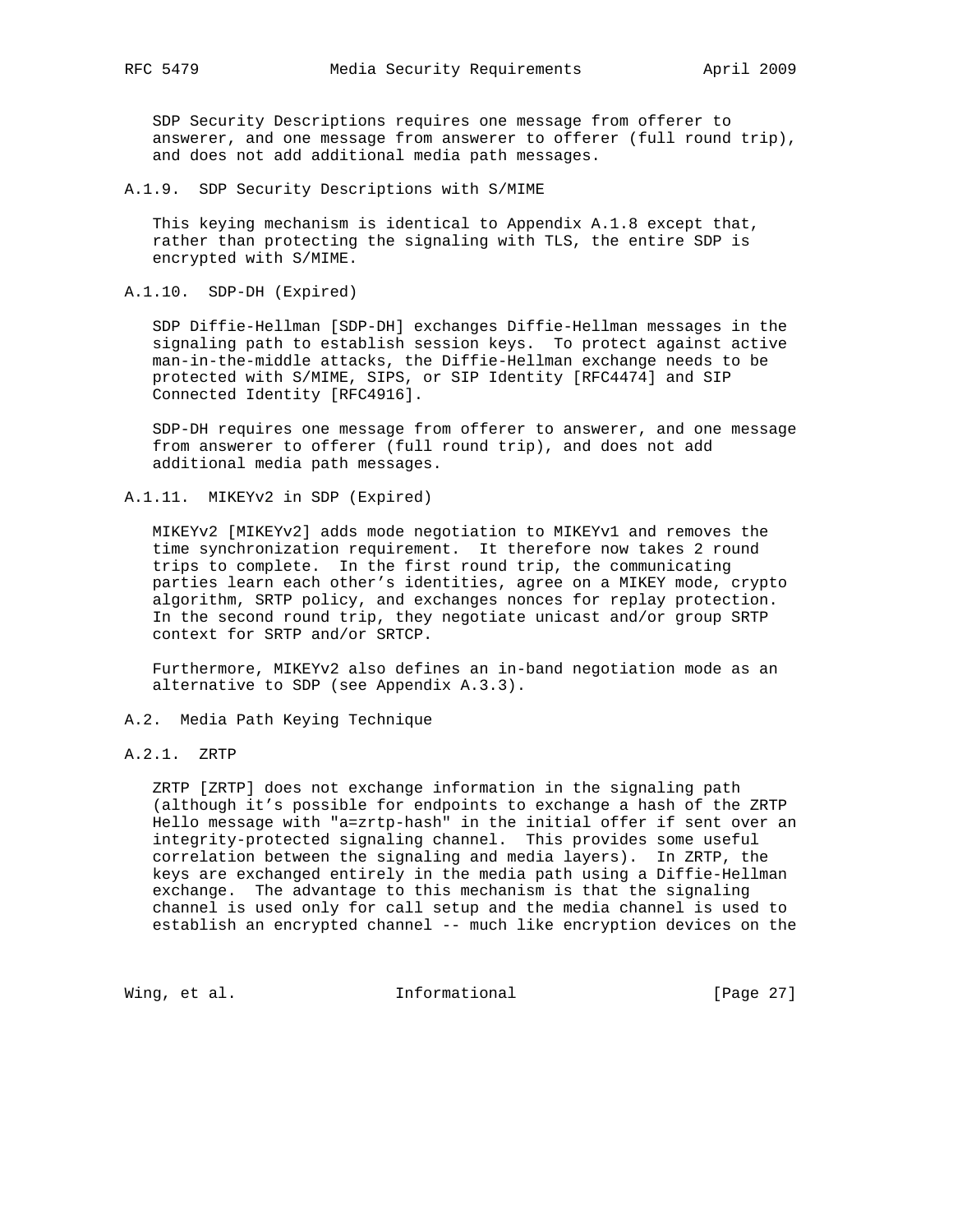PSTN. ZRTP uses voice authentication of its Diffie-Hellman exchange by having each person read digits or words to the other person. Subsequent sessions with the same ZRTP endpoint can be authenticated using the stored hash of the previously negotiated key rather than voice authentication. ZRTP uses four media path messages (Hello, Commit, DHPart1, and DHPart2) to establish the SRTP key, and three media path confirmation messages. These initial messages are all sent as non-RTP packets.

 Note: that when ZRTP probing is used, unencrypted RTP can be exchanged until the SRTP keys are established.

- A.3. Signaling and Media Path Keying Techniques
- A.3.1. EKT

 EKT [EKT] relies on another SRTP key exchange protocol, such as SDP Security Descriptions or MIKEY, for bootstrapping. In the initial phase, each member of a conference uses an SRTP key exchange protocol to establish a common key encryption key (KEK). Each member may use the KEK to securely transport its SRTP master key and current SRTP rollover counter (ROC), via RTCP, to the other participants in the session.

 EKT requires the offerer to send some parameters (EKT\_Cipher, KEK, and security parameter index (SPI)) via the bootstrapping protocol such as SDP Security Descriptions or MIKEY. Each answerer sends an SRTCP message that contains the answerer's SRTP Master Key, rollover counter, and the SRTP sequence number. Rekeying is done by sending a new SRTCP message. For reliable transport, multiple RTCP messages need to be sent.

## A.3.2. DTLS-SRTP

 DTLS-SRTP [DTLS-SRTP] exchanges public key fingerprints in SDP [SIP-DTLS] and then establishes a DTLS session over the media channel. The endpoints use the DTLS handshake to agree on crypto suites and establish SRTP session keys. SRTP packets are then exchanged between the endpoints.

 DTLS-SRTP requires one message from offerer to answerer (half round trip), and one message from the answerer to offerer (full round trip) so the offerer can correlate the SDP answer with the answering endpoint. DTLS-SRTP uses four media path messages to establish the SRTP key.

Wing, et al. 10 1nformational 11 [Page 28]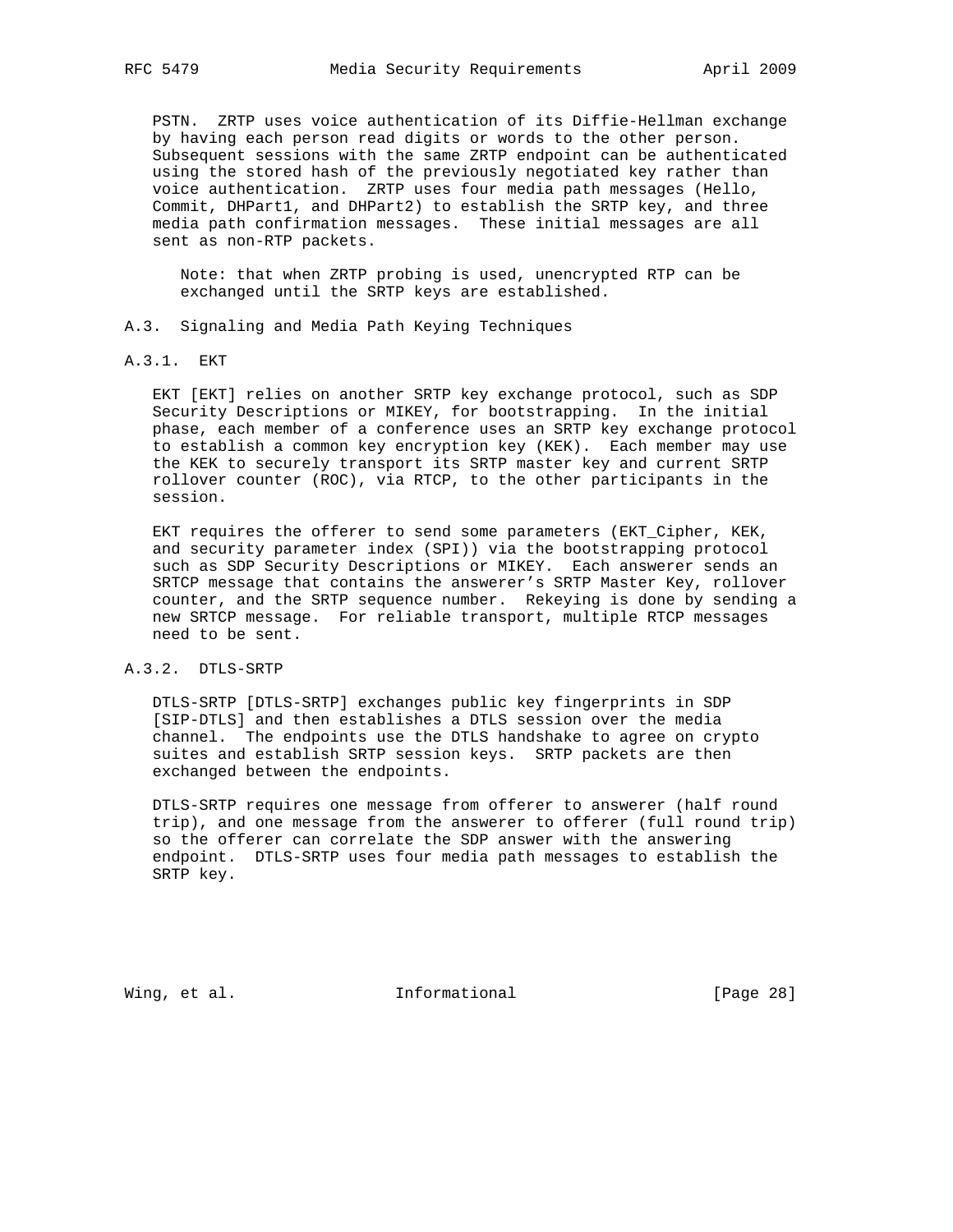This document assumes DTLS will use TLS\_RSA\_WITH\_AES\_128\_CBC\_SHA as its cipher suite, which is the mandatory-to-implement cipher suite in TLS [RFC5246].

A.3.3. MIKEYv2 Inband (Expired)

 As defined in Appendix A.1.11, MIKEYv2 also defines an in-band negotiation mode as an alternative to SDP (see Appendix A.3.3). The details are not sorted out in the document yet on what in-band actually means (i.e., UDP, RTP, RTCP, etc.).

A.4. Evaluation Criteria - SIP

 This section considers how each keying mechanism interacts with SIP features.

A.4.1. Secure Retargeting and Secure Forking

 Retargeting and forking of signaling requests is described within Section 4.2. The following builds upon this description.

 The following list compares the behavior of secure forking, answering association, two-time pads, and secure retargeting for each keying mechanism.

#### MIKEY-NULL

 Secure Forking: No, all AORs see offerer's and answerer's keys. Answer is associated with media by the SSRC in MIKEY. Additionally, a two-time pad occurs if two branches choose the same 32-bit SSRC and transmit SRTP packets.

 Secure Retargeting: No, all targets see offerer's and answerer's keys. Suffers from retargeting identity problem.

MIKEY-PSK

 Secure Forking: No, all AORs see offerer's and answerer's keys. Answer is associated with media by the SSRC in MIKEY. Note that all AORs must share the same pre-shared key in order for forking to work at all with MIKEY-PSK. Additionally, a two time pad occurs if two branches choose the same 32-bit SSRC and transmit SRTP packets.

 Secure Retargeting: Not secure. For retargeting to work, the final target must possess the correct PSK. As this is likely in scenarios where the call is targeted to another device belonging to the same user (forking), it is very unlikely that other users will possess that PSK and be able to successfully answer that call.

Wing, et al. 10 Informational 11 [Page 29]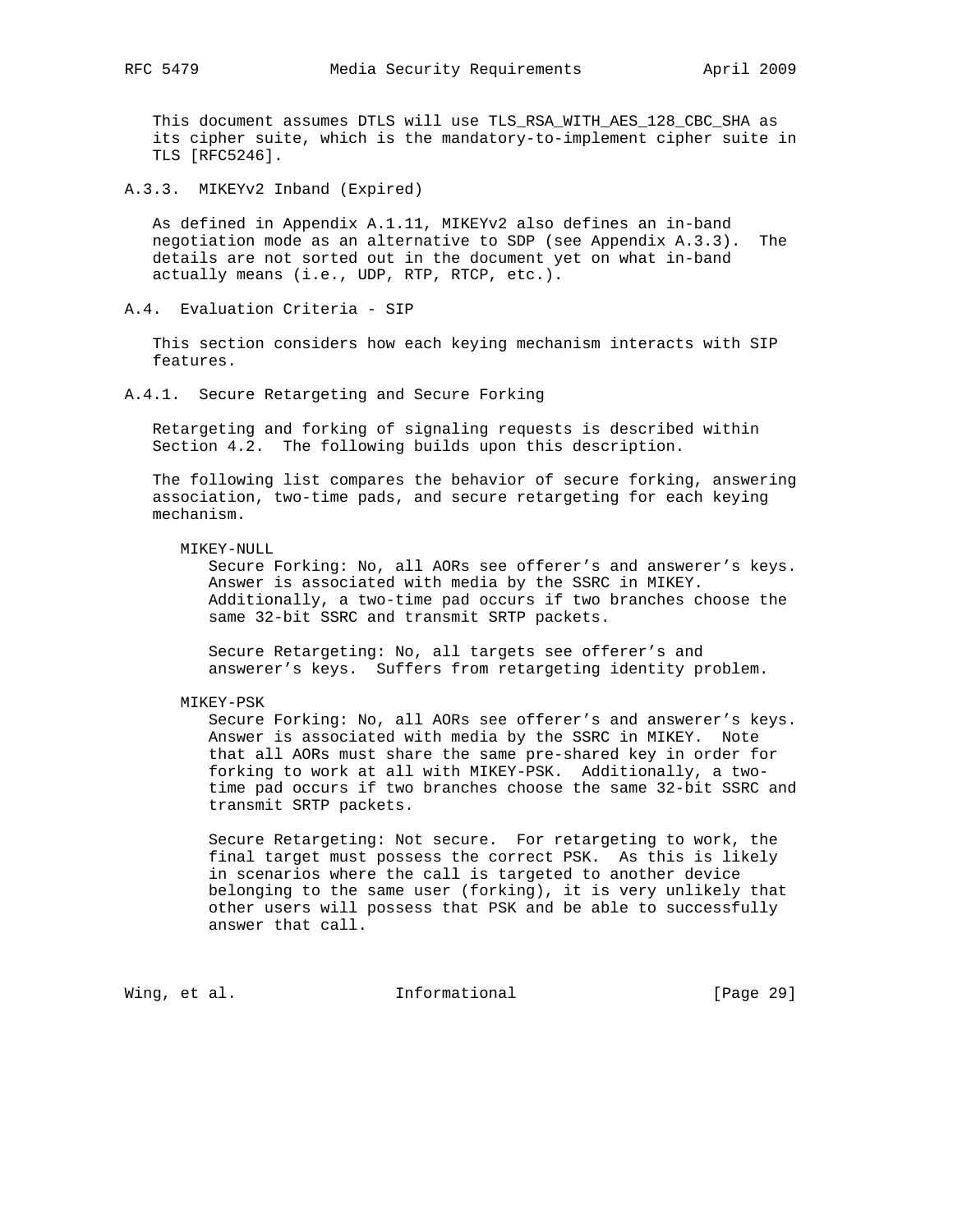#### MIKEY-RSA

 Secure Forking: No, all AORs see offerer's and answerer's keys. Answer is associated with media by the SSRC in MIKEY. Note that all AORs must share the same private key in order for forking to work at all with MIKEY-RSA. Additionally, a two time pad occurs if two branches choose the same 32-bit SSRC and transmit SRTP packets.

Secure Retargeting: No.

MIKEY-RSA-R

 Secure Forking: Yes, answer is associated with media by the SSRC in MIKEY.

Secure Retargeting: Yes.

#### MIKEY-DHSIGN

 Secure Forking: Yes, each forked endpoint negotiates unique keys with the offerer for both directions. Answer is associated with media by the SSRC in MIKEY.

 Secure Retargeting: Yes, each target negotiates unique keys with the offerer for both directions.

MIKEYv2 in SDP

The behavior will depend on which mode is picked.

MIKEY-DHHMAC

 Secure Forking: Yes, each forked endpoint negotiates unique keys with the offerer for both directions. Answer is associated with media by the SSRC in MIKEY.

 Secure Retargeting: Yes, each target negotiates unique keys with the offerer for both directions. Note that for the keys to be meaningful, it would require the PSK to be the same for all the potential intermediaries, which would only happen within a single domain.

 SDP Security Descriptions with SIPS Secure Forking: No, each forked endpoint sees the offerer's key. Answer is not associated with media.

Secure Retargeting: No, each target sees the offerer's key.

# SDP Security Descriptions with S/MIME Secure Forking: No, each forked endpoint sees the offerer's key. Answer is not associated with media.

Wing, et al. **Informational** [Page 30]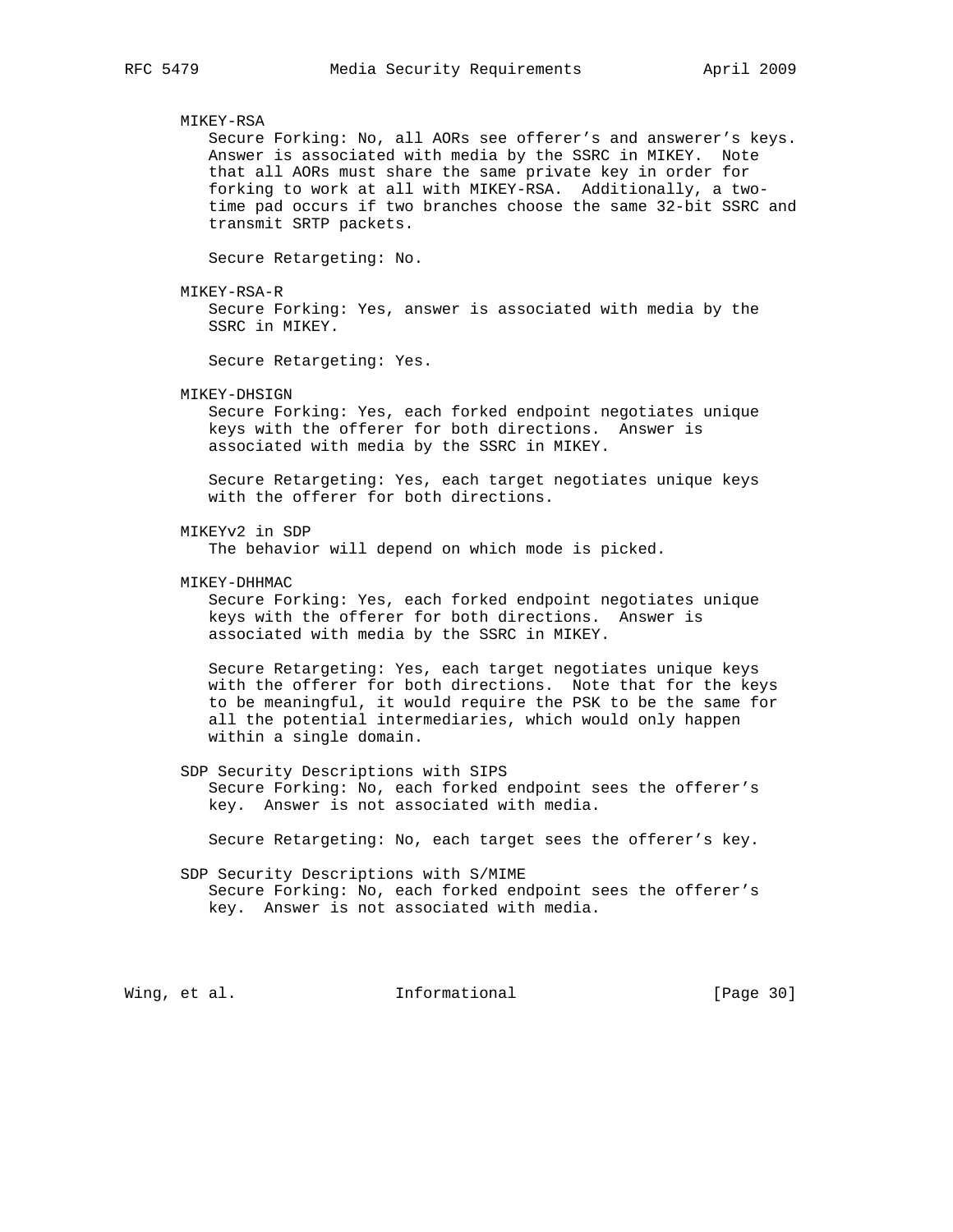Secure Retargeting: No, each target sees the offerer's key. Suffers from retargeting identity problem.

SDP-DH

 Secure Forking: Yes, each forked endpoint calculates a unique SRTP key. Answer is not associated with media.

 Secure Retargeting: Yes, the final target calculates a unique SRTP key.

ZRTP

 Secure Forking: Yes, each forked endpoint calculates a unique SRTP key. With the "a=zrtp-hash" attribute, the media can be associated with an answer.

 Secure Retargeting: Yes, the final target calculates a unique SRTP key.

EKT

 Secure Forking: Inherited from the bootstrapping mechanism (the specific MIKEY mode or SDP Security Descriptions). Answer is associated with media by the SPI in the EKT protocol. Answer is associated with media by the SPI in the EKT protocol.

 Secure Retargeting: Inherited from the bootstrapping mechanism (the specific MIKEY mode or SDP Security Descriptions).

DTLS-SRTP

 Secure Forking: Yes, each forked endpoint calculates a unique SRTP key. Answer is associated with media by the certificate fingerprint in signaling and certificate in the media path.

 Secure Retargeting: Yes, the final target calculates a unique SRTP key.

 MIKEYv2 Inband The behavior will depend on which mode is picked.

A.4.2. Clipping Media before SDP Answer

 Clipping media before receiving the signaling answer is described within Section 4.1. The following builds upon this description.

 Furthermore, the problem of clipping gets compounded when forking is used. For example, if using a Diffie-Hellman keying technique with security preconditions that forks to 20 endpoints, the call initiator would get 20 provisional responses containing 20 signed Diffie- Hellman half keys. Calculating 20 DH secrets and validating

Wing, et al. 10 1nformational 11 [Page 31]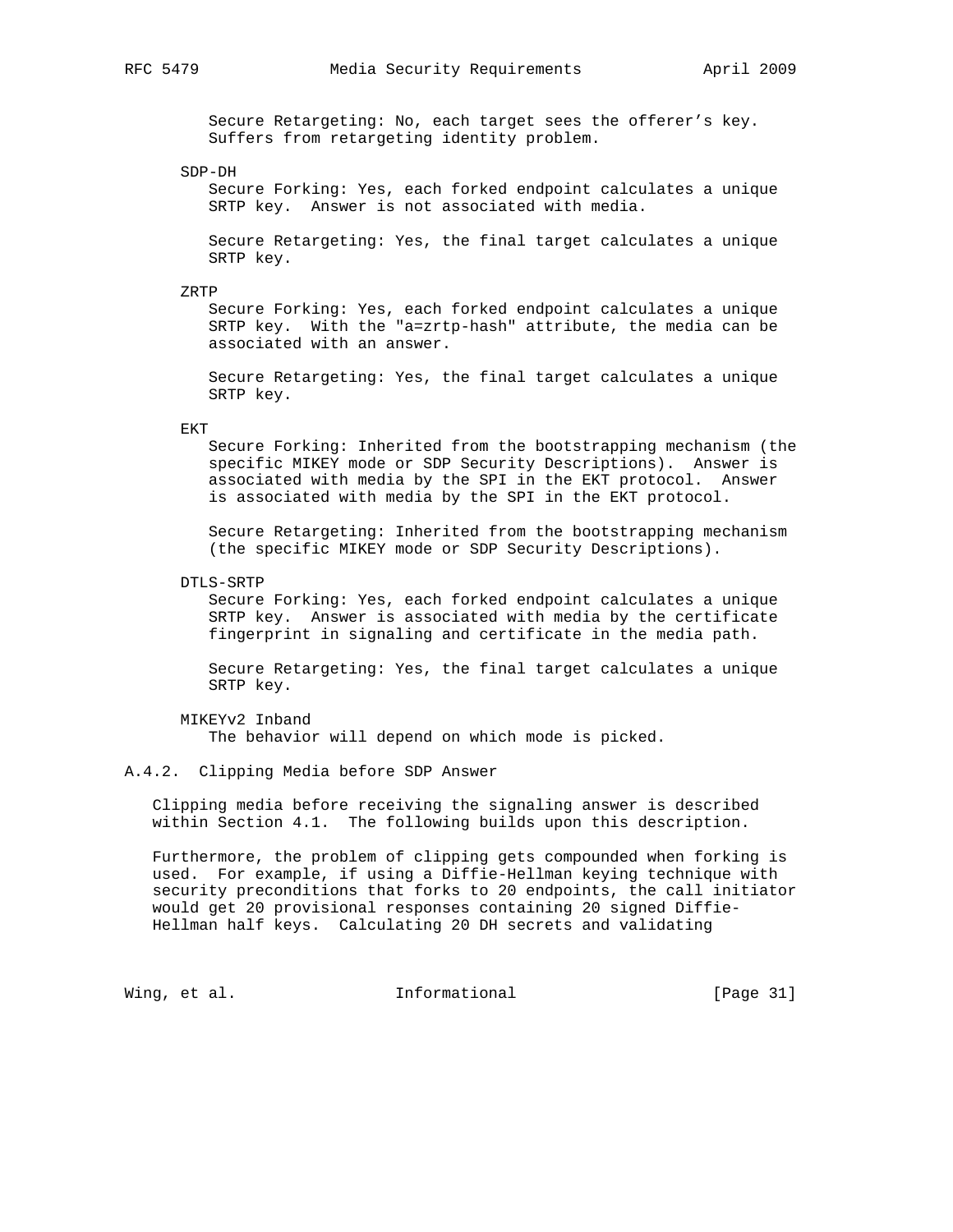signatures can be a difficult task depending on the device capabilities. The following list compares the behavior of clipping before SDP answer for each keying mechanism. MIKEY-NULL Not clipped. The offerer provides the answerer's keys. MIKEY-PSK Not clipped. The offerer provides the answerer's keys. MIKEY-RSA Not clipped. The offerer provides the answerer's keys. MIKEY-RSA-R Clipped. The answer contains the answerer's encryption key. MIKEY-DHSIGN Clipped. The answer contains the answerer's Diffie-Hellman response. MIKEY-DHHMAC Clipped. The answer contains the answerer's Diffie-Hellman response. MIKEYv2 in SDP The behavior will depend on which mode is picked. SDP Security Descriptions with SIPS Clipped. The answer contains the answerer's encryption key. SDP Security Descriptions with S/MIME Clipped. The answer contains the answerer's encryption key. SDP-DH Clipped. The answer contains the answerer's Diffie-Hellman response. ZRTP Not clipped because the session initially uses RTP. While RTP is flowing, both ends negotiate SRTP keys in the media path and then switch to using SRTP.

Wing, et al. 10. Informational 1. [Page 32]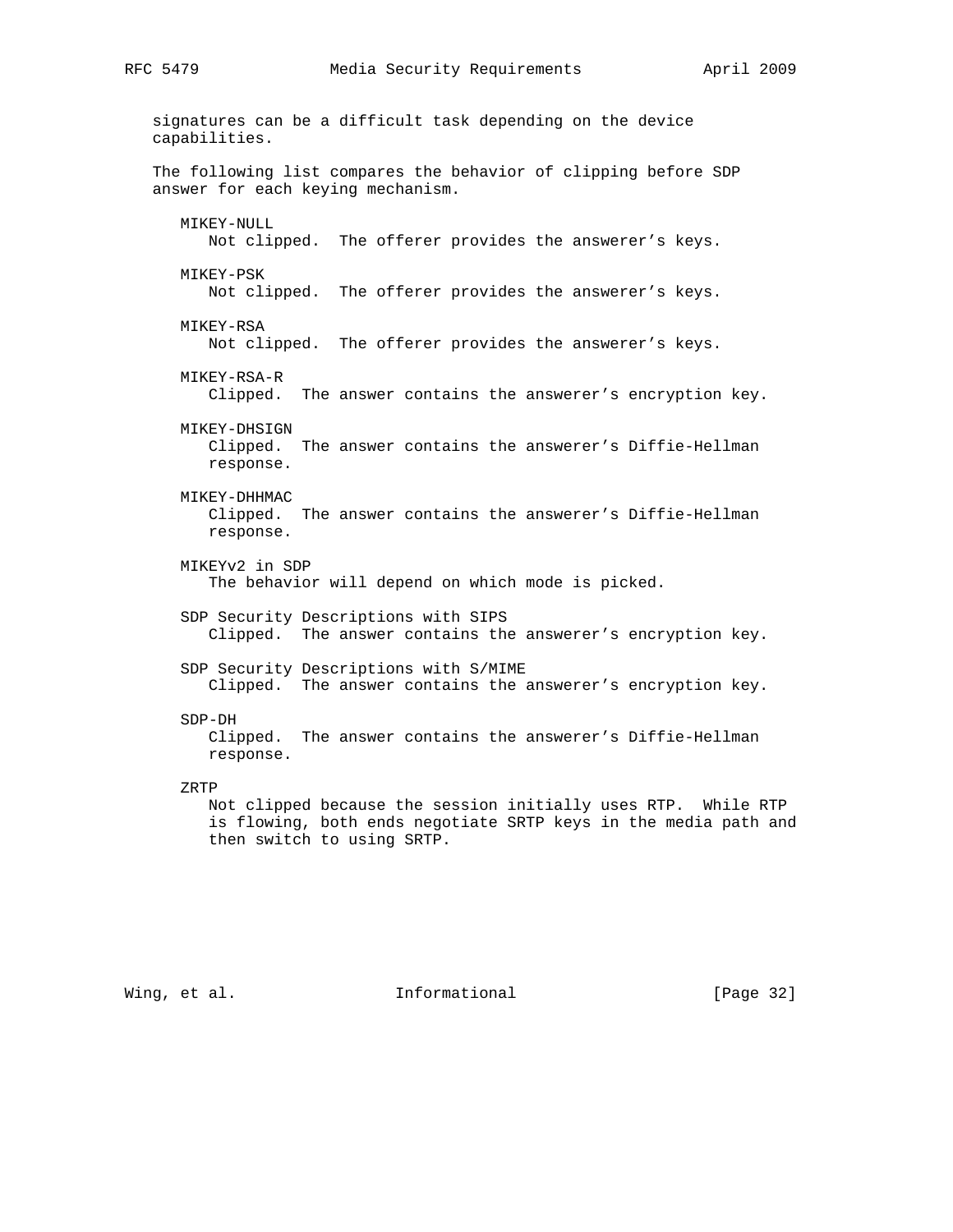EKT

 Not clipped, as long as the first RTCP packet (containing the answerer's key) is not lost in transit. The answerer sends its encryption key in RTCP, which arrives at the same time (or before) the first SRTP packet encrypted with that key.

 Note: RTCP needs to work, in the answerer-to-offerer direction, before the offerer can decrypt SRTP media.

#### DTLS-SRTP

 No clipping after the DTLS-SRTP handshake has completed. SRTP keys are exchanged in the media path. Need to wait for SDP answer to ensure DTLS-SRTP handshake was done with an authorized party.

 If a middlebox interferes with the media path, there can be clipping [MIDDLEBOX].

MIKEYv2 Inband

 Not clipped. Keys are exchanged in the media path without relying on the signaling path.

## A.4.3. SSRC and ROC

 In SRTP, a cryptographic context is defined as the SSRC, destination network address, and destination transport port number. Whereas RTP, a flow is defined as the destination network address and destination transport port number. This results in a problem -- how to communicate the SSRC so that the SSRC can be used for the cryptographic context.

 Two approaches have emerged for this communication. One, used by all MIKEY modes, is to communicate the SSRCs to the peer in the MIKEY exchange. Another, used by SDP Security Descriptions, is to apply "late binding" -- that is, any new packet containing a previously unseen SSRC (which arrives at the same destination network address and destination transport port number) will create a new cryptographic context. Another approach, common amongst techniques with media-path SRTP key establishment, is to require a handshake over that media path before SRTP packets are sent. MIKEY's approach changes RTP's SSRC collision detection behavior by requiring RTP to pre-establish the SSRC values for each session.

 Another related issue is that SRTP introduces a rollover counter (ROC), which records how many times the SRTP sequence number has rolled over. As the sequence number is used for SRTP's default ciphers, it is important that all endpoints know the value of the ROC. The ROC starts at 0 at the beginning of a session.

Wing, et al. 10. Informational 1. [Page 33]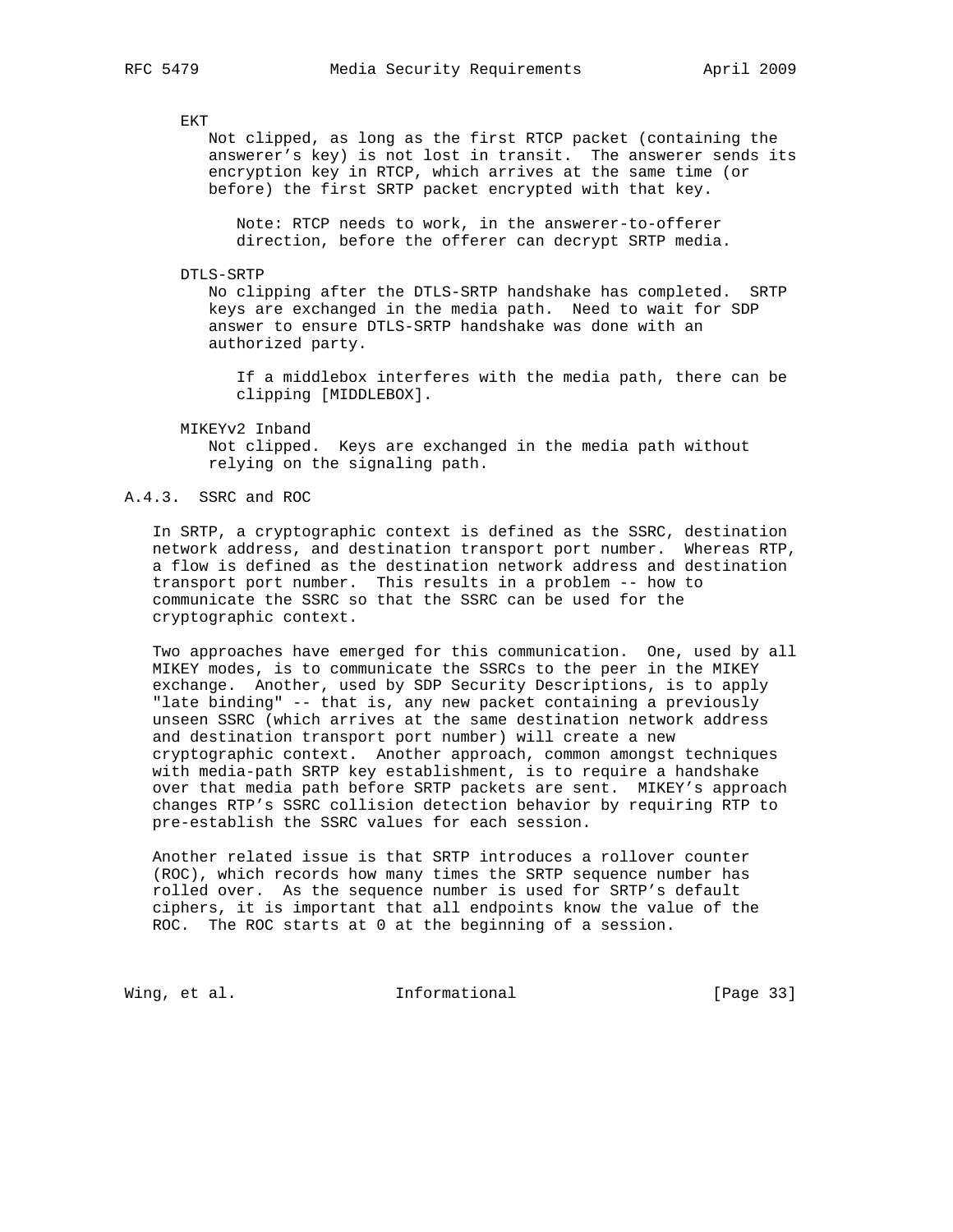Some keying mechanisms cause a two-time pad to occur if two endpoints of a forked call have an SSRC collision. Note: A proposal has been made to send the ROC value on every Nth SRTP packet[RFC4771]. This proposal has not yet been incorporated into this document. The following list examines handling of SSRC and ROC: MIKEY-NULL Each endpoint indicates a set of SSRCs and the ROC for SRTP packets it transmits. MIKEY-PSK Each endpoint indicates a set of SSRCs and the ROC for SRTP packets it transmits. MIKEY-RSA Each endpoint indicates a set of SSRCs and the ROC for SRTP packets it transmits. MIKEY-RSA-R Each endpoint indicates a set of SSRCs and the ROC for SRTP packets it transmits. MIKEY-DHSIGN Each endpoint indicates a set of SSRCs and the ROC for SRTP packets it transmits. MIKEY-DHHMAC Each endpoint indicates a set of SSRCs and the ROC for SRTP packets it transmits. MIKEYv2 in SDP Each endpoint indicates a set of SSRCs and the ROC for SRTP packets it transmits. SDP Security Descriptions with SIPS Neither SSRC nor ROC are signaled. SSRC "late binding" is used. SDP Security Descriptions with S/MIME Neither SSRC nor ROC are signaled. SSRC "late binding" is used. SDP-DH Neither SSRC nor ROC are signaled. SSRC "late binding" is used.

Wing, et al. **Informational** [Page 34]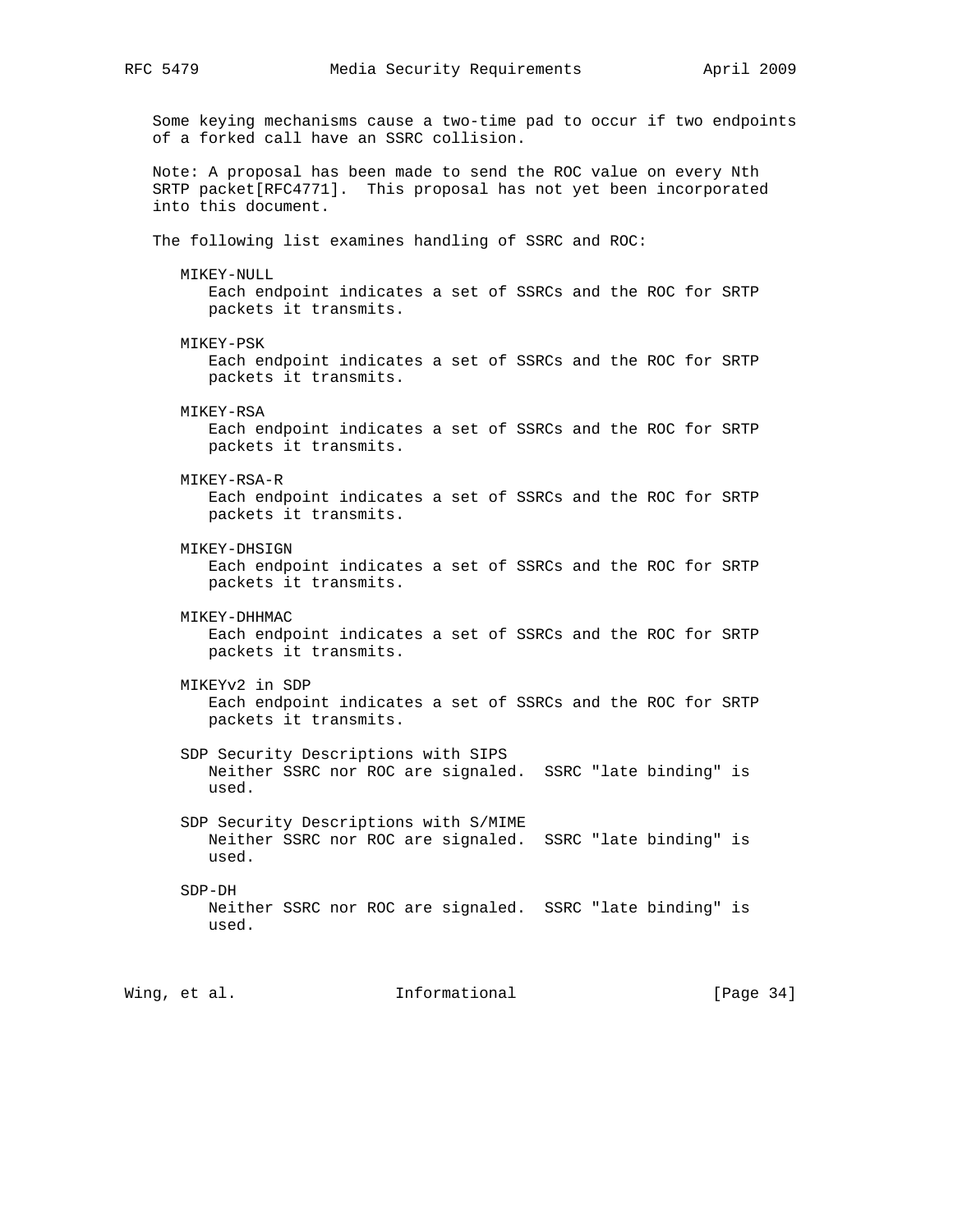ZRTP

 Neither SSRC nor ROC are signaled. SSRC "late binding" is used.

EKT

 The SSRC of the SRTCP packet containing an EKT update corresponds to the SRTP master key and other parameters within that packet.

DTLS-SRTP

 Neither SSRC nor ROC are signaled. SSRC "late binding" is used.

 MIKEYv2 Inband Each endpoint indicates a set of SSRCs and the ROC for SRTP packets it transmits.

A.5. Evaluation Criteria - Security

 This section evaluates each keying mechanism on the basis of their security properties.

A.5.1. Distribution and Validation of Persistent Public Keys and Certificates

 Using persistent public keys for confidentiality and authentication can introduce requirements for two types of systems, often implemented using certificates: (1) a system to distribute those persistent public keys certificates, and (2) a system for validating those persistent public keys. We refer to the former as a key distribution system and the latter as an authentication infrastructure. In many cases, a monolithic public key infrastructure (PKI) is used to fulfill both of these roles. However, these functions can be provided by many other systems. For instance, key distribution may be accomplished by any public repository of keys. Any system in which the two endpoints have access to trust anchors and intermediate CA certificates that can be used to validate other endpoints' certificates (including a system of self-signed certificates) can be used to support certificate validation in the below schemes.

 With real-time communications, it is desirable to avoid fetching or validating certificates that delay call setup. Rather, it is preferable to fetch or validate certificates in such a way that call setup is not delayed. For example, a certificate can be validated while the phone is ringing or can be validated while ring-back tones are being played or even while the called party is answering the

Wing, et al. 10. Informational 1. [Page 35]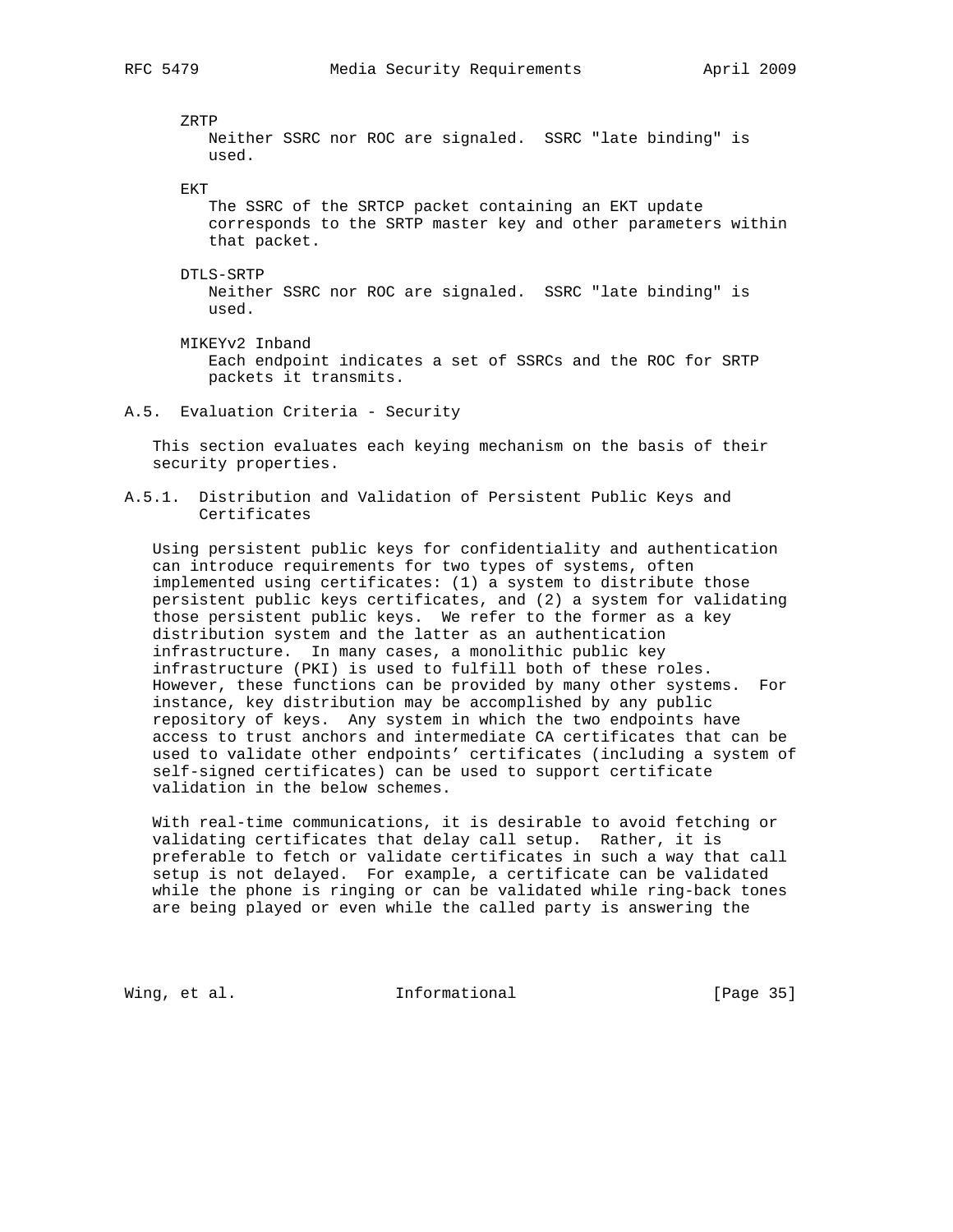phone and saying "hello". Even better is to avoid fetching or validating persistent public keys at all.

 SRTP key exchange mechanisms that require a particular authentication infrastructure to operate (whether for distribution or validation) are gated on the deployment of a such an infrastructure available to both endpoints. This means that no media security is achievable until such an infrastructure exists. For SIP, something like sip certs [SIP-CERTS] might be used to obtain the certificate of a peer.

 Note: Even if sip-certs [SIP-CERTS] were deployed, the retargeting problem (Appendix A.4.1) would still prevent successful deployment of keying techniques which require the offerer to obtain the actual target's public key.

 The following list compares the requirements introduced by the use of public-key cryptography in each keying mechanism, both for public key distribution and for certificate validation.

MIKEY-NULL

Public-key cryptography is not used.

MIKEY-PSK

 Public-key cryptography is not used. Rather, all endpoints must have some way to exchange per-endpoint or per-system pre-shared keys.

MIKEY-RSA

 The offerer obtains the intended answerer's public key before initiating the call. This public key is used to encrypt the SRTP keys. There is no defined mechanism for the offerer to obtain the answerer's public key, although [SIP-CERTS] might be viable in the future.

 The offer may also contain a certificate for the offerer, which would require an authentication infrastructure in order to be validated by the receiver.

MIKEY-RSA-R

 The offer contains the offerer's certificate, and the answer contains the answerer's certificate. The answerer uses the public key in the certificate to encrypt the SRTP keys that will be used by the offerer and the answerer. An authentication infrastructure is necessary to validate the certificates.

Wing, et al. 10. Informational 1. [Page 36]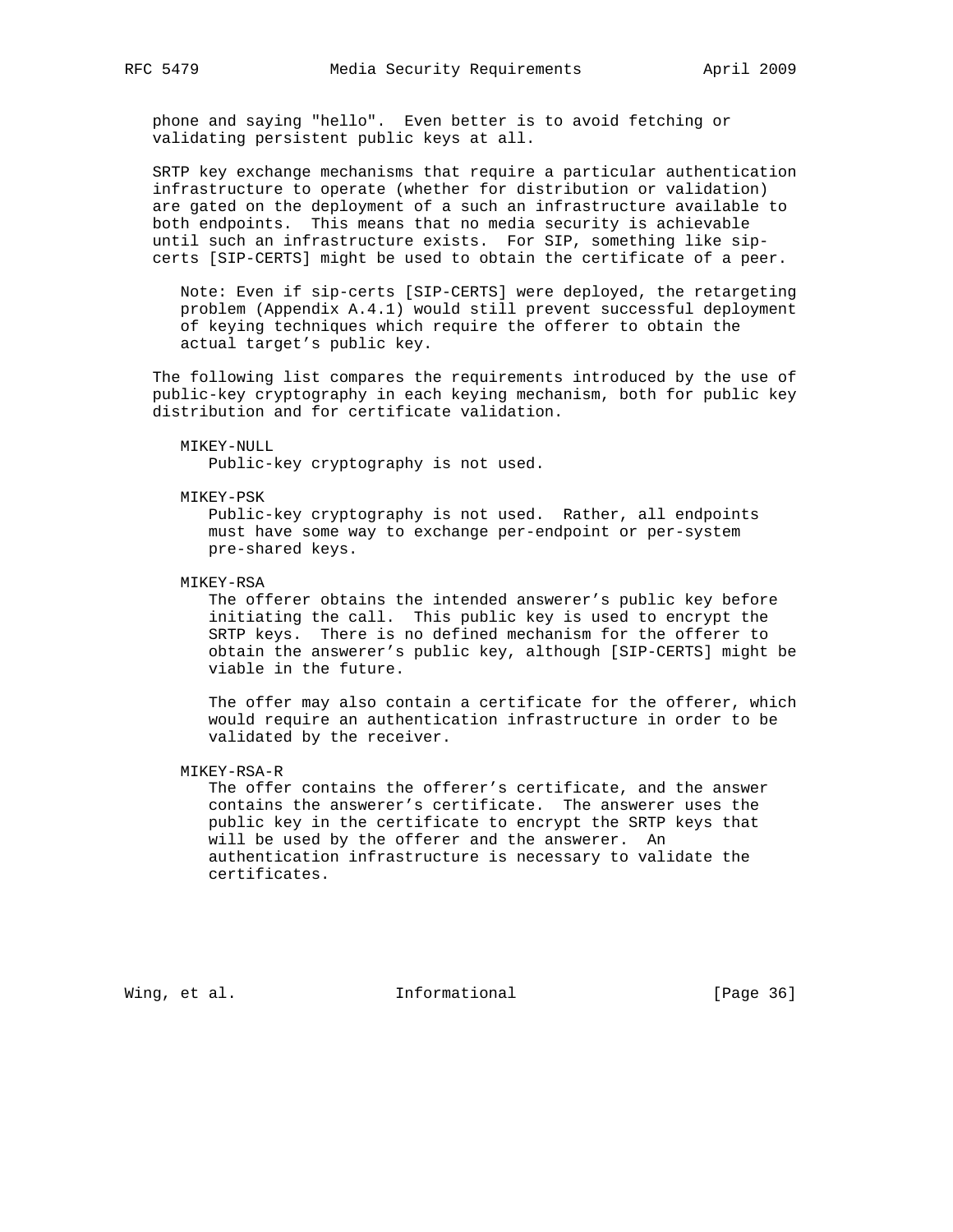MIKEY-DHSIGN

 An authentication infrastructure is used to authenticate the public key that is included in the MIKEY message.

MIKEY-DHHMAC

 Public-key cryptography is not used. Rather, all endpoints must have some way to exchange per-endpoint or per-system pre-shared keys.

MIKEYv2 in SDP

The behavior will depend on which mode is picked.

 SDP Security Descriptions with SIPS Public-key cryptography is not used.

SDP Security Descriptions with S/MIME

 Use of S/MIME requires that the endpoints be able to fetch and validate certificates for each other. The offerer must obtain the intended target's certificate and encrypts the SDP offer with the public key contained in target's certificate. The answerer must obtain the offerer's certificate and encrypt the SDP answer with the public key contained in the offerer's certificate.

SDP-DH

Public-key cryptography is not used.

ZRTP

 Public-key cryptography is used (Diffie-Hellman), but without dependence on persistent public keys. Thus, certificates are not fetched or validated.

EKT

 Public-key cryptography is not used by itself, but might be used by the EKT bootstrapping keying mechanism (such as certain MIKEY modes).

DTLS-SRTP

 Remote party's certificate is sent in media path, and a fingerprint of the same certificate is sent in the signaling path.

MIKEYv2 Inband

The behavior will depend on which mode is picked.

Wing, et al. 10. Informational 1. [Page 37]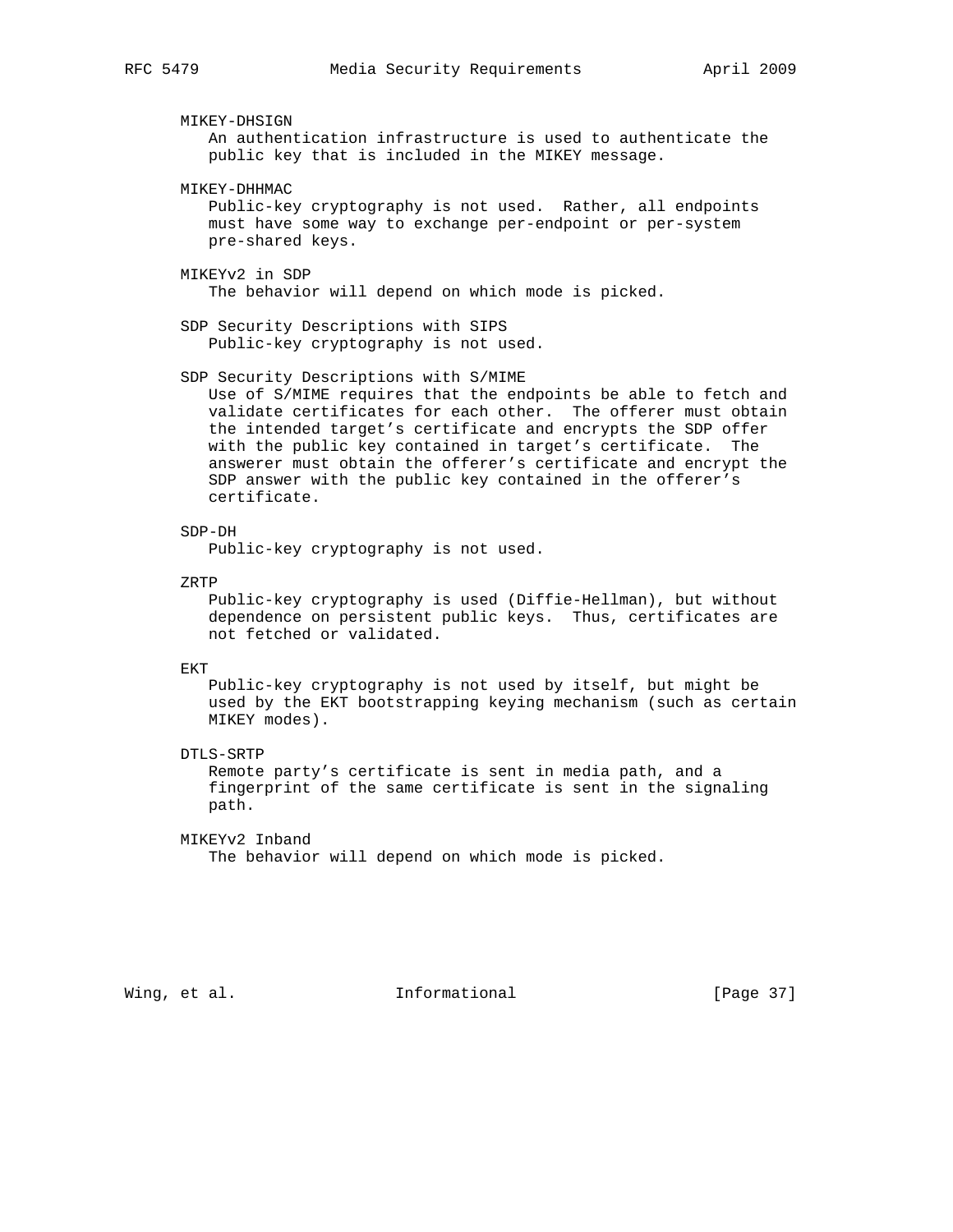# A.5.2. Perfect Forward Secrecy

 In the context of SRTP, Perfect Forward Secrecy is the property that SRTP session keys that protected a previous session are not compromised if the static keys belonging to the endpoints are compromised. That is, if someone were to record your encrypted session content and later acquires either party's private key, that encrypted session content would be safe from decryption if your key exchange mechanism had perfect forward secrecy.

 The following list describes how each key exchange mechanism provides PFS.

 MIKEY-NULL Not applicable; MIKEY-NULL does not have a long-term secret. MIKEY-PSK No PFS. MIKEY-RSA No PFS. MIKEY-RSA-R No PFS. MIKEY-DHSIGN PFS is provided with the Diffie-Hellman exchange. MIKEY-DHHMAC PFS is provided with the Diffie-Hellman exchange. MIKEYv2 in SDP The behavior will depend on which mode is picked. SDP Security Descriptions with SIPS Not applicable; SDP Security Descriptions does not have a long term secret. SDP Security Descriptions with S/MIME Not applicable; SDP Security Descriptions does not have a long term secret. SDP-DH PFS is provided with the Diffie-Hellman exchange. ZRTP PFS is provided with the Diffie-Hellman exchange.

Wing, et al. **Informational** [Page 38]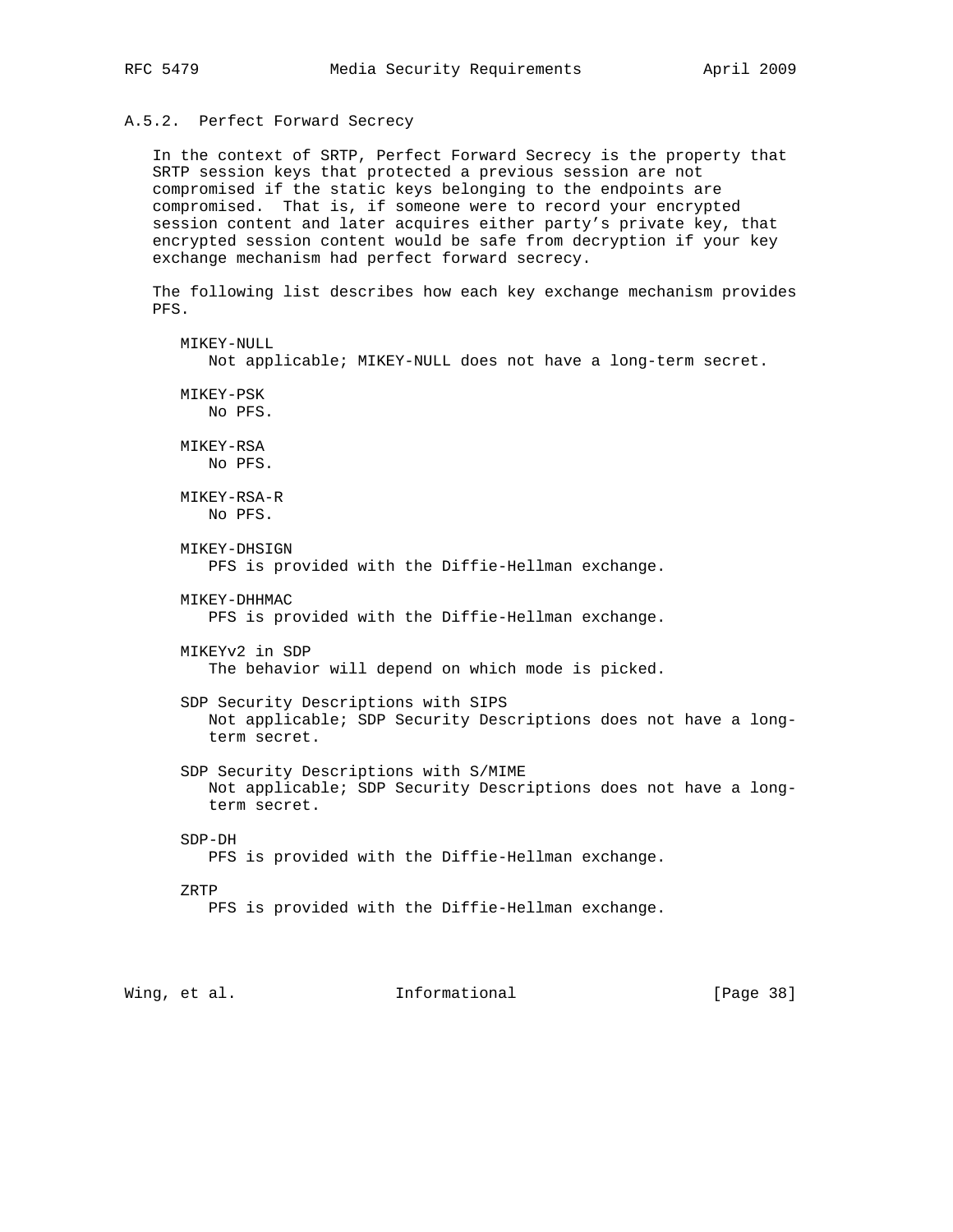EKT

No PFS.

DTLS-SRTP

 PFS is provided if the negotiated cipher suite uses ephemeral keys (e.g., Diffie-Hellman (DHE\_RSA [RFC5246]) or Elliptic Curve Diffie-Hellman [RFC4492]).

 MIKEYv2 Inband The behavior will depend on which mode is picked.

A.5.3. Best Effort Encryption

 With best effort encryption, SRTP is used with endpoints that support SRTP, otherwise RTP is used.

 SIP needs a backwards-compatible best effort encryption in order for SRTP to work successfully with SIP retargeting and forking when there is a mix of forked or retargeted devices that support SRTP and don't support SRTP.

 Consider the case of Bob, with a phone that only does RTP and a voice mail system that supports SRTP and RTP. If Alice calls Bob with an SRTP offer, Bob's RTP-only phone will reject the media stream (with an empty "m=" line) because Bob's phone doesn't understand SRTP (RTP/SAVP). Alice's phone will see this rejected media stream and may terminate the entire call (BYE) and re-initiate the call as RTP-only, or Alice's phone may decide to continue with call setup with the SRTP-capable leg (the voice mail system). If Alice's phone decided to re-initiate the call as RTP only, and Bob doesn't answer his phone, Alice will then leave voice mail using only RTP, rather than SRTP as expected.

 Currently, several techniques are commonly considered as candidates to provide opportunistic encryption:

multipart/alternative

 [MULTIPART] describes how to form a multipart/alternative body part in SIP. The significant issues with this technique are (1) that multipart MIME is incompatible with existing SIP proxies, firewalls, Session Border Controllers, and endpoints and (2) when forking, the Heterogeneous Error Response Forking Problem (HERFP) [RFC3326] causes problems if such non-multipart-capable endpoints were involved in the forking.

Wing, et al. 10. Informational 1. [Page 39]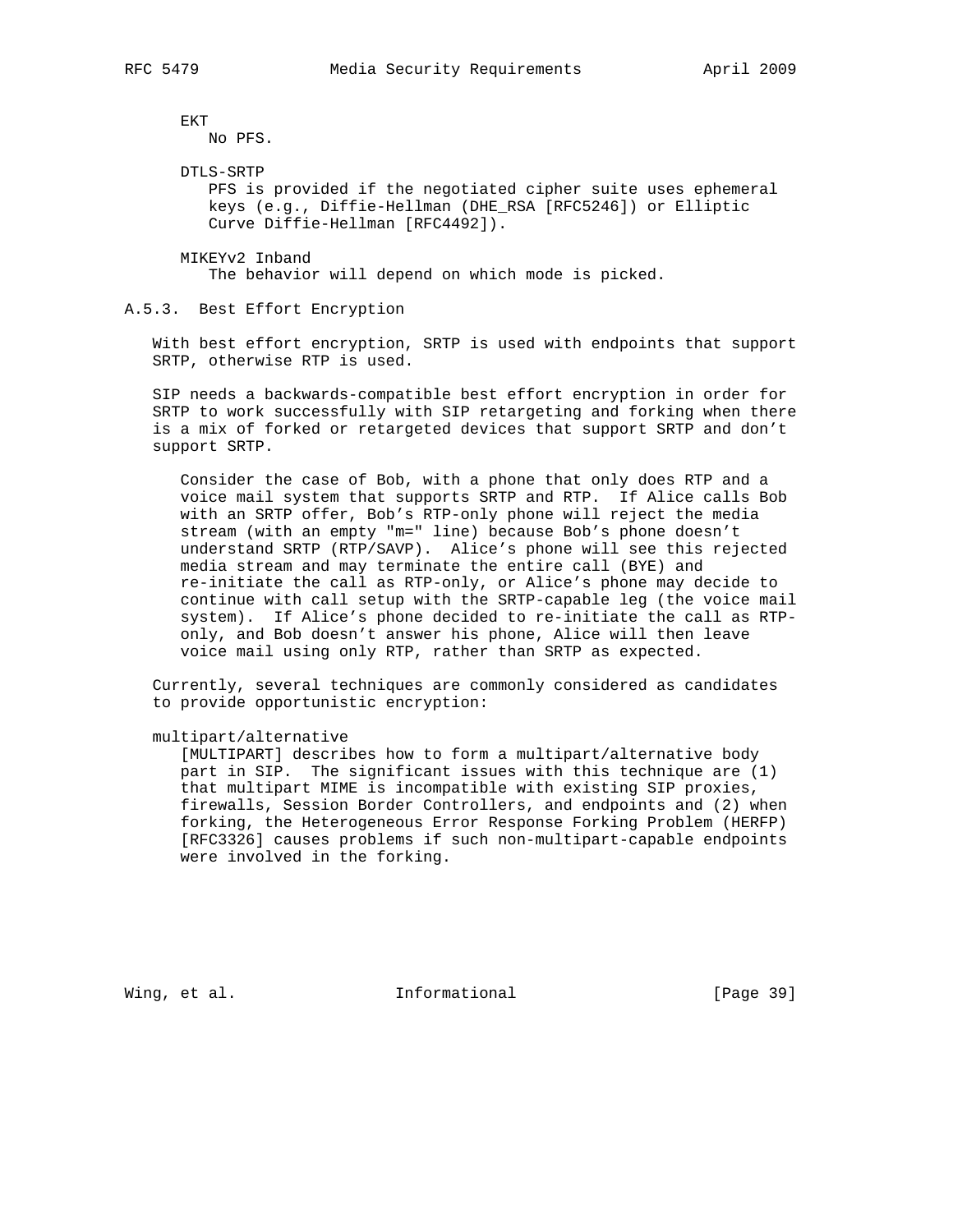session attribute

 With this technique, the endpoints signal their desire to do SRTP by signaling RTP (RTP/AVP), and using an attribute ("a=") in the SDP. This technique is entirely backwards compatible with non-SRT-aware endpoints, but doesn't use the RTP/SAVP protocol registered by SRTP [RFC3711].

SDP Capability Negotiation

 SDP Capability Negotiation [SDP-CAP] provides a backwards compatible mechanism to allow offering both SRTP and RTP in a single offer. This is the preferred technique.

#### Probing

 With this technique, the endpoints first establish an RTP session using RTP (RTP/AVP). The endpoints send probe messages, over the media path, to determine if the remote endpoint supports their keying technique. A disadvantage of probing is an active attacker can interfere with probes, and until probing completes (and SRTP is established) the media is in the clear.

 The preferred technique, SDP Capability Negotiation [SDP-CAP], can be used with all key exchange mechanisms. What remains unique is ZRTP, which can also accomplish its best effort encryption by probing (sending ZRTP messages over the media path) or by session attribute (see "a=zrtp-hash" in [ZRTP]). Current implementations of ZRTP use probing.

## A.5.4. Upgrading Algorithms

 It is necessary to allow upgrading SRTP encryption and hash algorithms, as well as upgrading the cryptographic functions used for the key exchange mechanism. With SIP's offer/answer model, this can be computationally expensive because the offer needs to contain all combinations of the key exchange mechanisms (all MIKEY modes, SDP Security Descriptions), all SRTP cryptographic suites (AES-128, AES-256) and all SRTP cryptographic hash functions (SHA-1, SHA-256) that the offerer supports. In order to do this, the offerer has to expend CPU resources to build an offer containing all of this information that becomes computationally prohibitive.

 Thus, it is important to keep the offerer's CPU impact fixed so that offering multiple new SRTP encryption and hash functions incurs no additional expense.

Wing, et al. 10 Informational 100 [Page 40]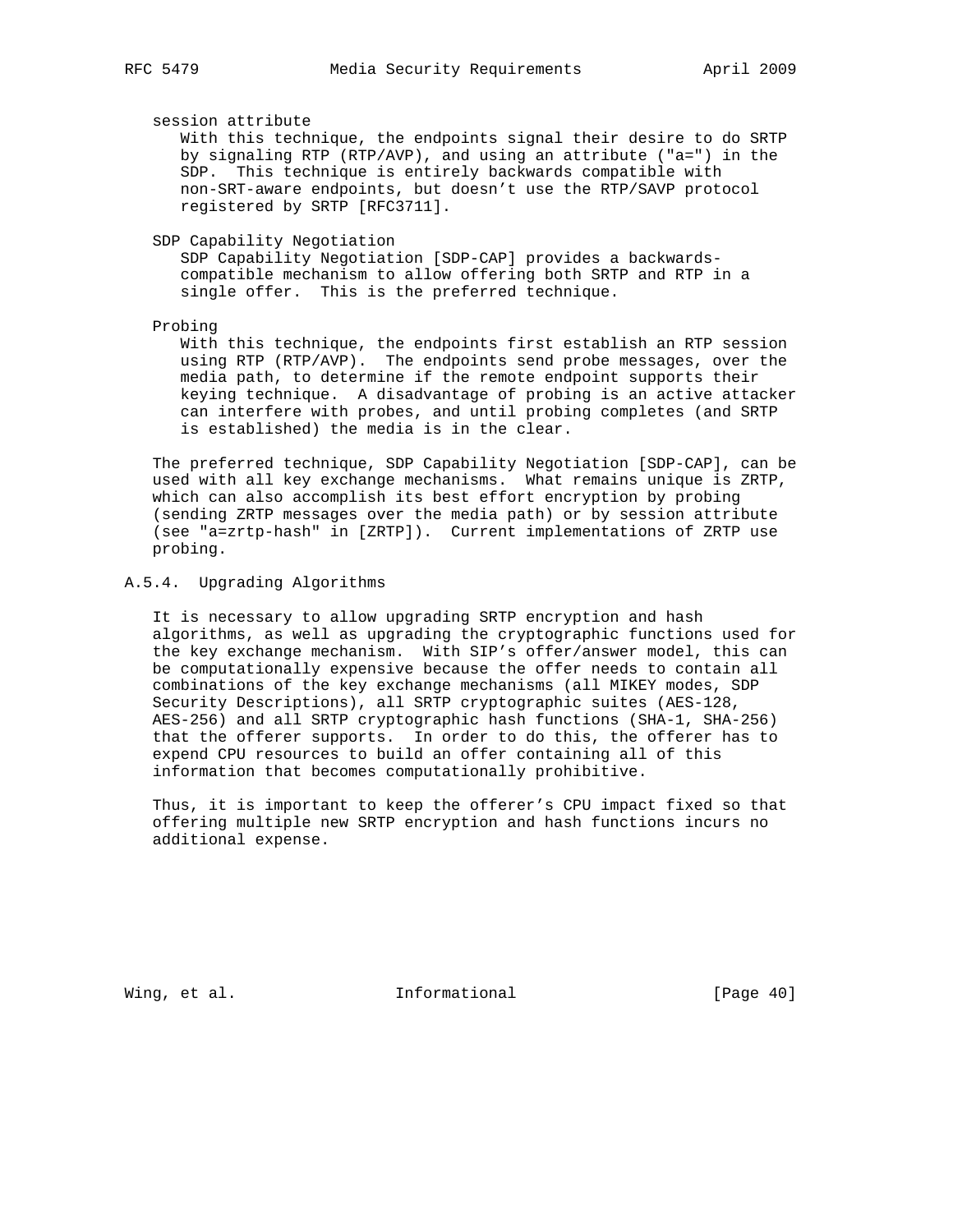The following list describes the CPU effort involved in using each key exchange technique. MIKEY-NULL No significant computational expense. MIKEY-PSK No significant computational expense. MIKEY-RSA

 For each offered SRTP crypto suite, the offerer has to perform RSA operation to encrypt the TGK (TEK Generation Key).

MIKEY-RSA-R

 For each offered SRTP crypto suite, the offerer has to perform public key operation to sign the MIKEY message.

MIKEY-DHSIGN

 For each offered SRTP crypto suite, the offerer has to perform Diffie-Hellman operation, and a public key operation to sign the Diffie-Hellman output.

MIKEY-DHHMAC

 For each offered SRTP crypto suite, the offerer has to perform Diffie-Hellman operation.

MIKEYv2 in SDP

The behavior will depend on which mode is picked.

 SDP Security Descriptions with SIPS No significant computational expense.

#### SDP Security Descriptions with S/MIME

 S/MIME requires the offerer and the answerer to encrypt the SDP with the other's public key, and to decrypt the received SDP with their own private key.

SDP-DH

 For each offered SRTP crypto suite, the offerer has to perform a Diffie-Hellman operation.

ZRTP

 The offerer has no additional computational expense at all, as the offer contains no information about ZRTP or might contain "a=zrtp-hash".

Wing, et al. **Informational** [Page 41]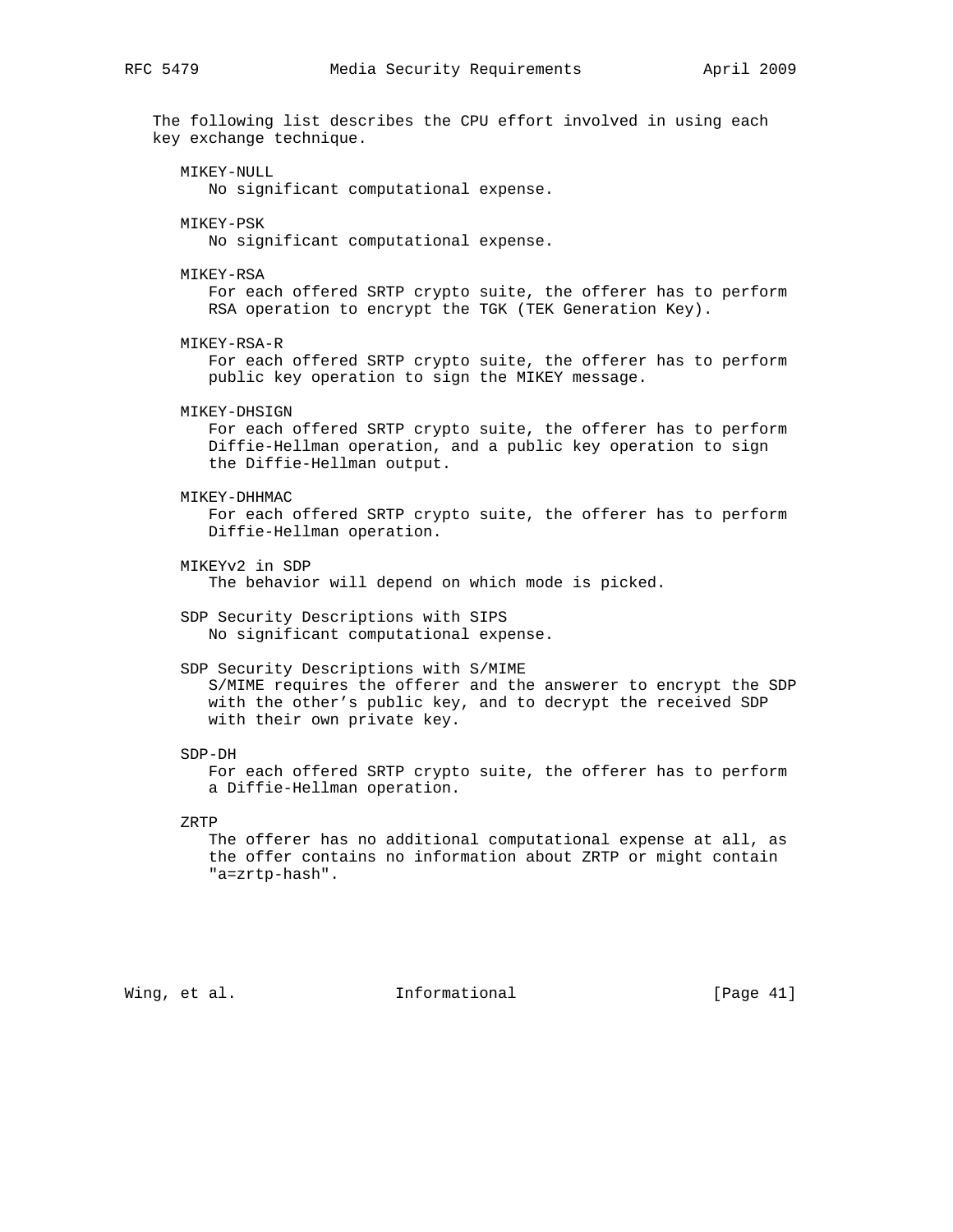EKT

 The offerer's computational expense depends entirely on the EKT bootstrapping mechanism selected (one or more MIKEY modes or SDP Security Descriptions).

DTLS-SRTP

 The offerer has no additional computational expense at all, as the offer contains only a fingerprint of the certificate that will be presented in the DTLS exchange.

 MIKEYv2 Inband The behavior will depend on which mode is picked.

Appendix B. Out-of-Scope

 The compromise of an endpoint that has access to decrypted media (e.g., SIP user agent, transcoder, recorder) is out of scope of this document. Such a compromise might be via privilege escalation, installation of a virus or trojan horse, or similar attacks.

B.1. Shared Key Conferencing

 The consensus on the RTPSEC mailing list was to concentrate on unicast, point-to-point sessions. Thus, there are no requirements related to shared key conferencing. This section is retained for informational purposes.

 For efficient scaling, large audio and video conference bridges operate most efficiently by encrypting the current speaker once and distributing that stream to the conference attendees. Typically, inactive participants receive the same streams -- they hear (or see) the active speaker(s), and the active speakers receive distinct streams that don't include themselves. In order to maintain the confidentiality of such conferences where listeners share a common key, all listeners must rekeyed when a listener joins or leaves a conference.

Wing, et al. 1nformational 1999 [Page 42]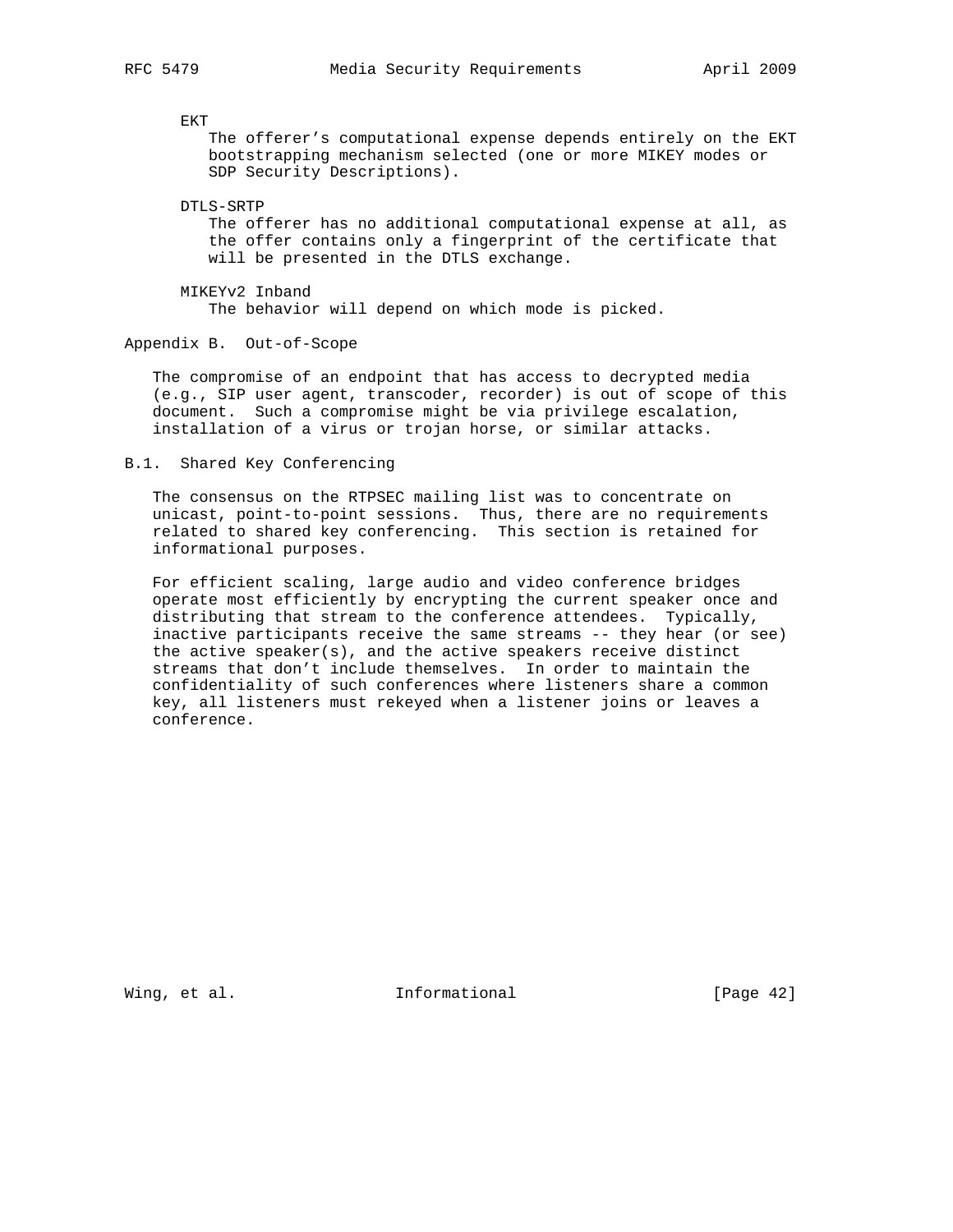An important use case for mixers/translators is a conference bridge:

```
 +----+
A --- 1 --->|
\leftarrow -2 ---- \mid M \mid | I |
B --- 3 ---> |X|\left. \begin{array}{cc} --4 & --- & E \\ \end{array} \right. | R |
C --- 5 --->
 <-- 6 ----| |
 +----+
```
Figure 3: Centralized Keying

 In the figure above, 1, 3, and 5 are RTP media contributions from Alice, Bob, and Carol, and 2, 4, and 6 are the RTP flows to those devices carrying the "mixed" media.

Several scenarios are possible:

- a. Multiple inbound sessions: 1, 3, and 5 are distinct RTP sessions,
- b. Multiple outbound sessions: 2, 4, and 6 are distinct RTP sessions,
- c. Single inbound session: 1, 3, and 5 are just different sources within the same RTP session,
- d. Single outbound session: 2, 4, and 6 are different flows of the same (multi-unicast) RTP session.

 If there are multiple inbound sessions and multiple outbound sessions (scenarios a and b), then every keying mechanism behaves as if the mixer were an endpoint and can set up a point-to-point secure session between the participant and the mixer. This is the simplest situation, but is computationally wasteful, since SRTP processing has to be done independently for each participant. The use of multiple inbound sessions (scenario a) doesn't waste computational resources, though it does consume additional cryptographic context on the mixer for each participant and has the advantage of data origin authentication.

 To support a single outbound session (scenario d), the mixer has to dictate its encryption key to the participants. Some keying mechanisms allow the transmitter to determine its own key, and others allow the offerer to determine the key for the offerer and answerer. Depending on how the call is established, the offerer might be a

Wing, et al. **Informational** [Page 43]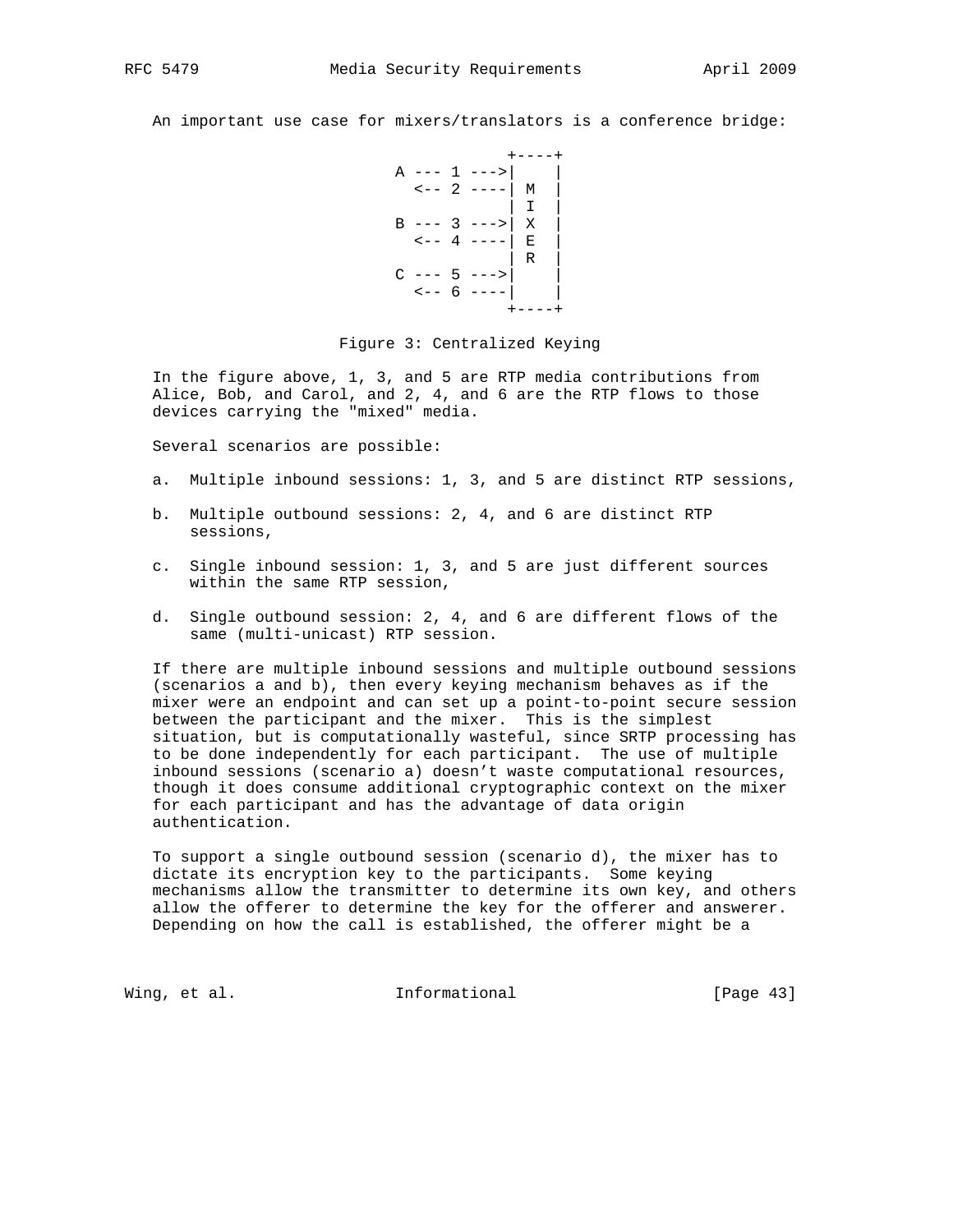participant (such as a participant dialing into a conference bridge) or the offerer might be the mixer (such as a conference bridge calling a participant). The use of offerless INVITEs may help some keying mechanisms reverse the role of offerer/answerer. A difficulty, however, is knowing a priori if the role should be reversed for a particular call. The significant advantage of a single outbound session is the number of SRTP encryption operations remains constant even as the number of participants increases. However, a disadvantage is that data origin authentication is lost, allowing any participant to spoof the sender (because all participants know the sender's SRTP key).

Wing, et al. 10 Informational 100 [Page 44]